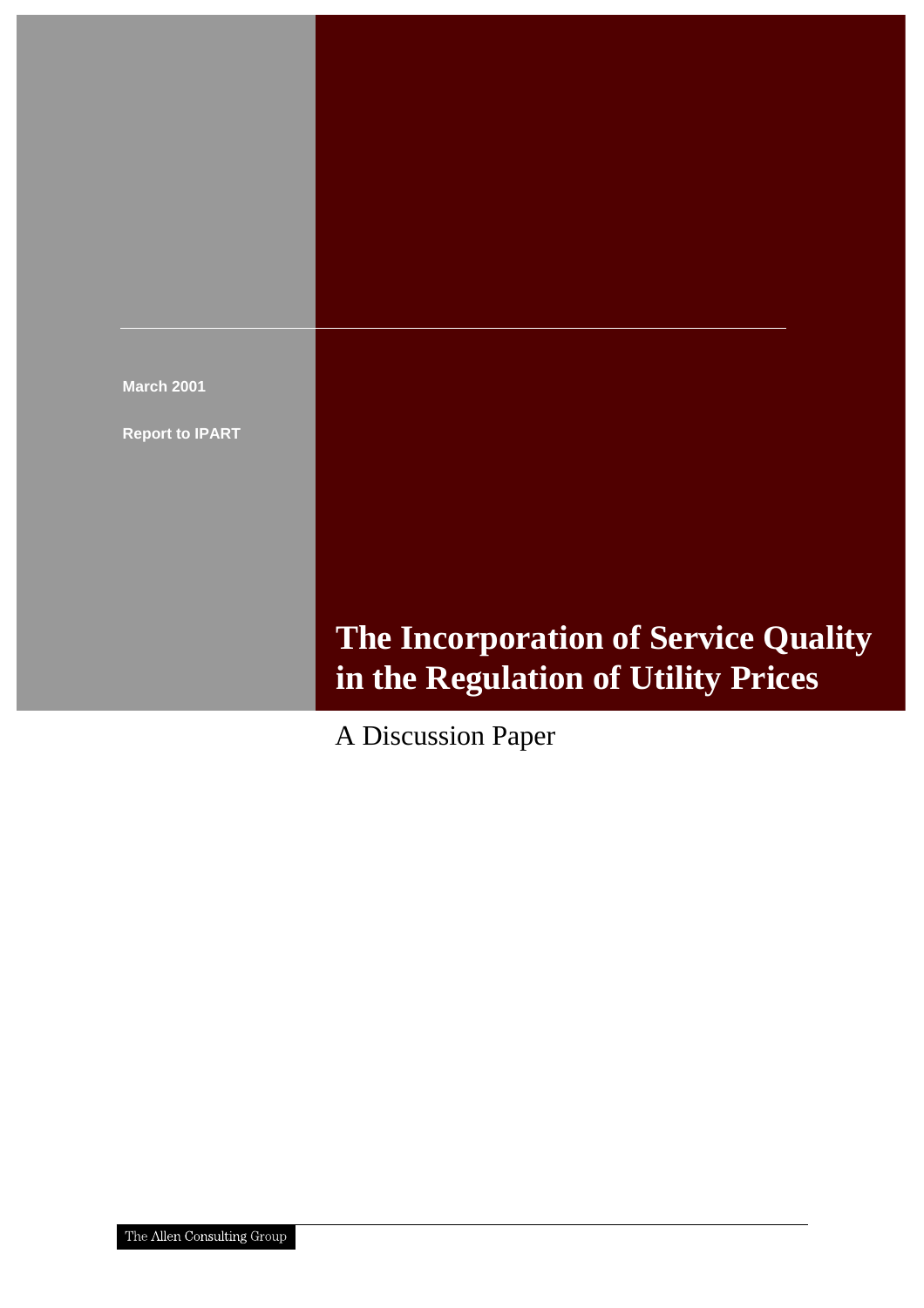**I NDEPENDENT P RICING A N D R EGULATORY T RIBUNAL**

![](_page_1_Picture_1.jpeg)

**OF NEW SOUTH WALES**

### **FOREWORD**

For many customers the quality of their electricity, water, gas and transport services is as important as the price of the services. However, the value individual customers place on a better quality of service varies substantially - as may the level of service received. The improved integration of quality of service into pricing and licensing is a priority issue for the Tribunal.

The Tribunal has commissioned the Allen Consulting Group to prepare a report on the integration of service standards and price. Rather than examining any one industry, the report seeks to promote discussion on the general interrelationship between quality of service and price in regulated markets, and considers relevant experience overseas and  $in$ other Australian jurisdictions.

The Tribunal is also looking at ways to better define the service qualities that customers may value; and where possible to enable the performance of NSW service suppliers to be compared with those in other jurisdictions.

As is clear from the report, there are considerable difficulties in integrating service quality and price so as to replicate the outcomes of competitive markets. However the Tribunal believes it is an important step for the efficiency and equity of regulated markets to ensure that as far as is practical the prices paid by consumers reflect the quality of service received.

The Tribunal is keen to receive public comment on this paper and the issues it seeks to address. Comments should be submitted by 18 May 2001. After considering comments the Tribunal will prepare reports addressing industry-specific options for the better integration of service quality and price in its regulatory activities.

The views expressed in this report are those of the authors and do not necessarily reflect the position of the Tribunal.

Thomas G Parry Chairman March 2001

**Research Paper No. 17,200l**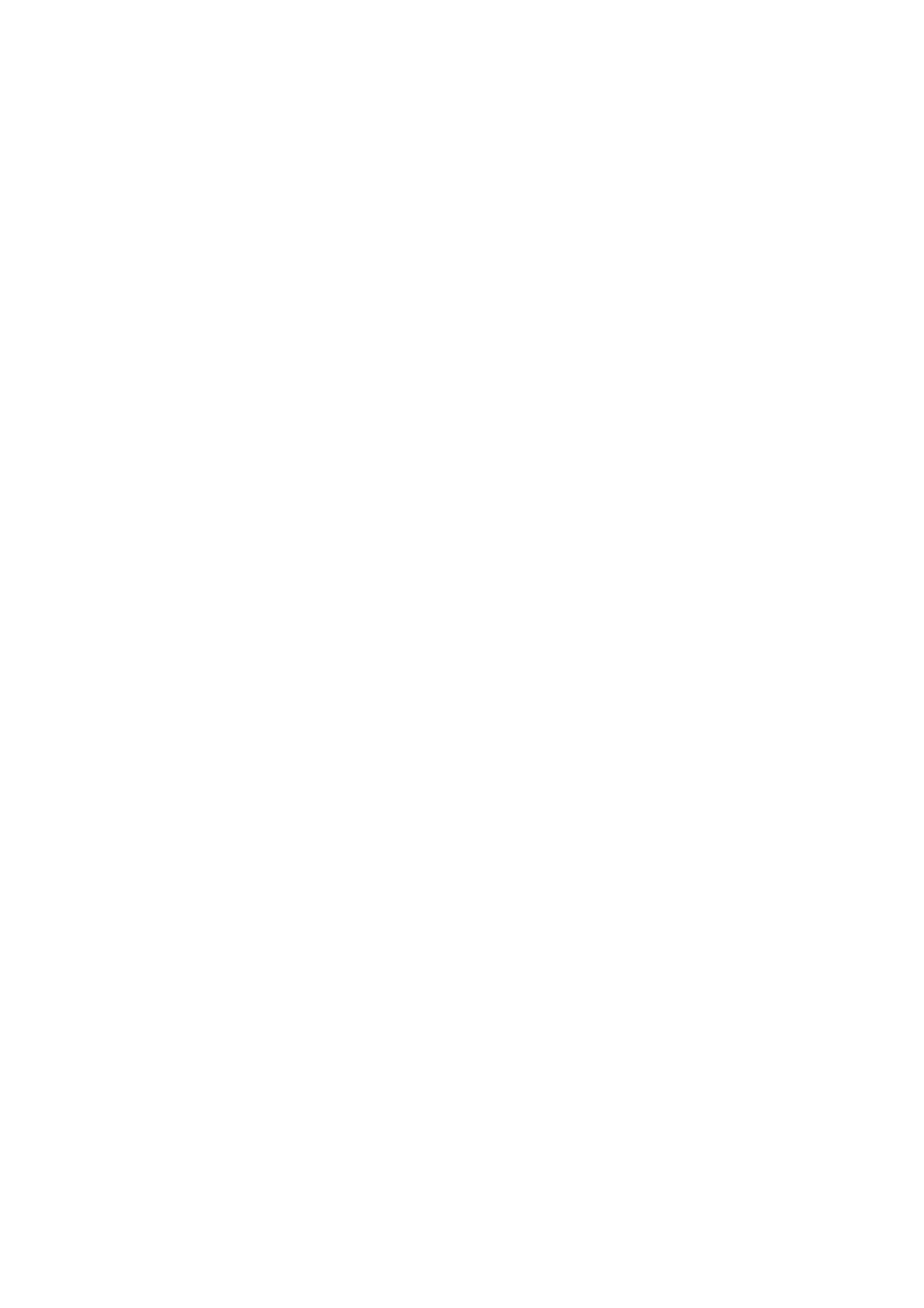| 1              | <b>INTRODUCTION AND CONTEXT</b>                                             |                                                             |                         |
|----------------|-----------------------------------------------------------------------------|-------------------------------------------------------------|-------------------------|
|                | 1.1 Purpose of this discussion paper                                        |                                                             | 1                       |
|                | 1.2 Background                                                              |                                                             | 1                       |
|                | 1.3 The key issues and questions                                            |                                                             | $\overline{\mathbf{2}}$ |
|                | 1.4 Industry focus                                                          |                                                             | $\overline{3}$          |
| $\overline{2}$ | <b>KEY ISSUES</b>                                                           |                                                             |                         |
|                | 2.1 Why regulate prices and quality of service?                             |                                                             | 4                       |
|                | 2.2 Background QoS drivers                                                  |                                                             |                         |
|                | 2.3 What do customers want?                                                 |                                                             | $\frac{5}{5}$           |
|                | 2.3.1                                                                       | Different consumers have different needs                    | $\overline{5}$          |
|                | 2.3.2                                                                       | Collecting data about consumers' preferences                | $\overline{6}$          |
|                | 2.4 How to measure quality?                                                 |                                                             | $\overline{7}$          |
|                | 2.5 What approaches to intervention are there?                              |                                                             | 8                       |
|                | 2.6 Balancing costs and benefits                                            |                                                             | 9                       |
|                | 2.7 What additional problems are faced in practice?                         |                                                             | 10                      |
| 3              | <b>EXPERIENCE IN OTHER JURISDICTIONS</b>                                    |                                                             |                         |
|                | 3.1 Overseas jurisdictions                                                  |                                                             | 12                      |
|                | 3.1.1 US Developments                                                       |                                                             | 12                      |
|                | <b>UK Developments</b><br>3.1.2                                             |                                                             | 13                      |
|                | 3.2 Jurisdictions in other states of Australia                              |                                                             | 15                      |
|                | 3.2.1 Overview                                                              |                                                             | 15<br>16                |
|                | 3.2.2 Approaches to Quality of Service in Victoria<br>3.2.3 South Australia |                                                             | 18                      |
|                | 3.3 Observations                                                            |                                                             | 18                      |
|                |                                                                             |                                                             |                         |
| 4              | <b>SPECIFIC ISSUES IN NSW</b>                                               |                                                             |                         |
|                | 4.1 Existing QoS arrangements and systems                                   |                                                             | 20                      |
|                | 4.2 Regulatory agencies and responsibilities                                |                                                             | 21                      |
|                | 4.3 NSW data needs and availability                                         |                                                             | 22                      |
| 5              | <b>PRINCIPLES AND PRACTICE</b>                                              |                                                             |                         |
|                | 5.1 Principles                                                              |                                                             | 24                      |
|                | 5.2 A process to adopt QoS in price regulation in NSW                       |                                                             | 24                      |
|                | 5.2.1<br>Minimum service standards                                          |                                                             | 25                      |
|                | 5.2.2<br>Comparative performance monitoring                                 |                                                             | 26                      |
|                | 5.2.3<br>Customer empowerment                                               |                                                             | 26                      |
|                | 5.2.4<br><b>Customer payments</b><br>5.2.5                                  | Introducing or expanding service fault penalties            | 26<br>27                |
|                | 5.2.6<br>Building on incentive regulation                                   |                                                             | 27                      |
|                |                                                                             |                                                             |                         |
|                | <b>APPENDIX A: Customer Reference Studies</b>                               |                                                             | 29                      |
|                | <b>APPENDIX B:</b> Approaches to Incorporating QoS Regulation               |                                                             | 31                      |
|                |                                                                             | APPENDIX C: NSW Regulatory Frameworks which Impact upon QoS | 36                      |
|                | <b>APPENDIX D:</b> Common QoS Performance Measures                          |                                                             | 46                      |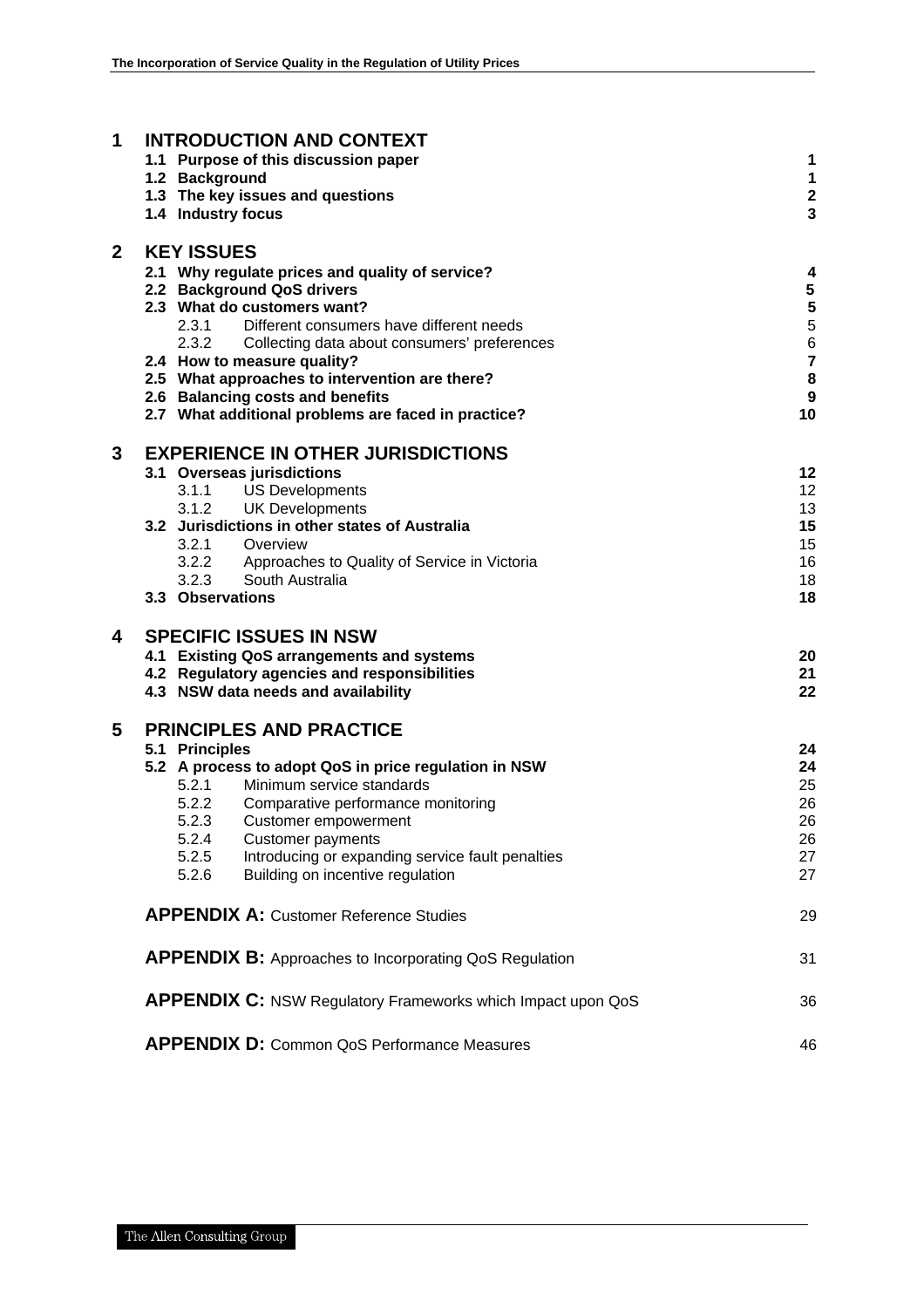# **1 INTRODUCTION AND CONTEXT**

Quality and price are central dimensions in shaping the value that consumers place on goods and services in all markets. This paper discusses the reasons why and how quality and price dimensions should be looked at together when regulating the electricity, gas, water and transport industries in NSW.

# **1.1 Purpose of this discussion paper**

The Allen Consulting Group has been engaged by IPART to prepare this discussion paper about *The Incorporation of Service Quality in the Regulation of Utility Prices*. The purpose of this paper is to:

- review the factors that drive the need for regulators to incorporate quality of service issues into the price regulation framework;
- outline relevant experience overseas and in other jurisdictions in Australia;
- identify specific issues in NSW, such as the current regulatory arrangements and structures, which are relevant; and
- set out a framework for the integration of Quality of Service (QoS) with price regulation given the diverse objectives of price regulation.

This discussion paper has been prepared to be brief and non-technical. The aim is to make the issues and options as accessible as possible to a wide range of stakeholders. Naturally, the paper has been written in an open–ended fashion, seeking to stimulate comment and feedback, rather than taking positions.

The views presented are for discussion. While IPART secretariat staff were consulted in preparing the paper, the paper does not represent the views of IPART or state a Tribunal position.

# **1.2 Background**

In its economic regulation role the Tribunal regulates:

- access prices for electricity and gas distribution networks;
- franchise retail prices for electricity and gas;
- urban water prices;
- urban public transport fares; and
- bulk water prices.

The Tribunal is required to consider a range of issues when making determinations and recommendations.1 The factors can be grouped as follows:

#### *Consumer protection*

- prices, pricing policies and standards of service
- general price inflation

 $\ddot{ }$ 1 Refer to *Independent Pricing and Regulatory Tribunal Act 1992* Sect 15.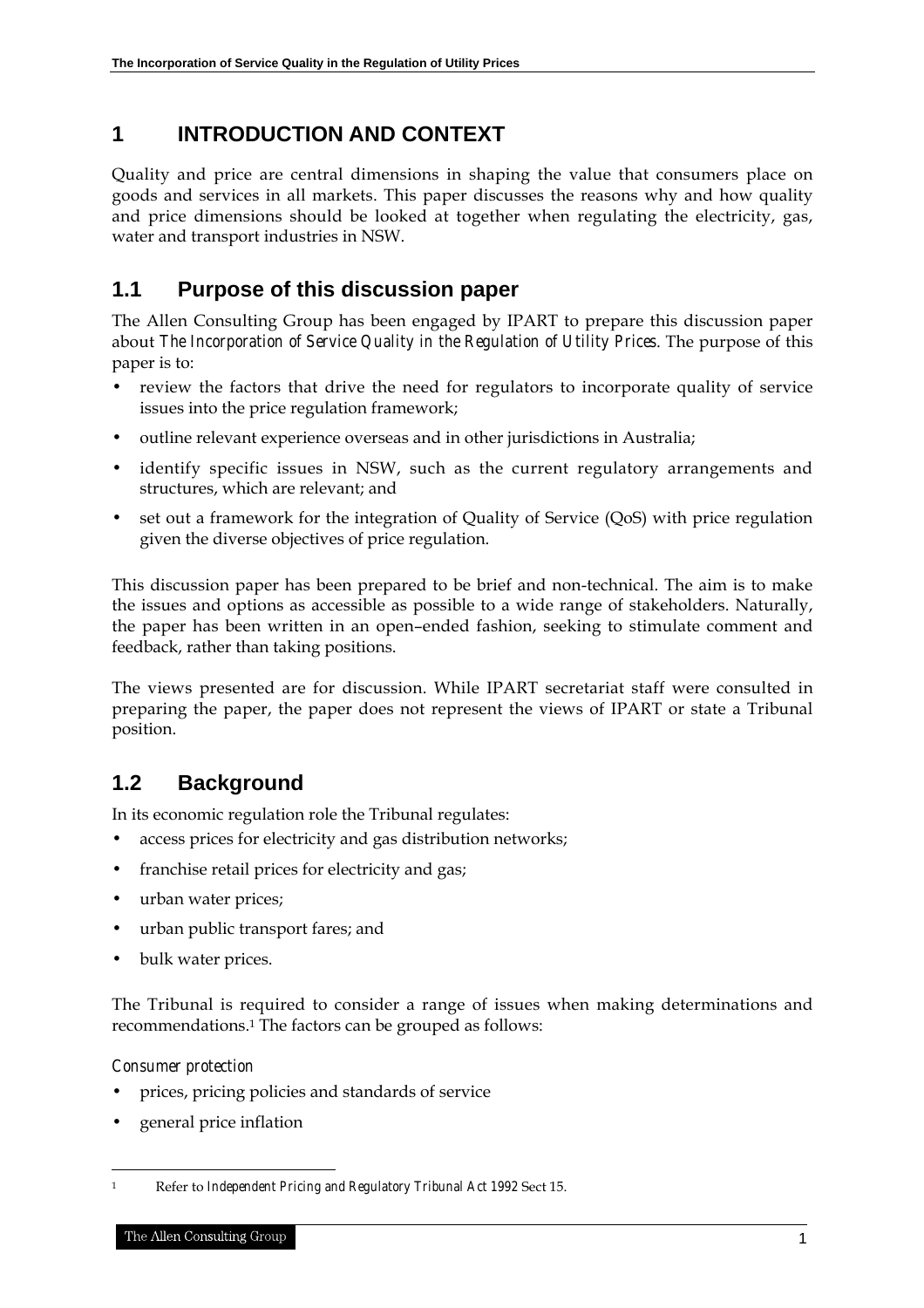social impact of decisions

#### *Economic efficiency*

- greater efficiency in the supply of services
- impact of exercise of functions by some other body
- the need to promote competition

#### *Financial stability*

- rate of return on public sector assets
- impact of borrowing, capital and dividend requirements

#### *Environmental and other standards*

- protection of environment by appropriate pricing policies
- considerations of demand management
- standards of quality, reliability and safety

From November 1 2000, the Tribunal has assumed responsibility for assessing compliance of water, gas and electricity utilities with their licence conditions (including those relating to quality of service) and advising the Minister on changes to the licence conditions. This provides the Tribunal with new opportunities to integrate more fully quality of service into pricing regulation. Both utilities and users have expressed support for such a venture.

### **1.3 The key issues and questions**

This paper looks at the nexus between QoS and price regulation and considers how this can be best incorporated into future regulatory arrangements.

There is a long list of major issues to be raised and addressed. To look for a framework approach that applies across a range of industries it is necessary to dig deep and examine fundamental premises. Key questions are summarised below.

- What is QoS?
- Why regulate prices and QoS?
- Do we know what consumers need or want?
- What can utilities provide, what does it cost and how to be sure that it is delivered?
- How to manage the trade off between price and quality?
- How to ensure that benefits from regulatory approaches exceed costs?
- Is there a need for a uniform approach to all regulated industries, or is it more appropriate to adopt different approaches to different industries?
- What approaches are applied in other jurisdictions?
- What factors specific to NSW, if any, influence approaches to be taken?
- What options are there to incorporate QoS into price regulation?
- What, if any, approach is likely to be preferred?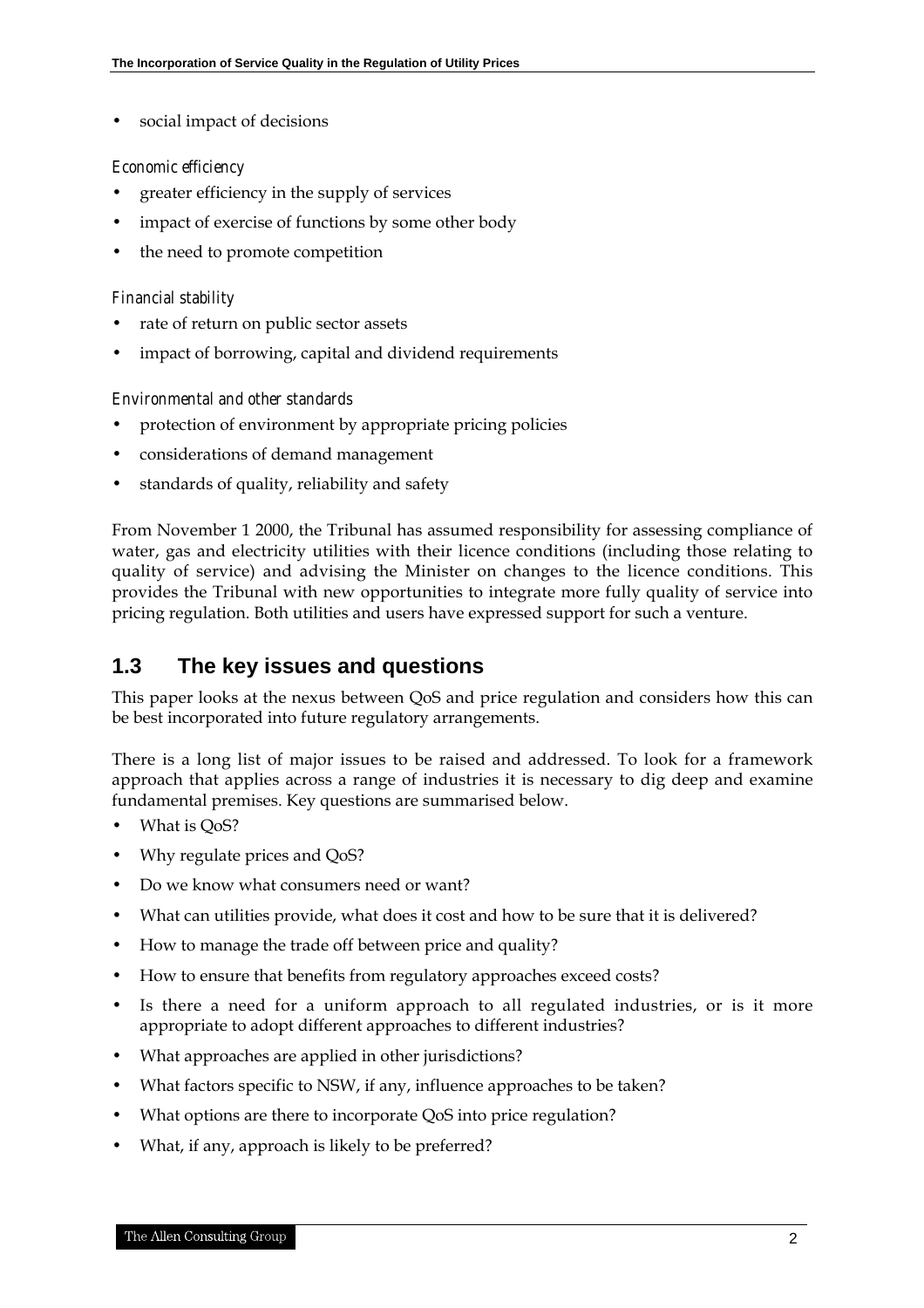The following sections of the discussion paper explore these questions in more detail and canvas views and possible approaches.

### **1.4 Industry focus**

The focus of this paper is upon generic or cross industry issues impacting upon the industries regulated by IPART in NSW. Where specific industries are examined they include:

- Electricity;
- Gas;
- Urban water (ie, excluding bulk water) ; and
- Urban public transport.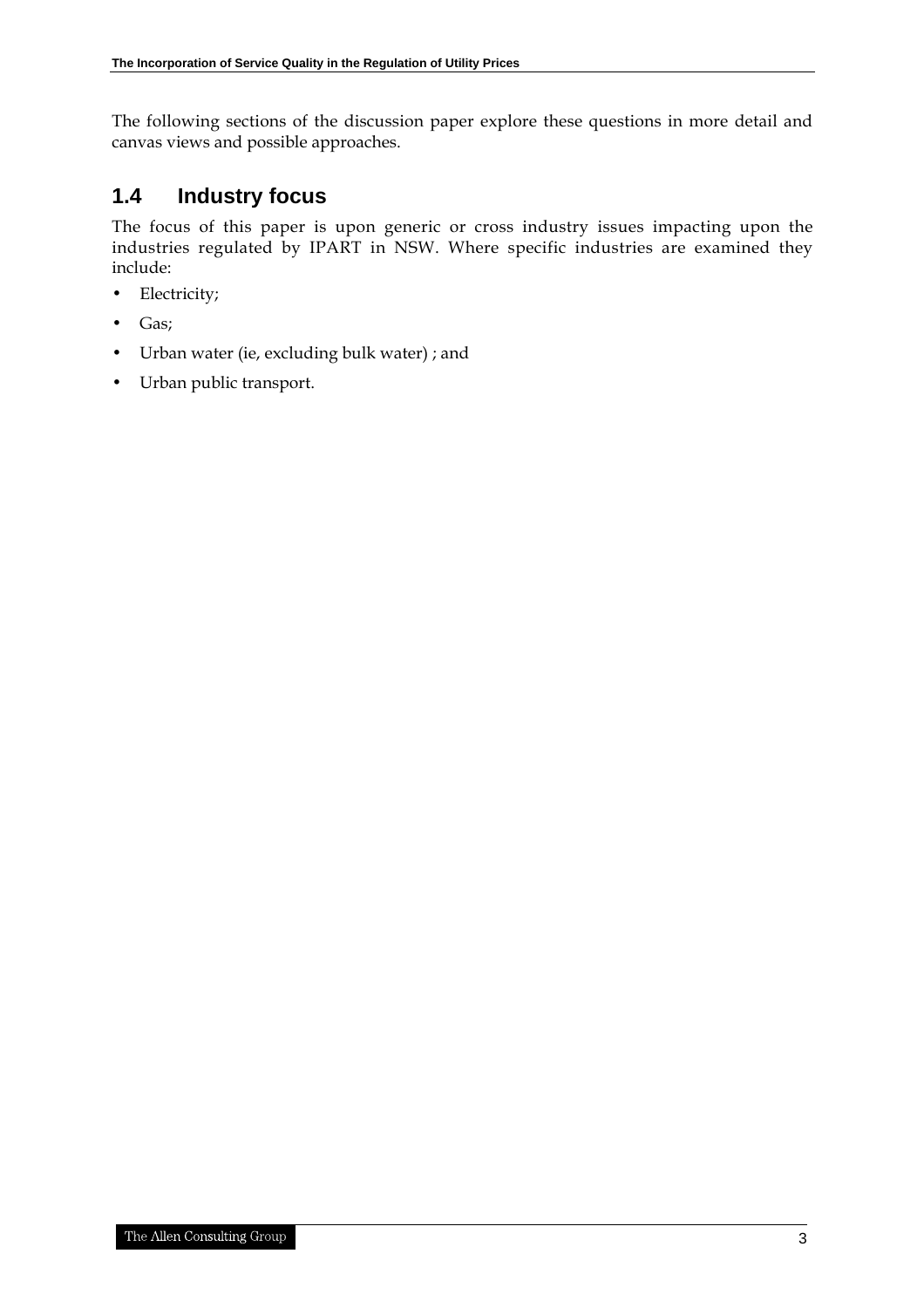# **2 KEY ISSUES**

This section examines a wide range of the underlying issues. It starts from the fundamentals about QoS. It then reviews some broad issues about consumers' needs.

# **2.1 Why regulate prices and quality of service?**

QoS is a pivotal dimension in the concept of value. Price and QoS trade-offs are an important consideration for most customers, although it may seem that it is when expectations are disappointed by a lack of quality that the issue comes into sharpest focus. Well managed businesses often have a clearly articulated view about the QoS they provide, generally encompassed within the concept of brand. QoS is a part of the marketing product mix and competition frequently turns more upon this dimension than price.2

In competitive markets consumers can choose between goods and services not only on price but also on QoS. Under these conditions markets can deliver an optimum quantity of goods and services of optimum quality at optimum prices.

Problems arise where markets fail, particularly where businesses have monopoly power to set prices too high and limit supply. Many public utilities are viewed as providing essential services where denial of access can have adverse social and equity impacts. Price regulation can be applied to address these problems, recovering efficient outcomes while also meeting a diverse range of intervention objectives. There is evidence that independent price regulation of utilities including electricity, gas, public transport and water in NSW has lessened price pressures for households and businesses.3

While the main focus to date of utility regulation in NSW has been upon controlling price pressures and enhancing affordability, there is less pressure upon utilities to ensure that they meet consumers' expectations about QoS. Economic theory predicts that where utilities are subject to a binding revenue ceiling it will be profitable for them to reduce quality.4 That is, unless additional QoS constraints are placed upon them, they will have a strong incentive to increase profits by reducing operating costs and capital expenditures that would otherwise be used to produce, say, timely or reliable services.

Regulators have a number of options. Each entails different QoS targets, incentives, levels of certainty about the likely results, and costs. Some could be viewed as supplemental to the existing (price) regulation approach, while others involve building QoS into it. The choice about approach will need to have regard to a number of practical and industry specific issues. The most important of the practical issues is identifying what consumers' preferences are.

<sup>&</sup>lt;sup>2</sup> There are many issues that are often linked to QoS that are not examined in this report. Public safety is an example. Most utilities involve management of systems that are potentially lethal on a large scale. In response there are often detailed, legally binding requirements about safe operation, generally supervised by a public authority. Safety and public health requirements are generally not subject to rapid change and changes can be factored in as special cases in price regulation when required. Similarly, treatment of issues such as protection of the environment and occupational safety, among others, are not examined further.

<sup>3</sup> See IPART, *Annual Report 1999/2000*.

<sup>4</sup> See Rovizzi L, and Thompson D, "The regulation of Product Quality in the Public Utilities" in Kay J, Mayer C.P, eds, *The Regulatory Challenge*, Oxford and New York, Oxford University Press, 1995, pp336- 357. p338.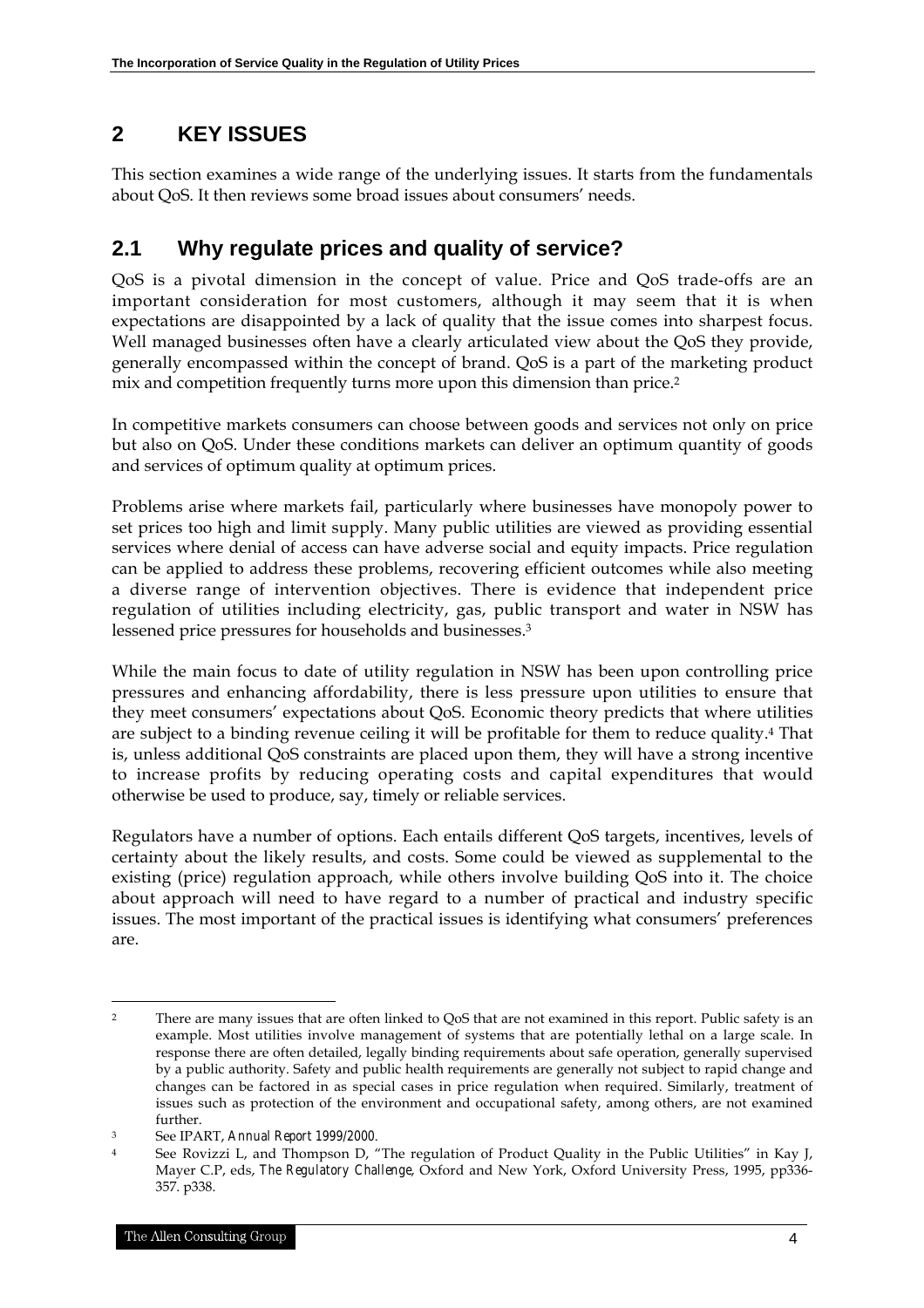**Discussion points.** Is there a case for price and QoS regulation? Do stakeholders see a need for differing approaches to QoS and price regulation for different industries?

# **2.2 Background QoS drivers**

Thinking about intervention approaches should not lose sight of background factors exerting some pressure for improved QoS. The threat of litigation from affected customers is one underlying influence. Utilities in NSW must generally abide by most Australian laws.5 Previous reforms have had the effect of removing the 'shield of the crown' that once protected many government owned businesses from litigation.

The threat of litigation provides utilities with an incentive to provide services that are fit for purpose. It is not feasible to rely solely on this mechanism to ensure quality as consumers often have difficulty in being able to evaluate the quality of the service provided. In some cases the consumer may only have a very distant commercial relationship with the supplier, having a contract with a retailer rather than the network operator that may actually be at fault. Litigation also generally involves high transaction costs, and customers have unequal purchasing power for legal representation.

Consideration may be required so that additional regulatory intervention would not undermine or dilute general rights that consumers would have to litigation to recover damages from utilities that are at fault.

### **2.3 What do customers want?**

While QoS is an element of the product mix managed by utilities, the ultimate judge of quality should be the consumer. It might be that the broad answer to the question 'what is QoS?' is 'whatever consumers want'. Consumer preferences should therefore play a guiding role shaping the intent and nature of regulatory intervention arrangements where feasible.

The literature does not provide comprehensive information about consumer wishes, although it does provide general insight. The material that is available from the US, Canada, the United Kingdom and Australia, among others, indicates that consumers want and expect QoS improvements from regulated utilities.<sup>6</sup>

A brief inventory of recent consumer preference studies is provided in Appendix A and this is drawn upon in the comments about consumer preferences that follow.

### **2.3.1 Different consumers have different needs**

Consumers appear to have different needs and wants regarding QoS. There appear to be differences across products for the same consumer and differences between consumers for the same product.

 $\overline{a}$ 5 A number of regulated utilities in NSW are established under their own legislation or under the *State Owned Corporations Act 1989*. While not subject to the Corporations Law, company SOCs and statutory SOCs 'are not exempt from any rate, tax, duty or other impost imposed by or under any law of the State merely because it is a SOC' — see subs-ss. 9b and 20F(a) of the *State Owned Corporations Act 1989.*

<sup>6</sup> See for example, State Rail Authority, *National Passenger Survey*, January 2000; Energy Australia, *Meeting Customer Requirements under a Regulatory Framework*, January 1999; Synapse Energy Economics, Resource Insight Inc. and National Consumer Law Centre, *Performance-Based Regulation in a Restructured Electric Industry* prepared for the National Association of Regulatory Utility Commissioners, NARUC, Washington, November 8, 1997; and Canadian Electricity Association, *1998 Public Attitudes Report, CEA* 1998.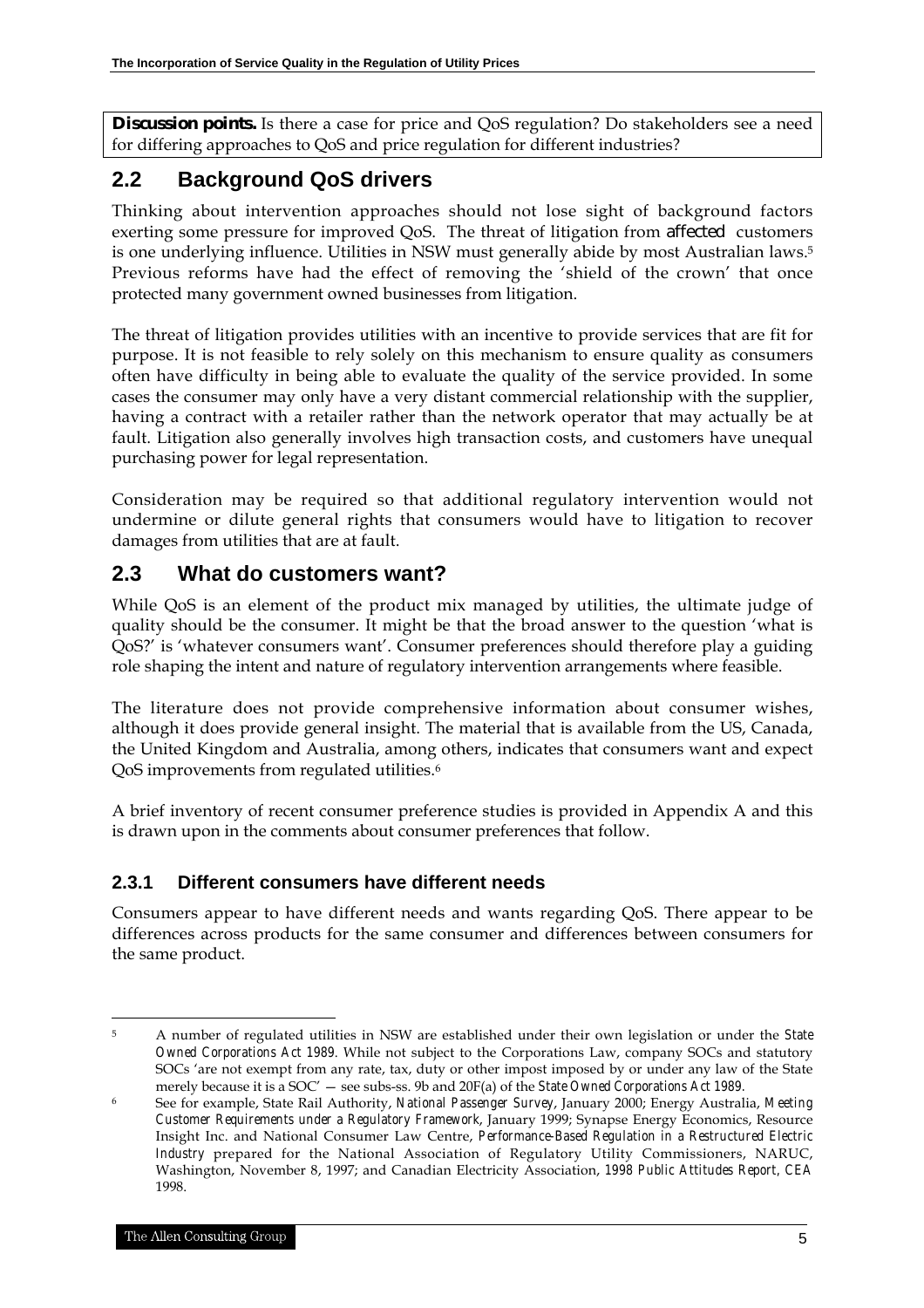Focusing firstly upon differences between products, electricity customers in general seem to exhibit a symmetrical preference set. They are prepared to pay more for quality improvements where the costs and benefits are demonstrated.7 They also seem prepared to accept lower QoS (up to a point) if they pay less.

There is less data about what water and gas customers in already developed urban networks want. Recent events in the water industry in Sydney, however, give a strong indication that customers place emphasis on utilities meeting existing expectations about quality. It is not clear that these customers see that there are benefits from substantial additional investment in QoS. In any case there is much less emphasis by utilities in these industries upon major service improvements. Is it possible that some consumers in these industries have asymmetric preferences? (ie, have a preference to maintain QoS but don't value increases in  $OoS$ ).

Turning to customer differences, it is clear that even within the same product different customers have different needs and preparedness to pay. Studies regularly find that household consumers with higher incomes are prepared to pay more for quality improvements. The converse also generally applies. The willingness of customers to trade off price and QoS varies with purpose of use. Broadly, for example, householders place less value on electricity reliability than business users who may face a loss in earnings from periods without electricity.8

Customers with similar needs are often clustered together. In electricity distribution, business customers in the CBD, for example, may place more emphasis on reliability and have the capacity to pay for additional reliability than households in the suburbs. Geography also often groups customers together where, for example, distance drives costs and QoS outputs such as reliability. Customers at the end of long electricity distribution feeders, for example, can face common problems of low reliability, with high costs to make an improvement and low customer density that raises cost per customer.

Consumers' wants and needs change over time. At least this is one interpretation of the steady escalation in more stringent QoS standards and targets seen in many utilities in many countries over several decades. While there is no specific evidence to hand, given sustained increases in real incomes and steady progress in technology, it seems reasonable to suggest that customers will continue to expect QoS to improve over time, or all else being equal, that the price paid for a given level of QoS would decline over time, or a combination of both.

### **2.3.2 Collecting data about consumers' preferences**

Clearly identifying and assessing customer needs regarding QoS is a complicated task. In fact, looking at this task highlights the usefulness of being able to rely on an efficient market wherever possible.

Major concerns relate to obtaining an accurate picture and minimising scope for strategic behaviour. Complications often enter into consumer replies to surveys.<sup>9</sup> Economic theory also suggests that given an incentive, people can try to influence outcomes in their favour by being selective in their answers to surveys about their needs and preparedness to pay.

 $\ddot{ }$ 7 Budiyani R, Coombs C, Electricity Tariffs and Security of Supply, Information Paper No 1, South Australian Independent Industry Regulator, June 2000.

<sup>8</sup> See for example the analysis contained in ORG, *Electricity Distribution Price Determination: 2001-05, Volume 1: Statement of Purpose and Reasons*, September 2000.

<sup>9</sup> Sunstein (ed), *Behavioural Law & Economics,Cambridge* University Press, Cambridge, 2000.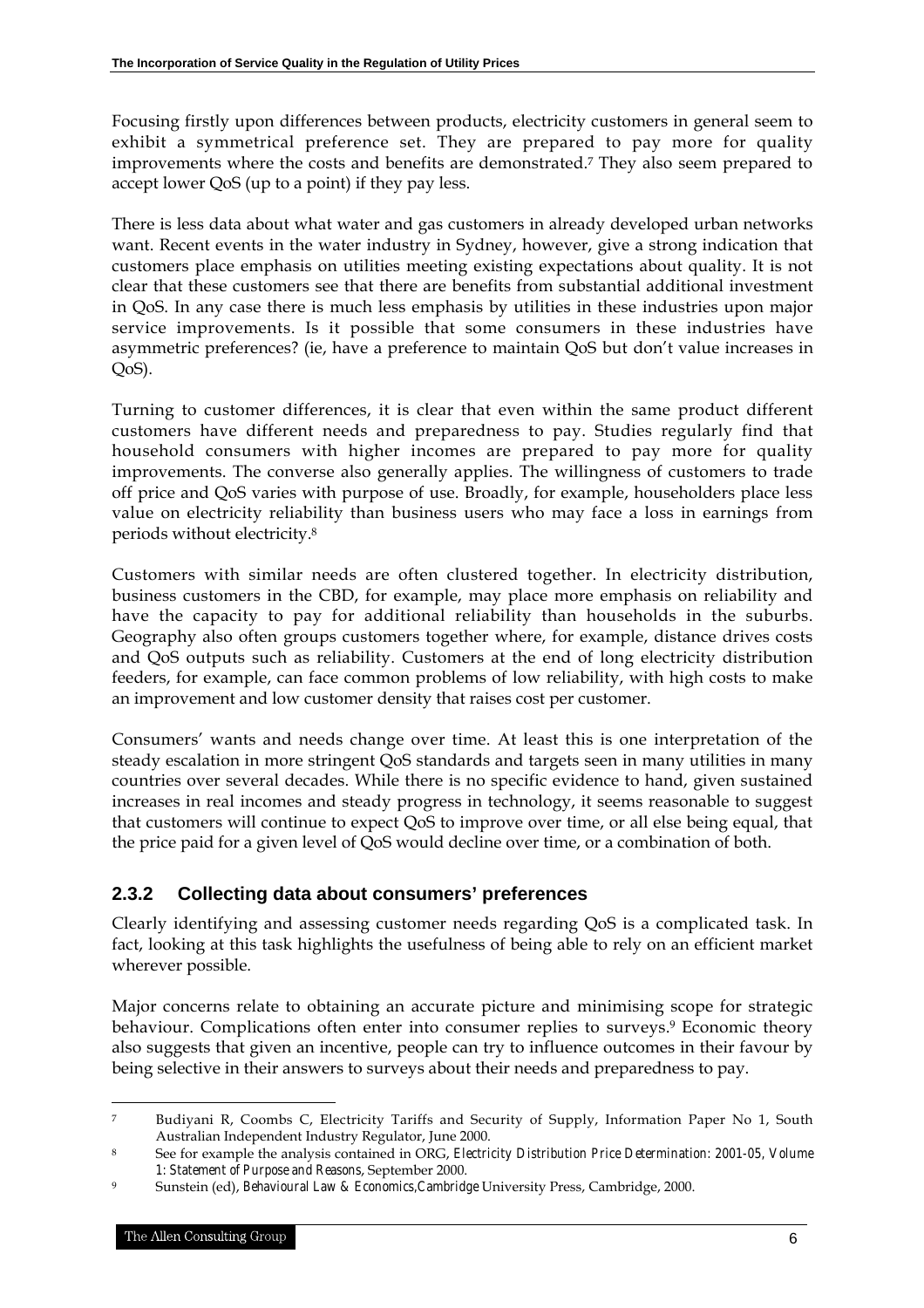The task is made harder by the confusing list of techniques. Studies to estimate the value of electricity outages have been conducted using the technique of proxy methods, market based methods, or contingent valuation methods and many others. A recent South Australian Centre for Economic Studies (SACES) review conducted for the South Australian Independent Industry Regulator (SAIIR) found that contingent valuation is the most widely used because the method directly asks consumers what they are willing to pay and recommended it as the best method of determining local preferences in South Australia.10

A further challenge arises from the difficulty for regulators in assessing consumers' acceptance or preference for incremental versus major change. It is also difficult to interpret data that summarise system wide or network attributes in statistical averages as opposed to data about specific consumer groups (ie, in different regions or customer category).

**Discussion points.** Should incorporation of QoS be guided by data about customer preferences or should other approaches (such as allowing customers to reveal their preferences) be pursued?

How and when should the regulator seek to gauge customer preferences regarding QoS? What role should other expressions of, say, democratic will, have in shaping the regulatory framework?

### **2.4 How to measure quality?**

How can customers and the regulator recognise quality when they see it? Industry customers and regulators often agree to base regulatory approaches on tested, reliable and verifiable performance measures, with independent scrutiny of the providers' measurement of their performance. This may work to limit the range of QoS factors included at first, but flexibility could be provided in order to factor in additional important dimensions of QoS as well as to accommodate changing preferences and technology over time.

The actual measures to apply generally depend on factors specific to each industry. Very often it appears that it is easier to measure system performance dimensions (particularly outputs) than it is to assess what value customers actually place upon them. Ideally, measures are explicitly linked to feedback obtained from customers.

There is a profusion of indicators that have been developed in differing industries. Some are summarised in a table in Appendix D according to their impact on four dimensions of quality — outputs, inputs, processes and outcomes.

When developing a set of performance measures exclusions for external events such as severe storms or load shedding that are outside of the control of providers are inevitably controversial. There are two broad approaches for managing issues in this area. The first is to set out detailed definitions about such events. This normally becomes quite complex with controversy, for example, about what constitutes a 'storm'. The other is to apply flexibility and judgement. This involves a decision making approach to take account of special circumstances on a case by case basis.

 $\ddot{ }$ 

<sup>10</sup> Survey based data collection techniques about consumer preferences can be contrasted with outcomes that emerge as part of democratic processes. Local government can, for example, place certain restrictions or 'buy' quality on behalf of constituents. This underpins the need to take a whole of government approach in regulation, as in other spheres, and ensure that the approach taken does not close off such initiatives. SAIIR, Information Paper No.1 - Electricity Tariffs and Security of Supply, SAIIR, June 2000.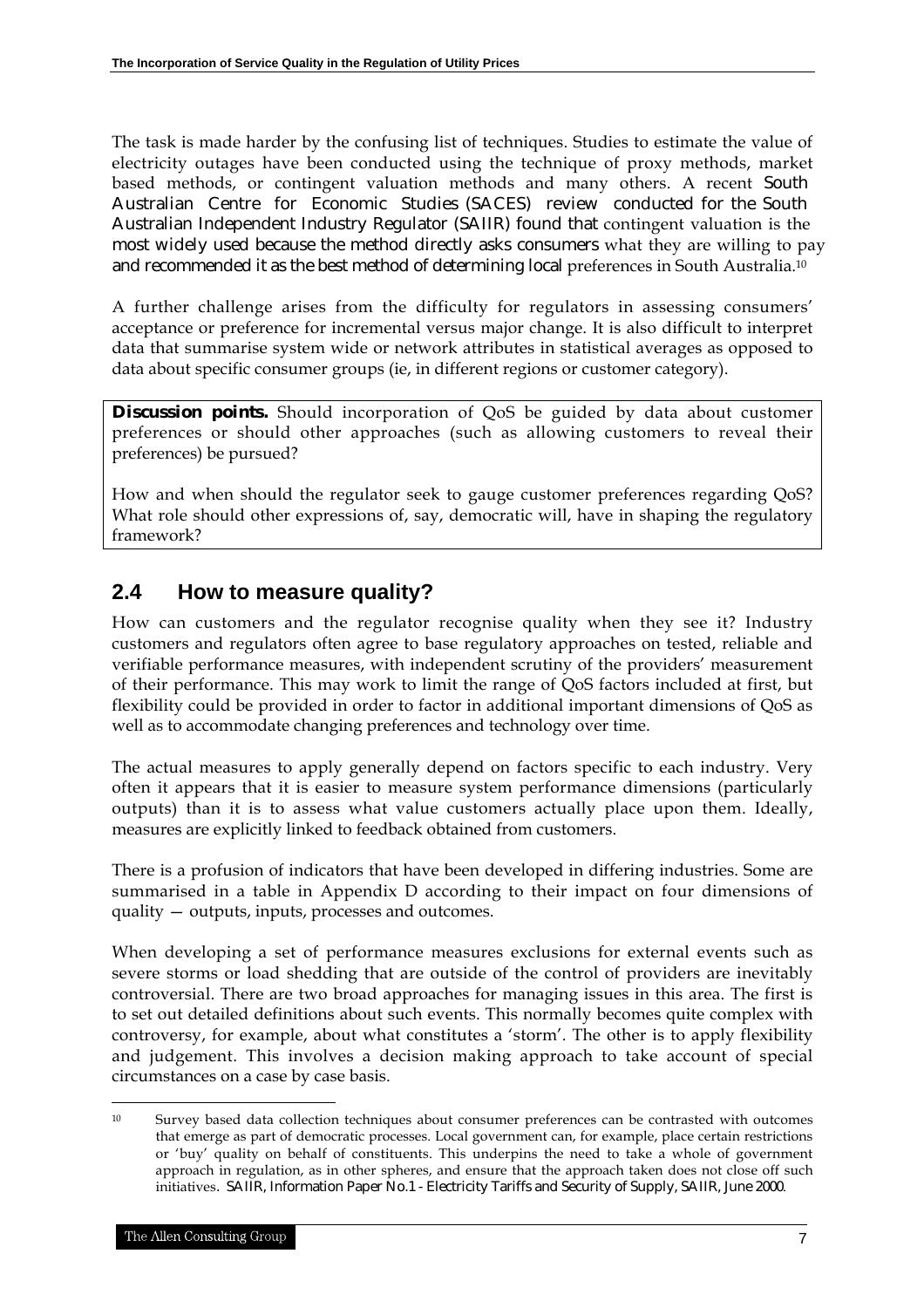Obtaining data about previous QoS performance indicators can be a means of providing reliable benchmarks against which future performance will be assessed. It is notable that this information could potentially influence financial outcomes once QoS arrangements are incorporated into price regulation arrangements, although the incentive differs according to the regulatory approach that is adopted.

# **2.5 What approaches to intervention are there?**

There are a number of regulatory tools available to address QoS issues. Approaches include:

- minimum service standards;
- comparative performance monitoring;
- customer empowerment;
- customer compensation;
- service fault penalties; and
- adjustments in the revenue cap.

Details about these approaches are provided in Appendix B.

The approaches differ in the extent to which they integrate price and QoS within the same framework. More importantly, they differ according to parameters such as the nature of their QoS target, their impact on incentives, the degree of certainty they offer, and their cost. Key points about the differing approaches are summarised in Table 2 on the following page. An additional row is included to facilitate comparison of the additional approaches with reliance upon the threat of litigation.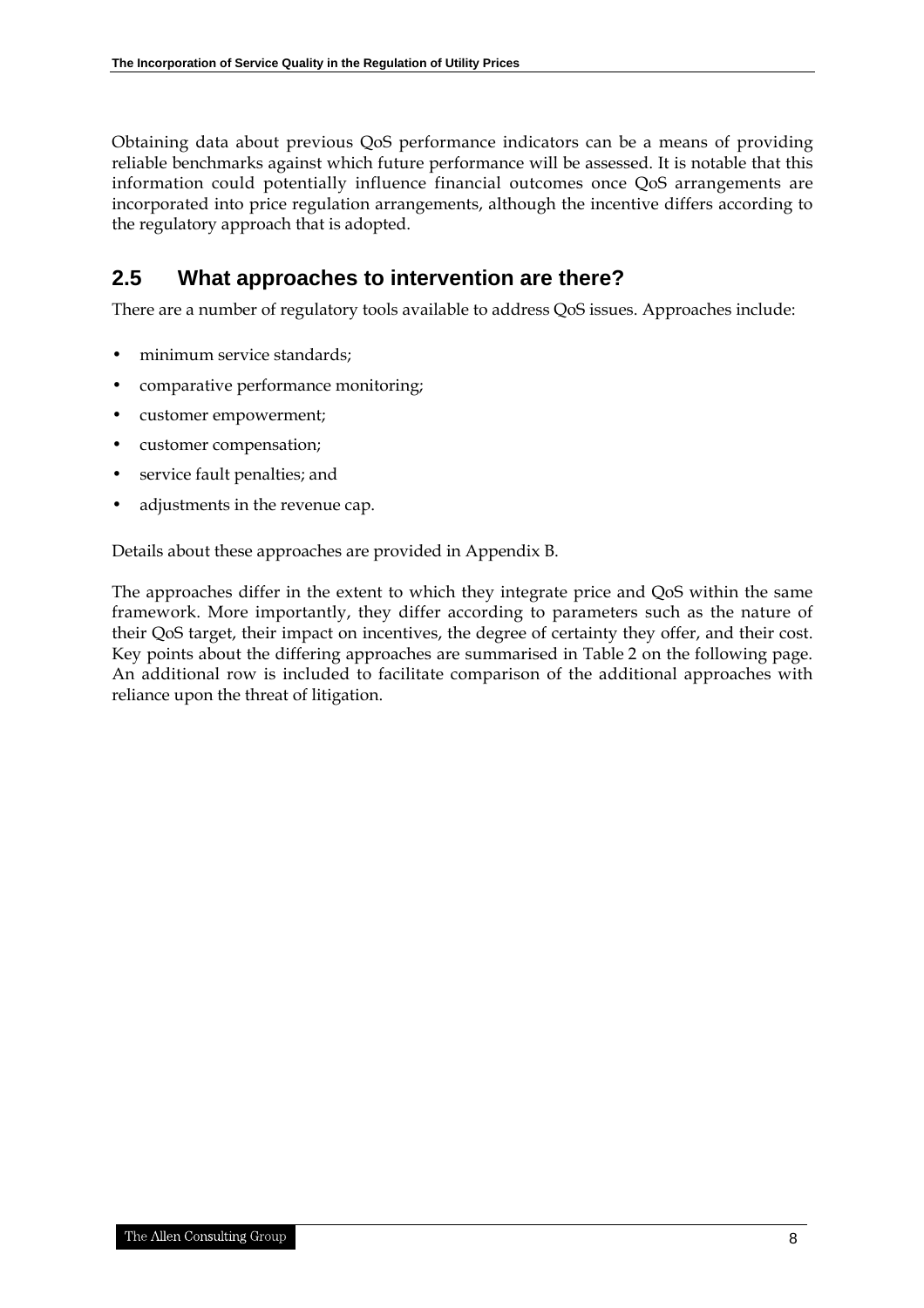| <b>Instrument</b>                        | <b>Target</b>                                                                                | <b>Incentive</b>                                                                                                                                                                              | <b>Certainty</b>                                                                       | Cost                                                                                                                                                                  |
|------------------------------------------|----------------------------------------------------------------------------------------------|-----------------------------------------------------------------------------------------------------------------------------------------------------------------------------------------------|----------------------------------------------------------------------------------------|-----------------------------------------------------------------------------------------------------------------------------------------------------------------------|
| Minimum Service<br><b>Standards</b>      | Can target a<br>wide range of<br>QoS<br>dimensions.                                          | Compliance mentality<br>and no incentive to<br>innovate.                                                                                                                                      | Appears to<br>guarantee at least<br>a minimum QoS<br>level.                            | Modest costs - mainly<br>administrative.                                                                                                                              |
| Comparative<br>performance<br>monitoring | Utility averages<br>in addition to<br>data about black<br>spots are<br>normally<br>targeted. | Can place pressure<br>upon poor<br>performers. No<br>incentive to<br>outperform.                                                                                                              | No certainty.                                                                          | May result in cost<br>increases but as<br>benchmarks are set on<br>the basis of past<br>performance this should<br>not require any large<br>scale capital investment. |
| Customer<br>Empowerment                  | Targets poor<br>performance.                                                                 | Increases incentive<br>for service providers<br>to meet service<br>obligations and<br>customer<br>expectations.                                                                               | No certainty.                                                                          | Increases the costs of<br>service provision.                                                                                                                          |
| Customer<br>Compensation                 | Sets minimum<br>level of<br>acceptable<br>service<br>standards                               | Mixed incentives.<br>Service providers are<br>given an incentive to<br>deliver services within<br>the defined<br>parameters. Also<br>provides incentive to<br>alter parameters. <sup>11</sup> | High level of<br>compliance (plus<br>customer<br>compensation if<br>there are faults). | High costs to identify and<br>verify faults and make<br>payments to customers.                                                                                        |
| Service fault<br>penalties               | Many<br>dimensions of<br>QoS can be<br>addressed.                                            | Strong incentive to<br>meet targets. No<br>incentive to out<br>perform.                                                                                                                       | High level of<br>compliance if<br>penalties are<br>realistic.                          | Moderate regulatory<br>costs.                                                                                                                                         |
| Adjustments in<br>revenue cap            | Can target many<br>aspects of QoS<br>performance.                                            | Strong incentives.                                                                                                                                                                            | High certainty<br>within targeted<br>range of QoS.                                     | Establishment costs, with<br>low ongoing transaction<br>costs.                                                                                                        |
| Litigation                               | No specific<br>targets set.                                                                  | Modest to low level<br>incentives.                                                                                                                                                            | Relatively low<br>degree of<br>certainty                                               | Costs of litigation may be<br>substantial and<br>prohibitive.                                                                                                         |

|  | <b>Table 2 Approaches to QoS Regulation</b> |  |  |
|--|---------------------------------------------|--|--|
|--|---------------------------------------------|--|--|

Source: The Allen Consulting Group

**Discussion points.** Are there additional policy approaches to improving QoS that should also be considered? Are there attributes about the approaches discussed above that have not been included but should be?

# **2.6 Balancing costs and benefits**

When framing regulation the NSW Government agreed with all of the other Governments in Australia that as a matter of principle 'the benefits of a particular policy or course of action (are) to be balanced against the costs of the policy or course of action'.12 In addition, as part of the diverse goals of price regulation in NSW, it is notable that the regulator should take into account the continued viability of utilities and the rate of return of public sector assets as well as efficiency and other social goals.

<sup>11</sup> For example, if water corporations are required to pay customers \$50 if they do not re-connect them within a certain time frame, there will be increased incentives for water corporations to extend the planned outage time to ensure that they can re-connect the water and avoid service fault penalties.

<sup>12</sup> Section 3(b), *Competition Principals Agreement — April 1995*.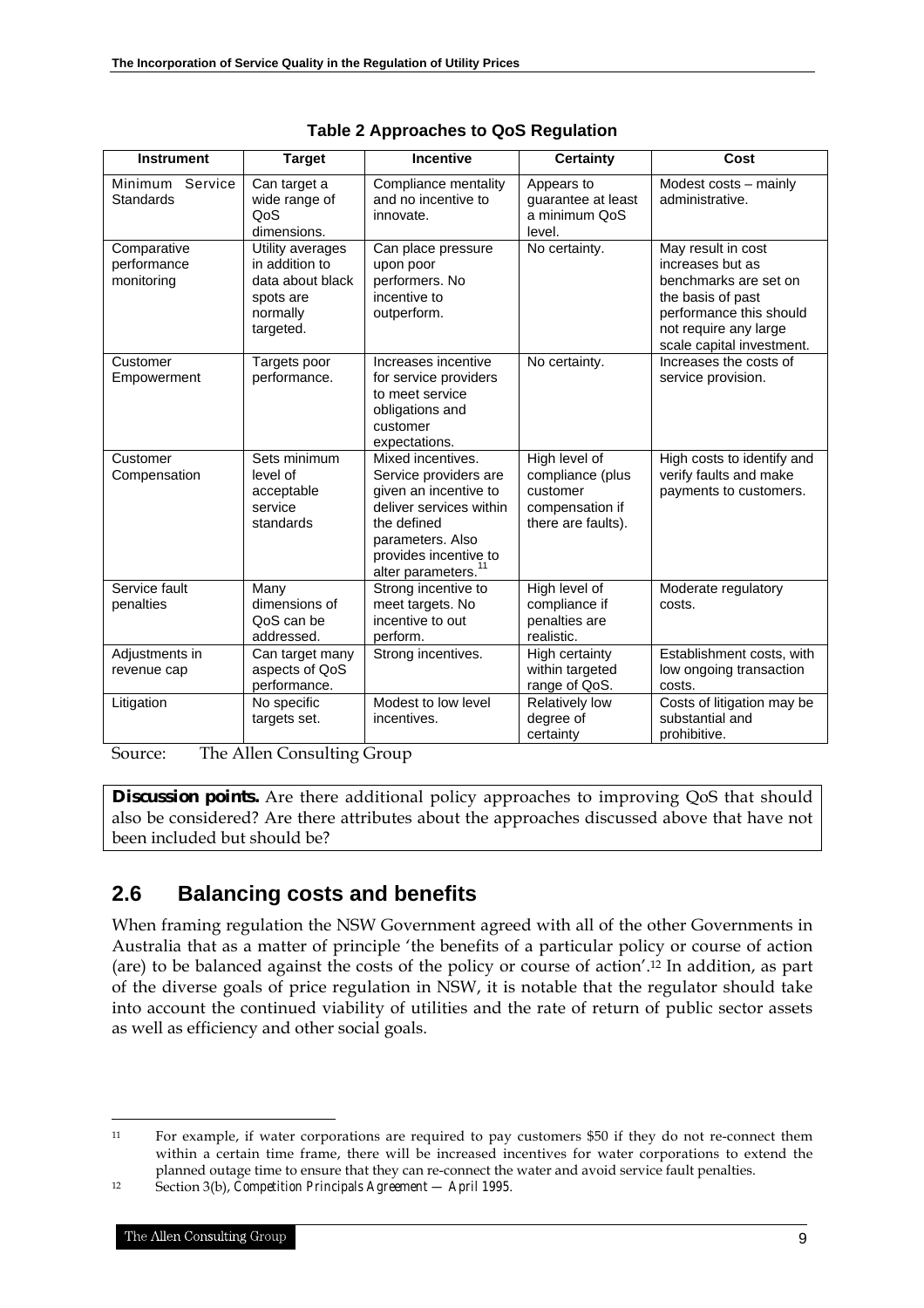The benefits of more explicit QoS regulation include the gains enjoyed by consumers, or achievement of one of the other diverse goals of the regulator. The costs to be taken into account could include:

- capital costs improving reliability in networks often requires investment in new or upgraded equipment by utilities;
- operating costs reliability dimensions of QoS can be influenced by changing expenditure on operations and maintenance. Notably, some network capital investments can improve reliability and reduce necessary operating and maintenance costs;
- data collection and management costs  $-$  these can be significant. Typically the main burden falls upon utilities. Different approaches can impose significant differences in data costs;
- regulatory costs expanding the scope of regulation makes it more complex and implies the need for additional resources;
- compliance costs utilities will often face additional costs when more explicit QoS arrangements are put into place. These are additional to capital, operating and data costs discussed above; and
- costs incurred by consumers consumers can incur additional costs where they are involved in monitoring QoS and seeking remedies. The aim of many QoS interventions, however, is to minimise such costs, nevertheless it is notable that different approaches entail different costs.

Obtaining information about these costs, and evaluating the balance between costs and benefits is a challenging aspect of QoS regulatory intervention. Notably, it is ultimately the consumer (or taxpayer) that pays the costs of intervention. This places emphasis on seeking confidence that the benefits are commensurate.

Similarly to other aspects of price regulation, one important aim is to identify the efficient costs. While there are a wide range of techniques available to collect data about costs (and benefits), regulators very often have little option in practice other than to rely on information obtained from the regulated utilities. Verification of data obtained is an issue, but this is less of a problem where there are a reasonable number of comparable utilities. Regulators do, however, normally seek independent scrutiny of cost data where feasible.

**Discussion point.** How can regulation best manage uncertainties in the calculation of costs and benefits for utilities and customers?

# **2.7 What additional problems are faced in practice?**

An emerging theme so far is that there is very little about incorporating quality within a price regulation framework that is easy in practice. It may be helpful to flag those additional challenges that apply fairly generally.

Very often it is desirable to pursue arrangements that seek to address the different circumstances of different groups of customers with different needs served by regulated businesses. A related issue is that there is pressure to address worst–case performance as well as average performance for a utility, to ensure that benefits flow through to all customers consistent with efficient and fair operations.

When looking at financial incentives (including penalties, compensation payments and adjustment of the revenue cap) determining the amount of funds that utilities stand to lose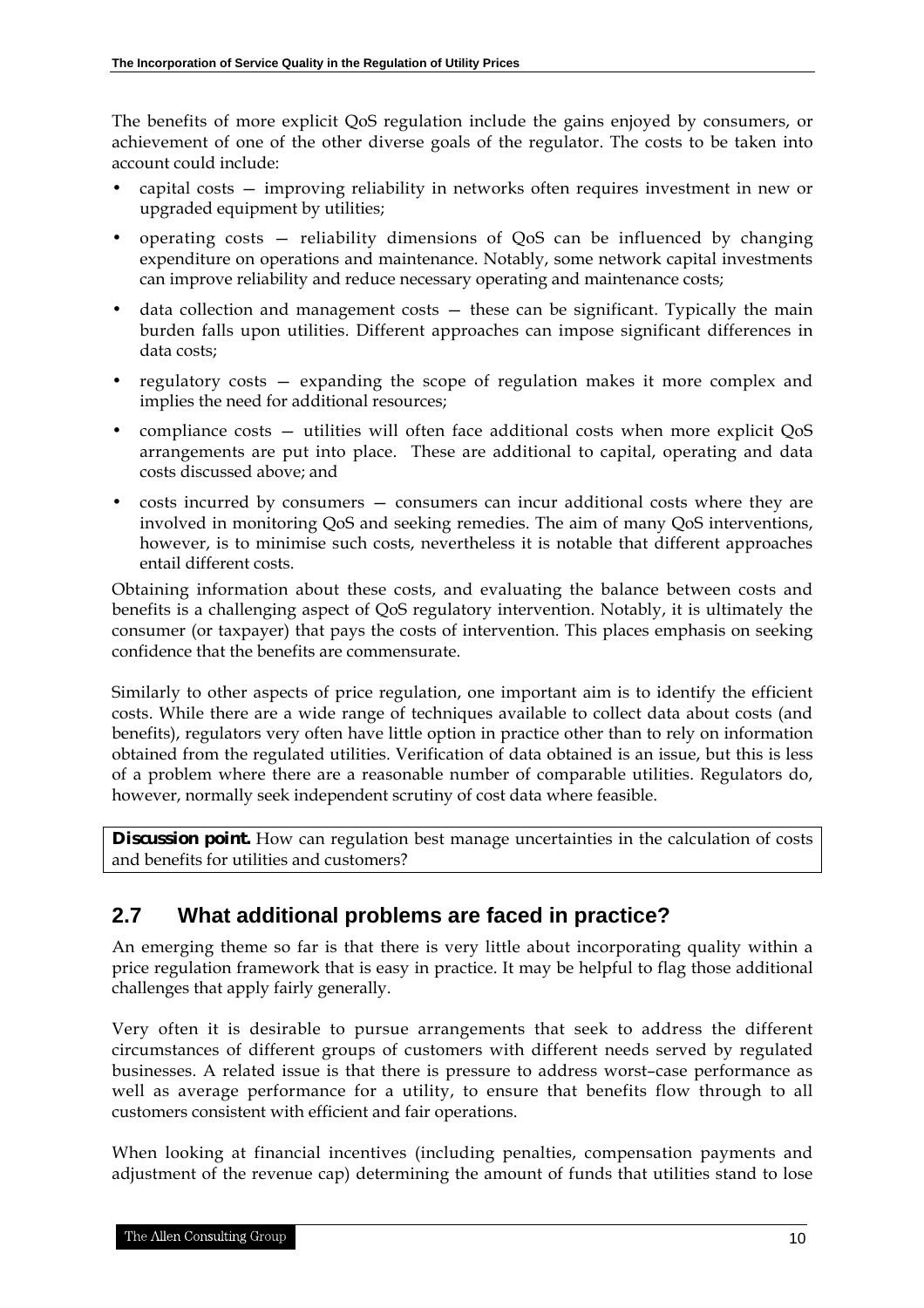or gain is a major issue. Economic optimality would be achieved where the costs of increased QoS equal the value consumers place upon it. Without full information optimality is impracticable. The regulator may in fact have little alternative than to apply judgement. In this context key parameters can include the amount of additional risk and uncertainty involved for utilities and customers, identifying the magnitude involved that is likely to influence the behaviour of utilities, and customers' willingness to pay. The amount could be greater than the costs to businesses of providing incremental QoS improvements, but less than the likely value that consumers place on that increment of QoS.

This is a complex area where the challenge is to apply a simple approach that is workable and fair. Key parameters include specification of incentives clearly and sufficiently in advance to maximise their effectiveness and be as simple as practicable to understand for providers and customers, without distorting incentives.

Incorporation of QoS within price regulation involves significant regulatory and commercial risks and uncertainty about actual QoS outcomes delivered. Regulators can take a variety of approaches to managing the risks. These can involve working out how to take a staged approach or focusing on areas with the best information or the best chances of success.

**Discussion point.** Are there other general practical factors that should be considered?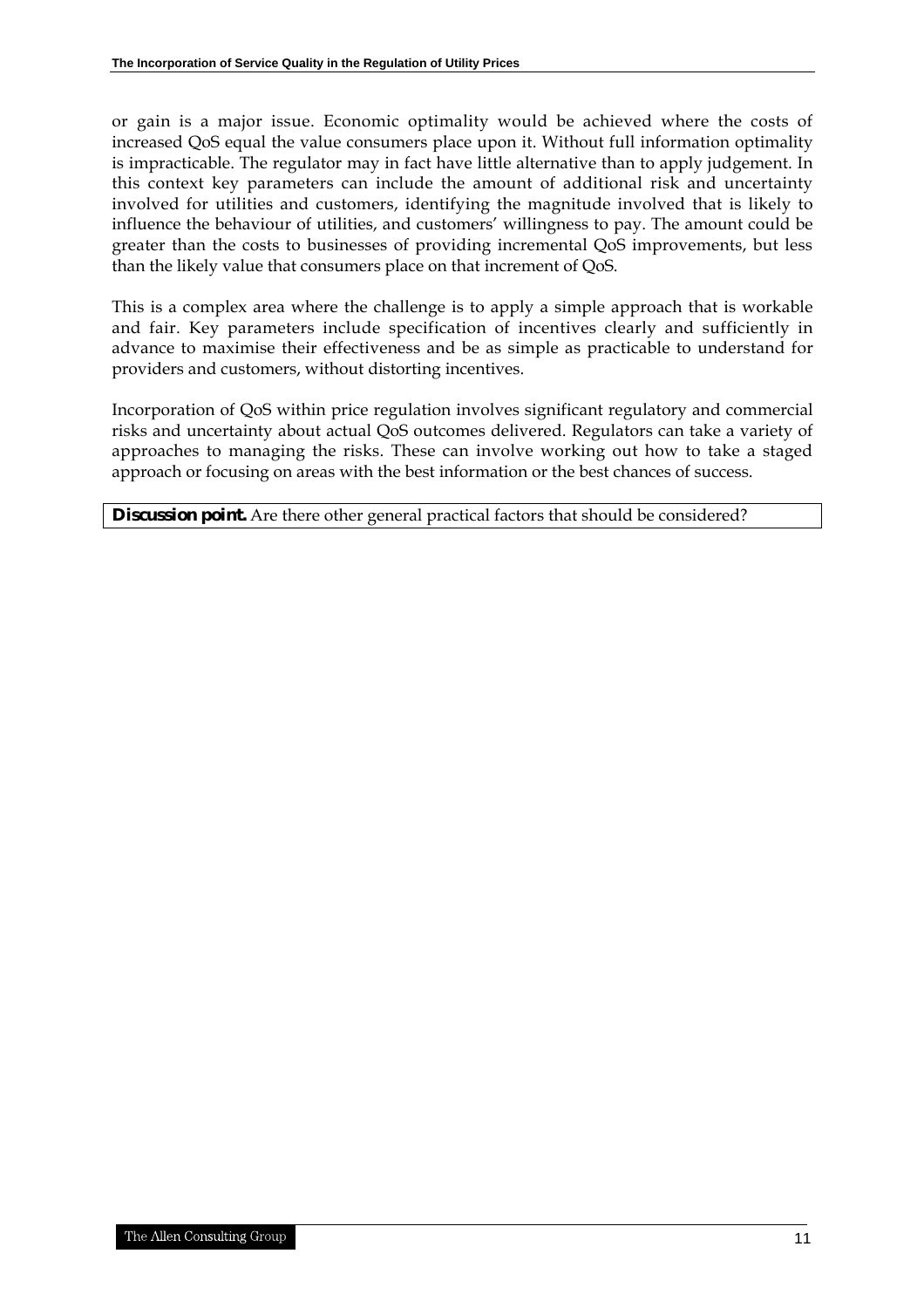# **3 EXPERIENCE IN OTHER JURISDICTIONS**

It is desirable that approaches to QoS issues build on the experience of others. This section discusses developments overseas and in jurisdictions within Australia.

# **3.1 Overseas jurisdictions**

#### **3.1.1 US Developments**

Utility regulation in the United States (US) is beginning to place greater emphasis on preventing quality degradation and enhancing QoS.

Deregulation of the electricity and gas sectors began in 1992. The broad agenda has been to introduce competition into the generation sector, unbundle and regulate the monopoly distribution businesses and encourage the development of a competitive retail sector. QoS was not a focus of concern under initial rate of return regulatory approaches, but QoS is now an emerging issue. One theme is increasing interest in the application of 'Performance Based Regulation' (PBR) among State utility commissioners as well as the National Association of Regulatory Utility Commissioners (NARUC) and others to factor in quality and price concerns.13

PBR includes regulatory approaches that rely on financial incentives and disincentives to induce desired behaviour by a regulated firm. Indicators of performance are often aggregated into a performance index or a series of indices. The fundamental principle behind PBR is that good utility performance should lead to higher profits, and poor performance should lead to lower profits.14

In the short time that PBR has been applied to electricity utilities, commissions have developed service quality standards for issues including customer contract, customer satisfaction, outages, and employee health and safety.<sup>15</sup> Over a much longer period, commissions have regulated these elements of service (including power quality) as part of their plenary responsibility for electric utility rates and service.

While PBR mechanisms have been in place for relatively short periods of time, experience so far indicates that:16

- an incentive approach particularly where it involves scope for rewards as well as penalties (ie, it has a symmetrical form) is more popular with utilities and consumers than minimum standards and penalties;
- a few broad indices are favoured over many, detailed measures as they are easier to maintain and for customers and employees to understand;
- incentives should be carefully designed to avoid unintended consequences;
- indices should be set to provide an economic incentive to achieve satisfactory performance at a cost that is less than the value to the customer;

<sup>13</sup> see Synapse Energy Economics, Resource Insight Inc. and National Consumer Law Centre, *Performance-Based Regulation in a Restructured Electric Industry* prepared for the National Association of Regulatory Utility Commissioners, NARUC, Washington, November 8, 1997.

 $14$  ibid,  $p9$ .

<sup>15</sup> See Southern California Edison, *Advice 1373-E Performance Based Ratemaking (PBR) Performance Report*, March 1999.

<sup>16</sup> see Synapse Energy Economics, op cit.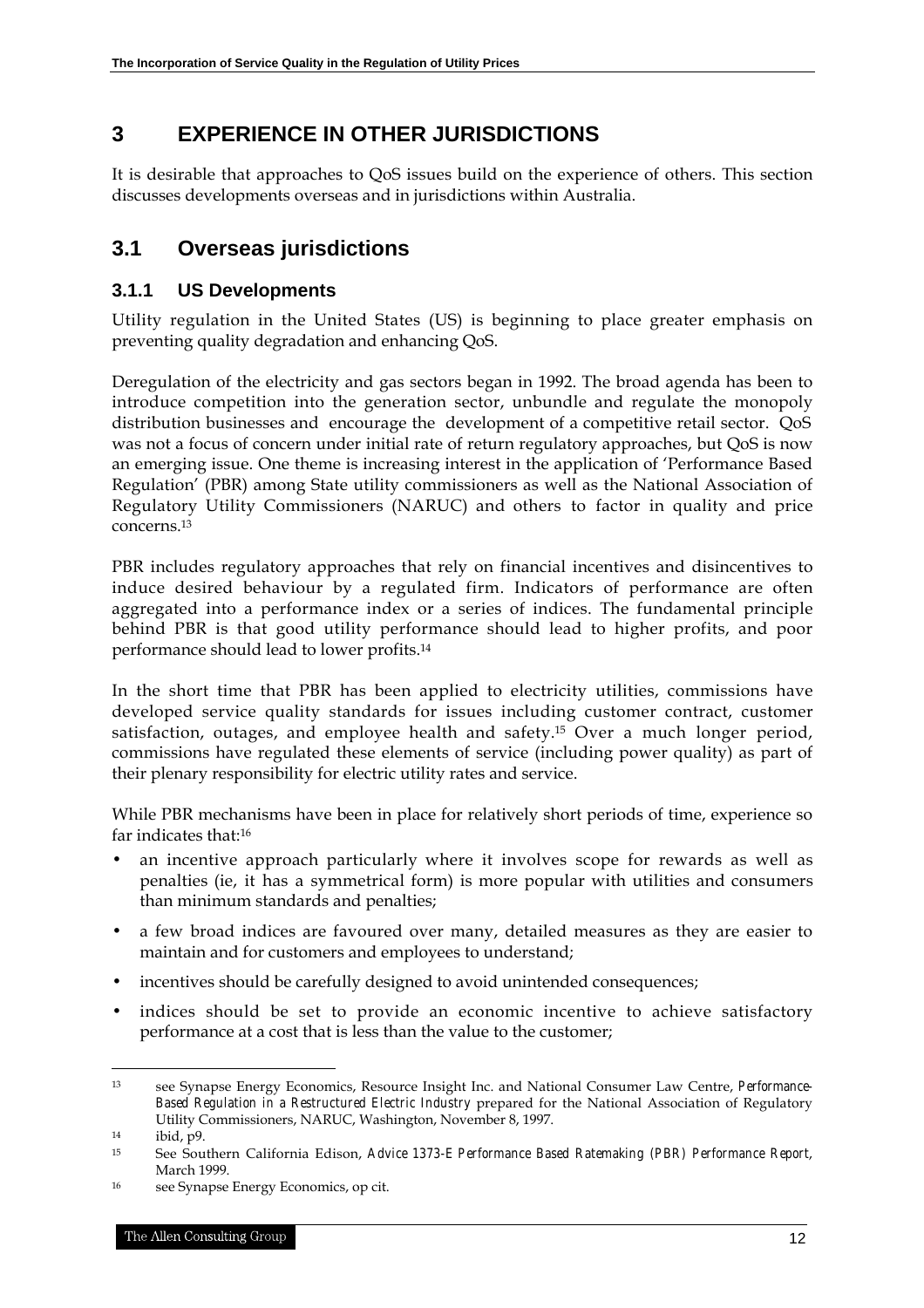- measurements should be chosen that have reasonable data collection costs;
- a regular and comprehensive reporting process should be set up to provide sufficient data for PBR evaluation;
- incentives based on inter–utility comparisons should rely on data that will be available in a timely fashion; and
- there remains considerable debate over the appropriate quantum of penalties/incentives. There appears to be some judgement involved in setting these although the magnitude tends to be relatively modest. In the case of Boston Gas, a range spanning positive or minus 1.1 percent of the return on equity at risk has been applied as a penalty or incentive payment depending on QoS performance. (If applied to the NSW electricity industry this equates to a maximum penalty or incentive of \$30 million).

QoS plays a less prominent role in the regulation of the water industry in the US, both in terms of regulatory attention and research effort. The focus of attention in water is upon the quality of drinking water that is regulated at the federal level. As the State utility commissioner's role is limited to rate–setting of the investor-owned water companies, it is complex to incorporate QoS issues in price regulation. Hence, QoS in water has been most commonly addressed through minimum standards.

#### **3.1.2 UK Developments**

In 1999 the regulator of gas and electricity, the Office of Gas and Electricity Markets (OFGEM) recognised that further work needed to be carried out to address the balance between cost reduction and service improvement in the public electricity supply (PES) distribution businesses. The result was the Information and Incentives Project (IIP).

The project consists of four workstreams:17

- defining the output of regulated businesses on a consistent basis;
- developing a consistent output based incentive regime;
- monitoring on a consistent basis service delivery between price reviews; and
- reviewing the incentives created by the regulatory framework.

The final proposals on the output measures to which direct financial incentives should apply were published in September 2000.18 OFGEM considers that appropriate selection criteria should reflect what customers want, be attributable to PES distribution businesses and be capable of objective measurement over time and across companies.

Respondents also suggested a number of other criteria for output measures,<sup>19</sup> including that they should:

- be flexible to changes in the role of the distribution business;
- be simple and easily understood;
- not inhibit innovation;

1

<sup>17</sup> OFGEM, *Information and Incentives Project: defining output measures and incentive regimes for PES distribution businesses – Update,* OFGEM, London, March 2000, p.1.

<sup>18</sup> OFGEM, *Information and Incentives Project: Output measures and monitoring delivery between reviews — Final Proposals*, OFGEM, London, September 2000.

<sup>19</sup> OFGEM, *Information and Incentives Project: defining output measures and incentive regimes for PES distribution businesses – Update,* OFGEM, London, March 2000, p.14.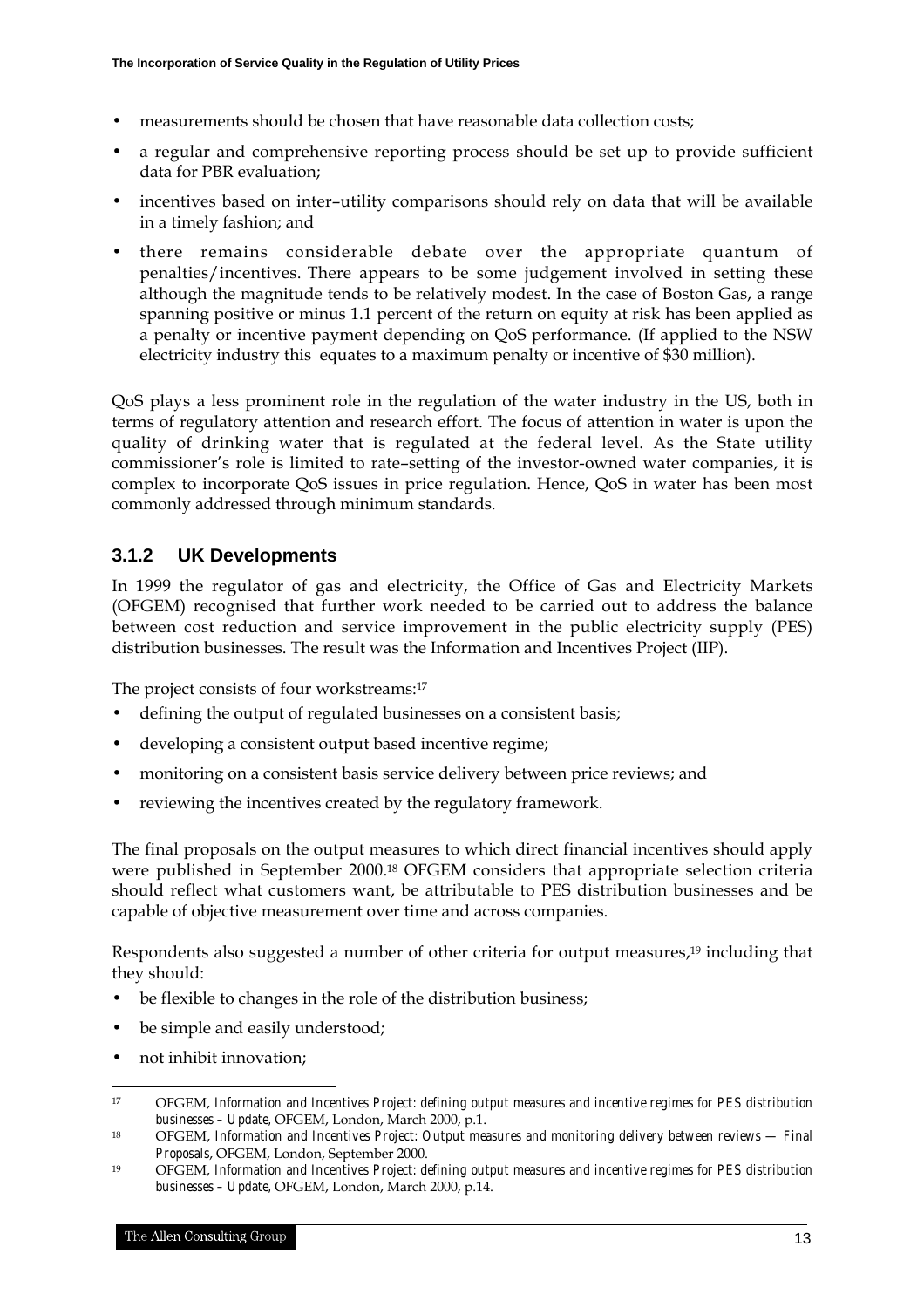- reflect the service received by the customers rather than the performance of the network;
- be capable of being produced in time for the introduction of the incentive regime and at a reasonable cost; and
- encourage logical investment in the network to improve the level of service.

Distribution businesses will start producing the information required for the IIP from April 2001 and are required to have the necessary measurement systems in place by April 2002. The IIP project will be incorporated into the next distribution price control review – due at the end of 2004.20

OFGEM is also currently in the process of undertaking consultation on the future application of the Overall and Guaranteed Standards of Performance. This provides payments to customers where service is not of an appropriate quality. OFGEM anticipates that these will remain an important part of the regulatory framework.21

After public consultation the Director General of Water Services has introduced an approach where price limits are adjusted by 'notched' amounts (either  $\pm 0.5$  per cent or  $\pm 1.0$  per cent), for the years 2000-01 to 2004-05, for those companies offering particularly good or poor service to their customers.<sup>22</sup> This new price regime is intended to provide future incentives for companies to improve services and to refrain from cutting costs by reducing the standard of service provided. Where the standard of service is assessed as being significantly better than that provided by the industry generally, an increase in price limits in 2000-01 of 0.5 per cent has been made; where service is particularly poor relative to the industry, a reduction of 0.5 per cent has been imposed. No company's performance was considered so poor, or so good, as to warrant a movement of one per cent.23

The Office of Water Services (OFWAT) acknowledges that in the future, it may be desirable to develop the approach to enhance incentives, perhaps by moving to a rolling assessment or by making price adjustments on a sliding scale.

The Strategic Rail Authority (SRA) regulates UK rail operators' QoS performance through a mix of penalties and incentives. The measures used for rail transport include cleanliness, comfort, crowding, and customer contact issues, all of which are included in a Passengers' Charter. Passenger train operating companies (TOCs) are required to pay compensation to passengers in accordance with the provisions of the Passengers' Charter and include refunds for up to 50 per cent of the value of a journey on individual trains and season ticket discounts of 5 per cent for consistently poor performance.24

Generally, the SRA performance regimes apply regardless of cause, but operators have separate arrangements with Railtrack, the sole operator of the railway infrastructure, that

<sup>20</sup> OFGEM, *Information and Incentives Project: Incentive schemes — Initial thoughts*, OFGEM, London, January 2001, p.46.

<sup>21</sup> OFGEM*, Guaranteed and Overall Standards of Performance: A Consultation Paper,* OFGEM, London, October 2000.

<sup>22</sup> Two companies asked OFWAT to refer their price limits to the Competition Commission. One of them was successful in increasing the price limit set by OFWAT. In this instance the Competition Commission took a different view on a number of issues including the service performance adjustment.

<sup>23</sup> OFWAT, *Final Determinations: Future Water and Sewerage Charges 2000-05*, OFWAT, Birmingham, November 1999, p.99-101.

<sup>24</sup> Office of the Rail Regulator, *The Periodic Review of Railtrack's Access Chargers: Provisional Conclusions on the Incentive Framework*, Office of the Rail Regulator, London, April 2000, p.53.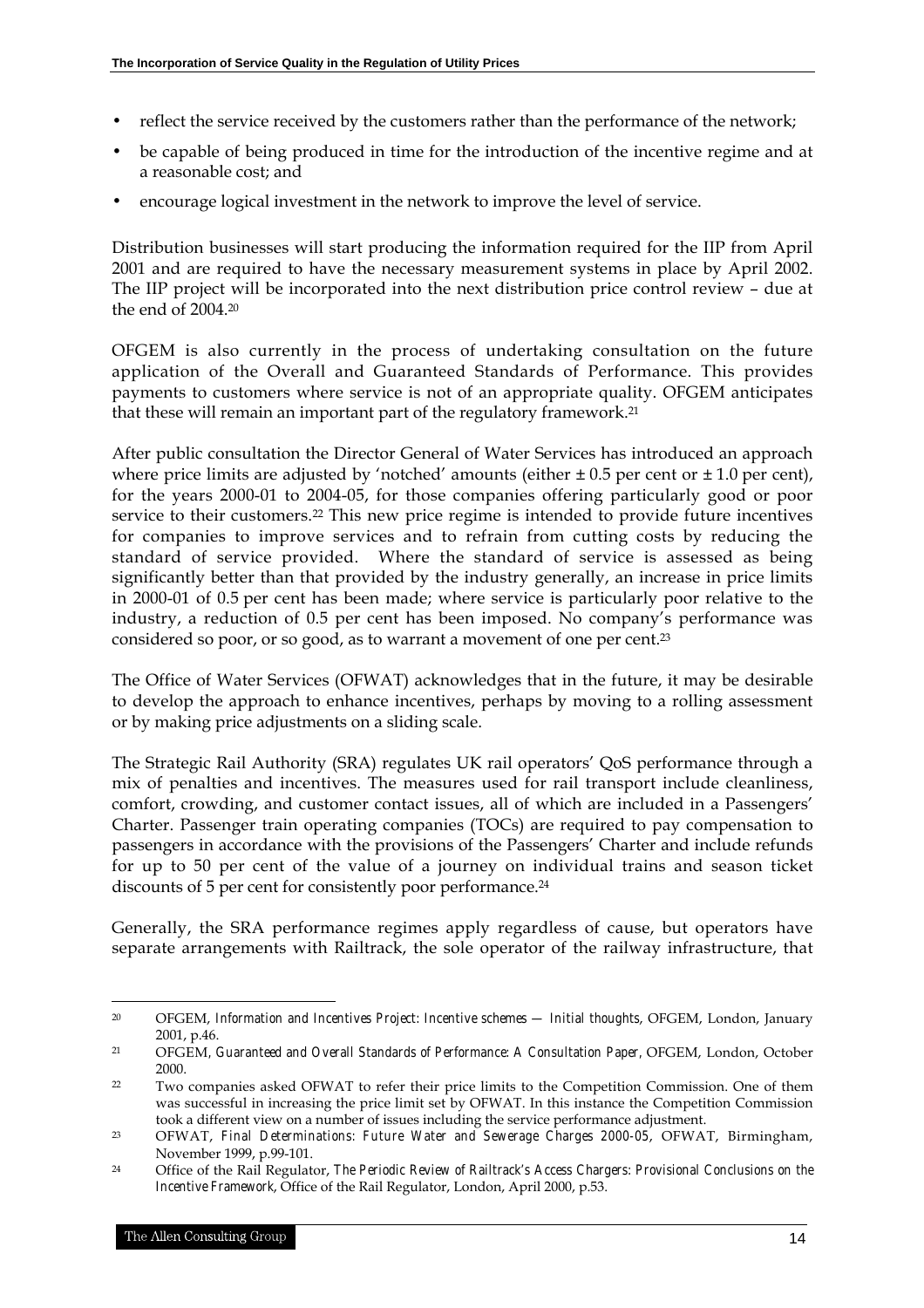provide compensation when Railtrack causes poor performance. Certain penalties are waived or capped for certain causes outside Railtrack's control.25

In addition, the access arrangements between Railtrack and the operator sets out a performance regime designed to produce incentives for both Railtrack and TOCs to strive for improved operational performance. Of the 25 franchised passenger operators, 19 operate under template regimes that are structured around a benchmark level of performance<sup>26</sup> and contain two thresholds that define high and low performances.27

The key measure by which operational performance is measured is a 'performance minute' that seeks to reflect the average lateness experienced by all passengers using a train service. As either Railtrack or a TOC can cause train delays, each party has a 'benchmark' for each service group, set out in the contract and reflecting historic performance levels. Incentive payments are calculated by reference to the 'benchmarks' and the payment rates for each service group.<sup>28</sup>

During 1999-2000 the SRA launched the National Passenger Survey that showed opinions on performance issues that matter the most.29 Following extensive consultation with Rail Passenger Committees and research into passengers' requirements, the SRA devised the Public Performance Measure (PPM) to give a better indication of the actual performance of passenger rail services. The PPM combines figures for punctuality and reliability into a single performance measure, covering all scheduled services, seven days a week.

# **3.2 Jurisdictions in other states of Australia**

### **3.2.1 Overview**

The Australian regulators of electricity, gas, water and public transport are still in the process of bedding down price regulation arrangements following major structural reforms. Most regulators of these industries do not have specific responsibility for regulation of price and quality. Quality issues are often managed through licence requirements administered by other government bodies. A summary of the state of play regarding price and QoS regulation in the Australian states is provided in Appendix A.

Victoria has gone further than the other states in regulating QoS. This may be related to the fact that Victoria privatised many utilities over the 1990s. Experience suggests that consumers demand higher QoS and are less accommodating of service faults when utilities are privately owned than when they are owned by government. In any case, Government in Victoria has extended much more regulatory oversight over aspects of QoS in the electricity, gas and transport sectors than is apparent elsewhere.

South Australia also recently sold a franchise to operate the State's electricity distribution network business and it also has some specific QoS provisions and is examining additional measures to better integrate price and quality regulation.

1

<sup>25</sup> Strategic Rail Authority.

<sup>&</sup>lt;sup>26</sup> For most services this benchmark was set in 1995 based on historic levels of performance. Very little information is available on the process undertaken to set these historic performance levels.

<sup>27</sup> Office of the Rail Regulator, *The Periodic Review of Railtrack's Access Charges: Provision Conclusions on the Incentive Framework,* Office of the Rail Regulator, April 2000, p,54.

<sup>28</sup> Office of the Rail Regulator*, Service Delivery Agreement*, Office of the Rail Regulator, London, November 2000.

<sup>29</sup> The National Passenger Survey highlighted that 76 per cent of passengers were satisfied with the day's journey and only 11 per cent were dissatisfied. Value for money remained the principal concern.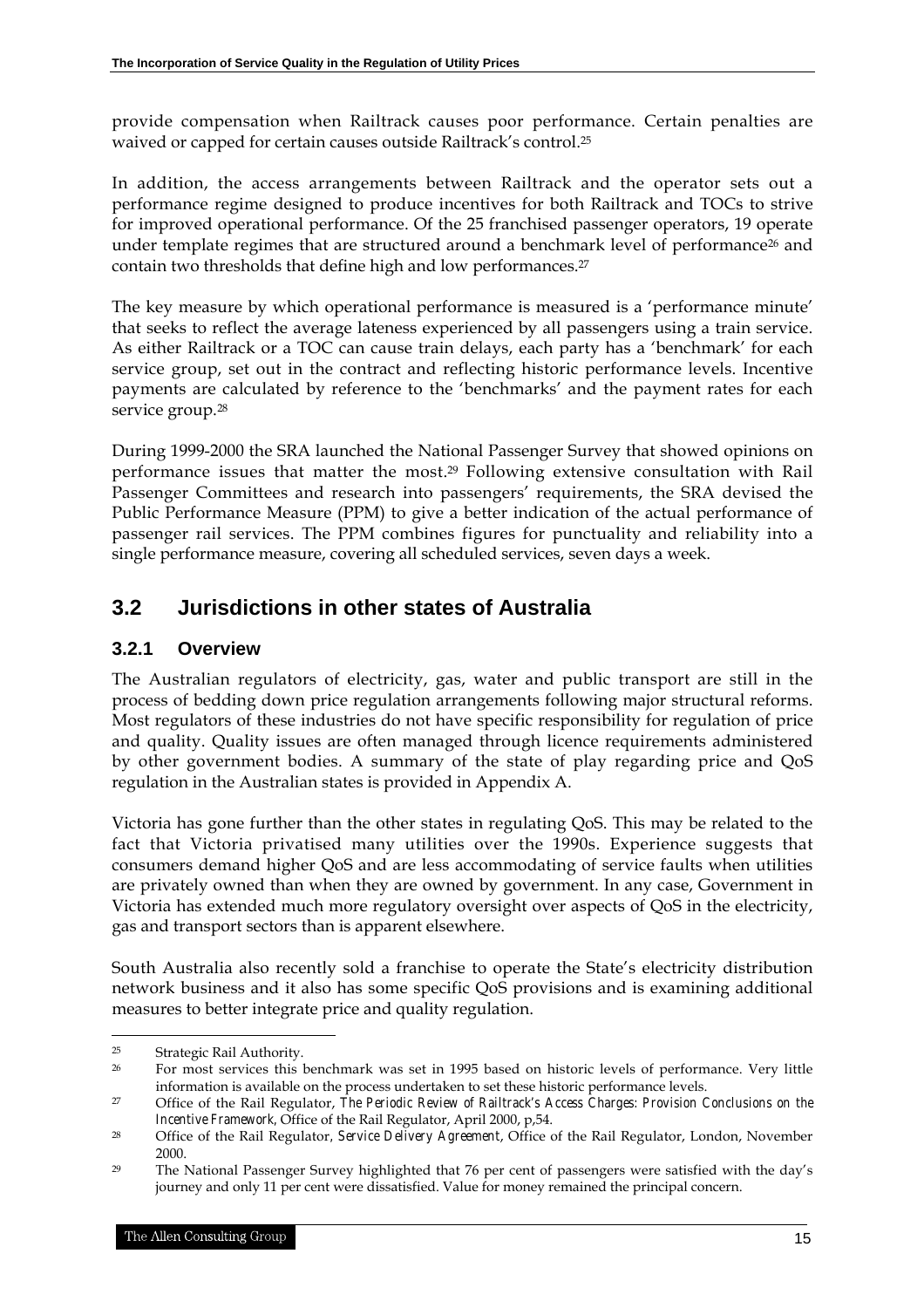#### **3.2.2 Approaches to Quality of Service in Victoria**

The regulatory arrangements established for the electricity networks in 1996 set minimum standards for reliability. These standards differentiated between short and long feeders<sup>30</sup>, but were generally seen to be too conservative and easy to achieve. The Office of the Regulator-General, Victoria (ORG) has prepared annual reports on QoS and financial performance of the electricity distribution businesses. These reports provide time series data on the reliability of supply and are considered to have put pressure on poor performers (eg United Energy at one time) which has been translated into improved performance in subsequent years.

In its 2001–2004 electricity determination, ORG has adopted a framework incorporating many features adopted by OFGEM and some US regulators. Two financial incentives for service reliability have been introduced:

- the addition of a new term 'S' to the CPI-X price controls<sup>31</sup> that will adjust the annual price caps for each distributor to reflect actual service performance outcomes relative to the targets. The targets cover total minutes off supply, interruption frequency and duration for both planned and unplanned outages defined separately for each distributor and for each of the four major feeder network types. To the extent that the distributors can achieve or exceed the set reliability targets at a lower cost than implied by the expenditure benchmarks, they can keep additional revenue within the regulatory period. If they under–perform the targets their revenue will be reduced over that period; and
- a requirement to make 'Guaranteed Service Level' payments to customers who experience reliability that is worse than specified performance thresholds.<sup>33</sup>

Standards have been set by consultation, monitoring and consumer liaison and will be measured against a year 2000 baseline. The impact of momentary interruptions has been excluded from the incentive schemes due to lack of reliable and comprehensive measurement. Distributors may seek exclusions from the schemes if an event occurred that was outside the control of the distributor (but not if interruptions were due to inadequate transmission connection capacity due to inadequate connection planning).

It should be noted that the financial value of the 'S ' factors is based on the estimated cost of meeting the targets, rather than the value that might be placed on improved service by customers. The marginal costs of reliability were found to be reasonably consistent across the distributors and significantly less than the most credible estimates of the value placed by customers on the loss of supply.

 $\overline{a}$ <sup>30</sup> A feeder is an electric line and associated equipment at a normal voltage level between 6.6kv and 22kv which a distributor uses to distribute electricity. In Victoria four types are identified: long rural, short rural, urban and CBD feeders.

<sup>31</sup> The Office of the Regulator–General applies a regulation regime to utilities in Victoria that permits regulated prices or revenues to rise by no more than the aggregate change in prices (ie, the CPI) minus an adjustment for expected efficiency gains (the X factor). See Office of Regulator–General *Electricity Distribution Price Determination 2001–05, Volume I, Statement of Purpose and Reasons*, September 2000. A broadly similar arrangement is applied in many Jurisdictions, including NSW).

<sup>32</sup> That is CBD, urban, rural short and rural long distribution lines.

<sup>33</sup> Distributors are required to make specific payments of \$80.00 to eligible customers for excess number of supply interruptions (9 annually for CBD and urban customers, and 15 annually for rural customers) and excess time (more than 12 hours) taken to restore supply following interruption.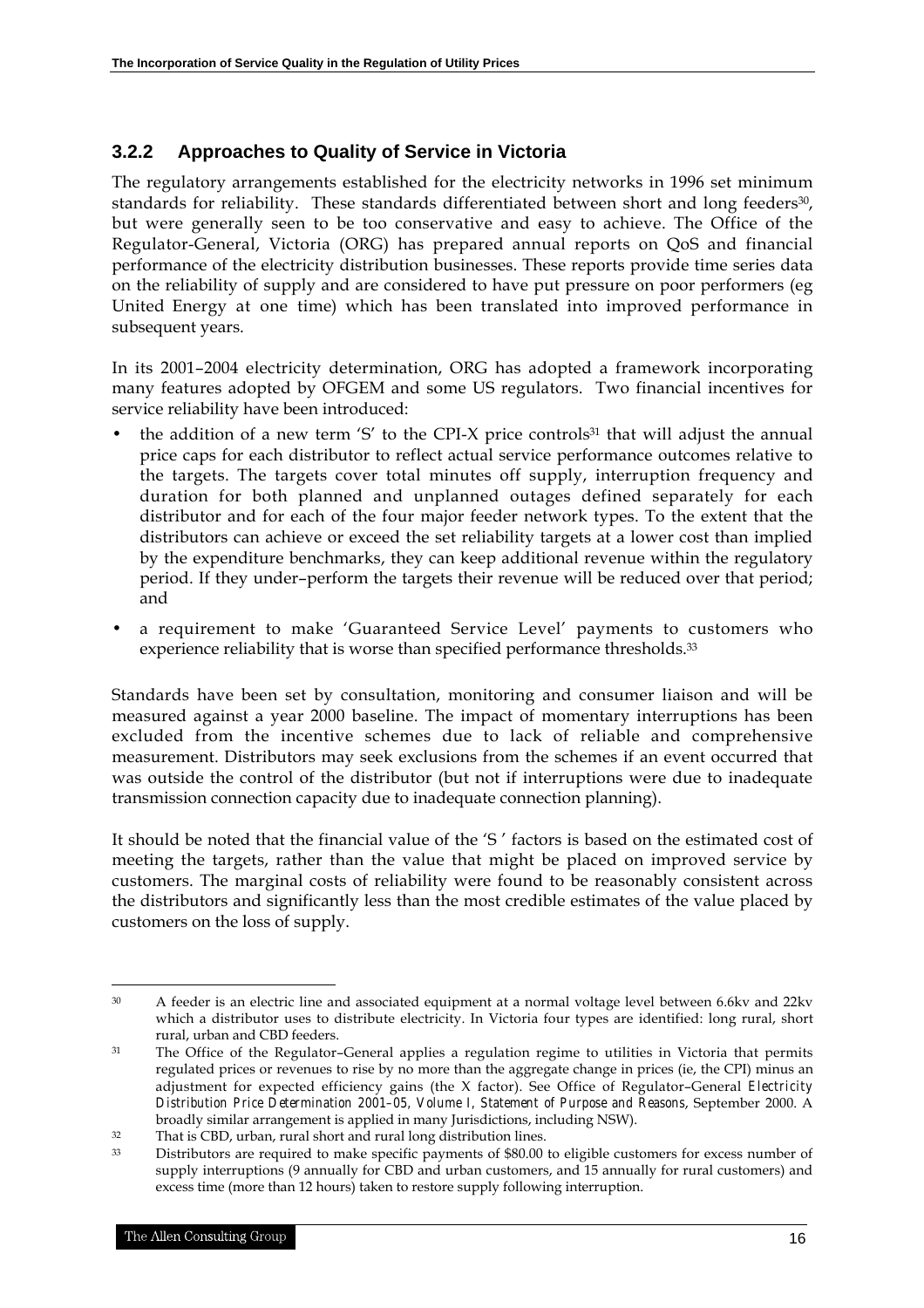The ORG also decided to no longer rely on previous minimum performance standards for electricity distributors. These were so low as to have little continuing relevance especially in light of stronger incentives for reliability improvements. The ORG foreshadows that it will instead consider enforcement action (ie, licence revocation) in the event of 'a substantial decline in reliability'.

The ORG recently published its first performance report on the Victorian Gas Businesses. The aim of the report is to stimulate improved service provision through "competition by comparison" and to inform customers about the level of service they receive. While similar to its earlier annual electricity reports it is less comprehensive. ORG stated that future reports would see greater analysis and comparison of trends and an improvement in the reliability of the data through the introduction of regulatory audits.

Following a review of water licences in Victoria including a rigorous examination of QoS standards there has been a considerable simplification of standards. Water companies now focus upon just three performance standards specified in their retail licence —drinking water quality, restoration of water supply and confinement of sewer spills.<sup>34</sup>

The regulatory regime for Water administered by the ORG includes the following nonpricing issues:

- the development of a Benchmark Customer Contract and a Customer Charter for the Melbourne metropolitan water industry;<sup>35</sup>
- the review of performance standards in Schedule 2 of the water and sewerage licences;
- the introduction of public reporting on the customer service performance of the water companies and a *competition by comparison* regime;
- the development of operational audits to assist the three Melbourne metropolitan water companies to identify and address areas of potential non-compliance with their licences obligations and to assist the Office to carry out its compliance, enforcement and comparative reporting roles; and
- participation in the development of a licensing regime to apply to the three major nonmetropolitan water authorities.

Victorian Rail Transport is regulated under a regime similar to the UK regime. Each operator holds legally binding franchise agreements with the Victorian Director of Public Transport for between 10 and 15 years. These agreements set out overall levels of service

 $\overline{a}$ <sup>34</sup> In 1996 the ORG undertook a rigorous assessment of the then 17 standards to determine whether they were practical, of substance, a useful performance driver and capable of unambiguous and enforcement. Each standard was also assessed to determine whether quality assurance could be given in respect of data collection processes and whether there was historic data available upon which the standard might be evaluated. The ORG recommended to reduce the number of Schedule 2 standards to three. See the issues paper ORG, *Water Industry Performance Standards Review*, April 1996 and the concluding report ORG, *Water Industry Performance Standards Review: recommendations to the Minister for Agriculture and National Resources,* June 1996*,* available at www.reggen.vic.gov.au.

<sup>&</sup>lt;sup>35</sup> An interesting feature of the regulatory framework is the concept of an implied customer contract. Each customer of a retail company is deemed to have entered into a contract with the company on the terms and conditions set out in the licence. It is a condition of the licences that the retail companies develop and implement procedures to consult with customers about contract content, including services standards and rights and obligations of both parties. To do this, each company has set up a customer advisory committee or a similar consultative forum to provide input from customers.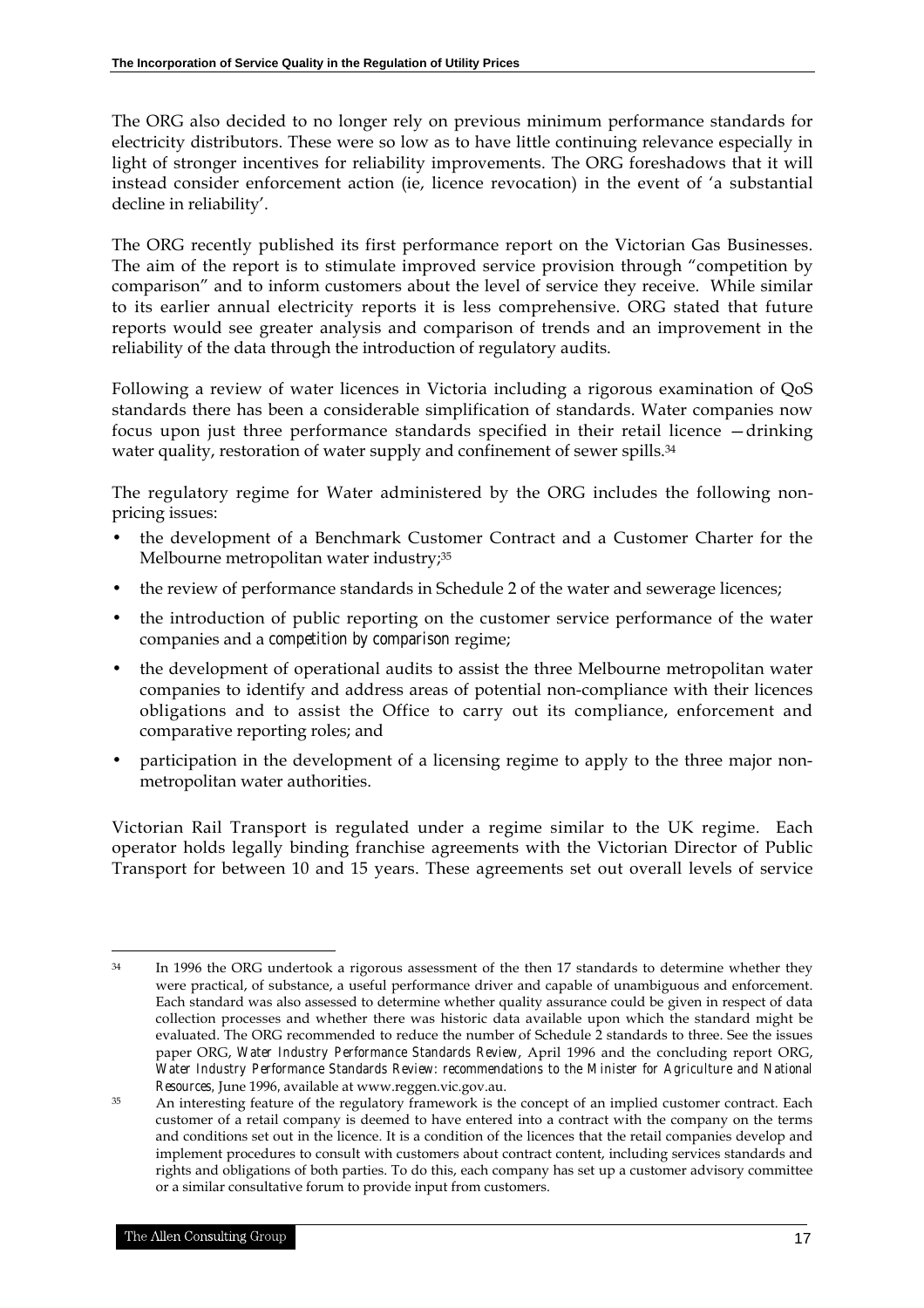that each operator is required to provide, the tickets they must offer, the maximum fare they can charge for tickets and other performance standards.36

The Victorian Director of Public Transport publishes 'Track Record' each quarter which reports on the performance of the five passenger train and tram franchisees against their reliability and customer service targets and the resultant payments and penalties imposed by the Director. The resultant payments and penalties are not linked to fares and are calculated under the Operational Performance Regime which began on 29 August 1999. In addition, franchisees must provide passengers holding periodic tickets with a free ticket in the event they do not meet minimum customer standards.

### **3.2.3 South Australia**

The regulatory arrangements established for the long-term lease of the SA electricity distribution network assets specified an index of QoS measures against which performance will be assessed. The index includes indicators of the time to restore supply, average minutes off supply and the average number of interruptions per customer. The utility annually reports its performance against these measures to the Office of the South Australian Independent Industry Regulator (SAIIR). Variations in performance result in modest financial penalties or rewards.37

The SAIIR has recently published a report on the comparative performance of the SA distributors against various QoS and cost measures. The SAIIR has also commissioned a consultant to examine the feasibility of setting, or modifying, the "X" factor at the next review based on relative performance against the QoS and cost performance indicators in the current period.38

# **3.3 Observations**

While it is difficult to draw hard conclusions from developments in other jurisdictions some important points seem to emerge.

Regulators are applying a range of approaches to deal with different aspects of incorporating QoS into price regulatory frameworks. They also use different tools to deal with differing aspects of the problem.

- *Minimum service standards* have been reviewed and simplified (eg, in water in Victoria) providing utilities with more focused key desired outcomes.
- In Victoria *comparative performance monitoring* has served as a basis for progression to more sophisticated incentive structures.
- *Customer empowerment* has played a useful part in designing regulatory approaches (eg, customer committees in rail in the UK).
- *Service fault penalties* have also been employed to give stronger financial incentives to address worst–case performance as well as average performance (eg, Victoria), to ensure that benefits flow through to all customers consistent with efficient operations.

<sup>36</sup> Director of Public Transport*, Track Record Quarterly Performance Bulletin: July-September 2000*, Victorian Department of Infrastructure, December 2000. p.2.

<sup>37</sup> SAIIR, *Performance of Regulated Electricity Businesses in South Australia — 1999/2000,* SAIIR, *November 2000.*

<sup>38</sup> See SAIIR, Annual Report 1999/2000, September 2000, p.21 at www.saiir.sa.gov.au.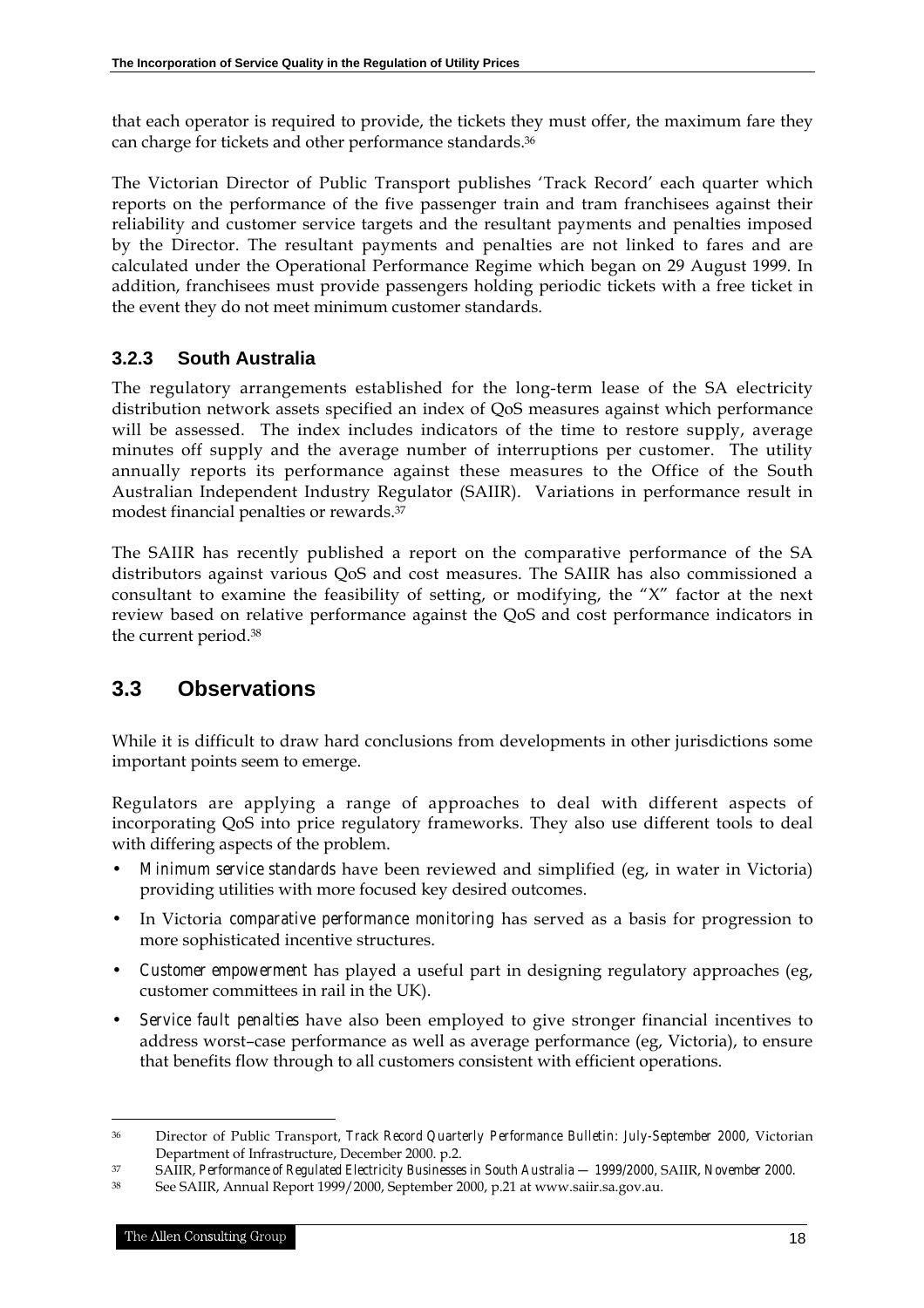• Some arrangements incorporating *price/revenue cap* adjustments that impose penalties for underperformance as well as those that involve both penalties or rewards for superior performance (ie, out performance) have been used in the UK, the US and in Victoria. QoS has been factored into CPI–X price regulation approaches similar to those operating in NSW (eg, Victoria). In general, these arrangements have only placed relatively small amounts of the regulated revenue at risk, with arrangements involving penalties or incentives spanning a range of between 0.5 per cent and 3 per cent. Arrangements typically focus on a limited number of reliable and verifiable performance measures that are understandable by producers and consumers.

**Discussion points.** Are there other lessons to be drawn from other jurisdictions? Are there reasons why the experience of the other jurisdictions reviewed would not be applicable in NSW?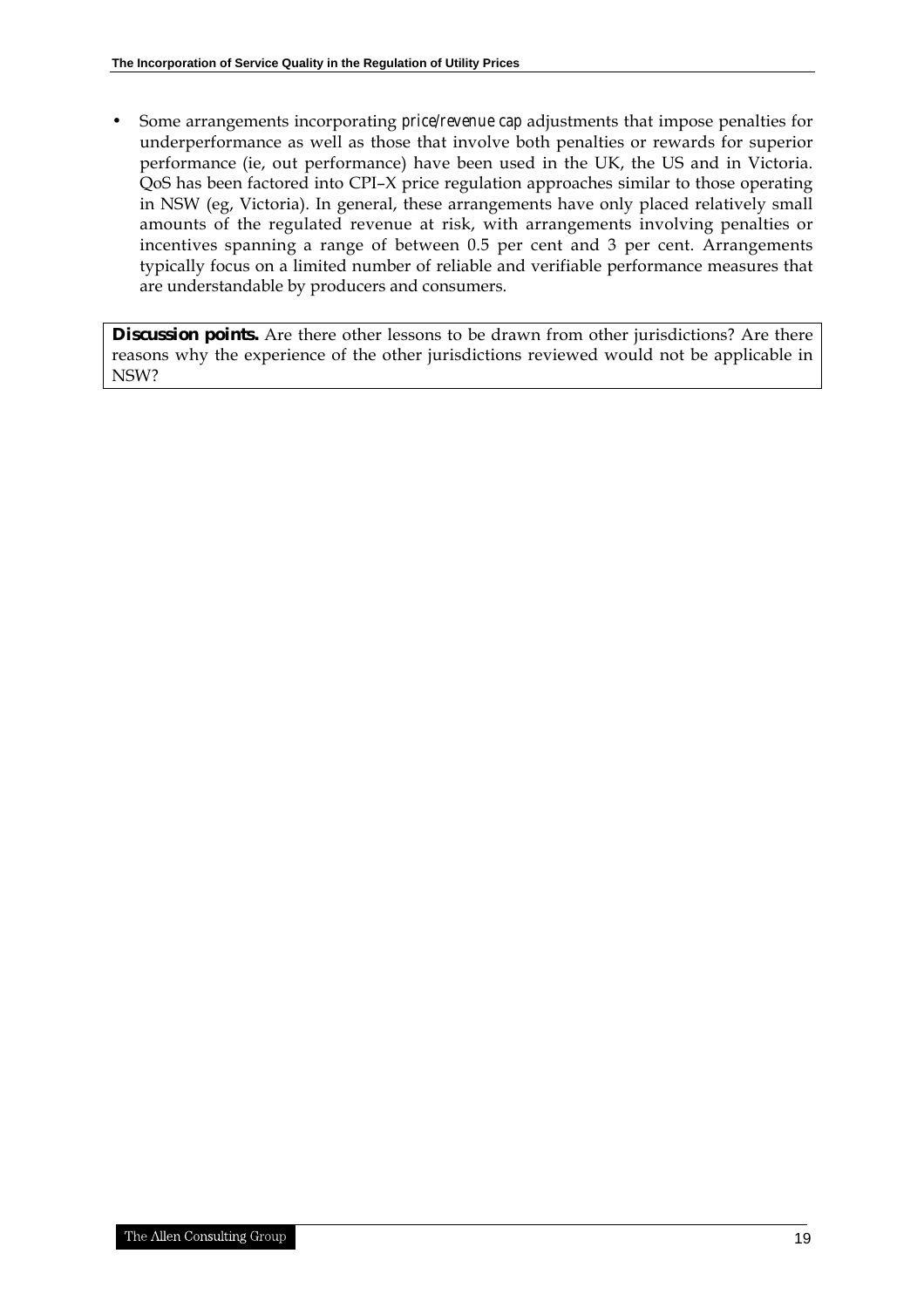### **4 SPECIFIC ISSUES IN NSW**

Are there any factors specific to NSW which would influence the decision to incorporate QoS into the price regulation framework? This section briefly reviews arrangements in NSW looking for potential gaps. It then reviews other issues including institutional factors and the availability of data.

### **4.1 Existing QoS arrangements and systems**

A large number of QoS arrangements are already in use in NSW. The table below summarises the consultant's view about the range of instruments currently applied to protect and enhance the QoS provided by regulated utilities in NSW, drawing on the instruments available identified earlier in this paper.

|                    | <b>Minimum</b><br><b>Service</b><br><b>Standards</b>                                                                                                                   | <b>Comparative</b><br><b>Performance</b><br><b>Monitoring</b>                                                     | <b>Customer</b><br><b>Empowerment</b>                                                                                                                                                                           | <b>Customer</b><br><b>Payments</b>                                              | <b>Other</b><br><b>Financial</b><br>Incentives#                           |
|--------------------|------------------------------------------------------------------------------------------------------------------------------------------------------------------------|-------------------------------------------------------------------------------------------------------------------|-----------------------------------------------------------------------------------------------------------------------------------------------------------------------------------------------------------------|---------------------------------------------------------------------------------|---------------------------------------------------------------------------|
| <b>Electricity</b> | Some<br>Guaranteed<br>Customer<br>Service<br>Standards in<br>regulations.                                                                                              | Annual reports<br>detailing<br>performance.                                                                       | Customer contract<br>arrangements with<br>distributors being<br>settled. Complaints<br>subject to EWON.                                                                                                         | Rebates given<br>to customers<br>for some QoS<br>failures (ie,<br>punctuality). | No specific QoS<br>dimension in<br>price<br>determinations.               |
| Water              | Urban water<br>standards are<br>specified in<br>operating licence.                                                                                                     | Reporting against<br>standards in<br>operating licence.<br>Also submitted to<br>the licence<br>regulator (IPART). | Customer contracts.<br>Ombudsman for<br>complaints (EWON<br>for Sydney water).<br>Consultative groups<br>exist for a range of<br>users                                                                          | Nil                                                                             | Price cap<br>requires Sydney<br>Water to achieve<br>specific<br>outcomes. |
| Gas                | The regulations<br>give guidance on<br>the content of<br>Customer<br>Service Codes.<br>Service contracts<br>to include<br>minimum<br>standards under<br>consideration. | No current<br>performance<br>monitoring.                                                                          | Consultative groups.<br>Utilities prepare a<br><b>Customer Service</b><br>Code, Ombudsman<br>assistance for<br>complaints.<br>Agreements<br>between service<br>providers and their<br>customers in<br>progress. | Nil                                                                             | No specific QoS<br>dimensions in<br>price regulation<br>arrangements.     |
| <b>Transport</b>   | Minimum service<br>levels in<br>Minimum Service<br>Policy.<br>Quality and<br>reliability<br>standards are<br>codified in City<br>Rail's CSO.                           | City Rail reports<br>on-time running on<br>a regular basis.                                                       | Some customer<br>consultative fora.<br>Standards in DOT's<br>Minimum Service<br>Policy also replicated<br>in service contracts.<br>Complaints handled<br>by the NSW<br>Ombudsman.                               | Nil                                                                             | No specific QoS<br>dimension in<br>price regulation<br>arrangements.      |

#### **Table 2 QoS Instruments in NSW**

# Includes service fault penalties and adjustments in revenue cap.

Further details about regulatory arrangements that impact upon QoS are contained in Appendix C to this discussion paper.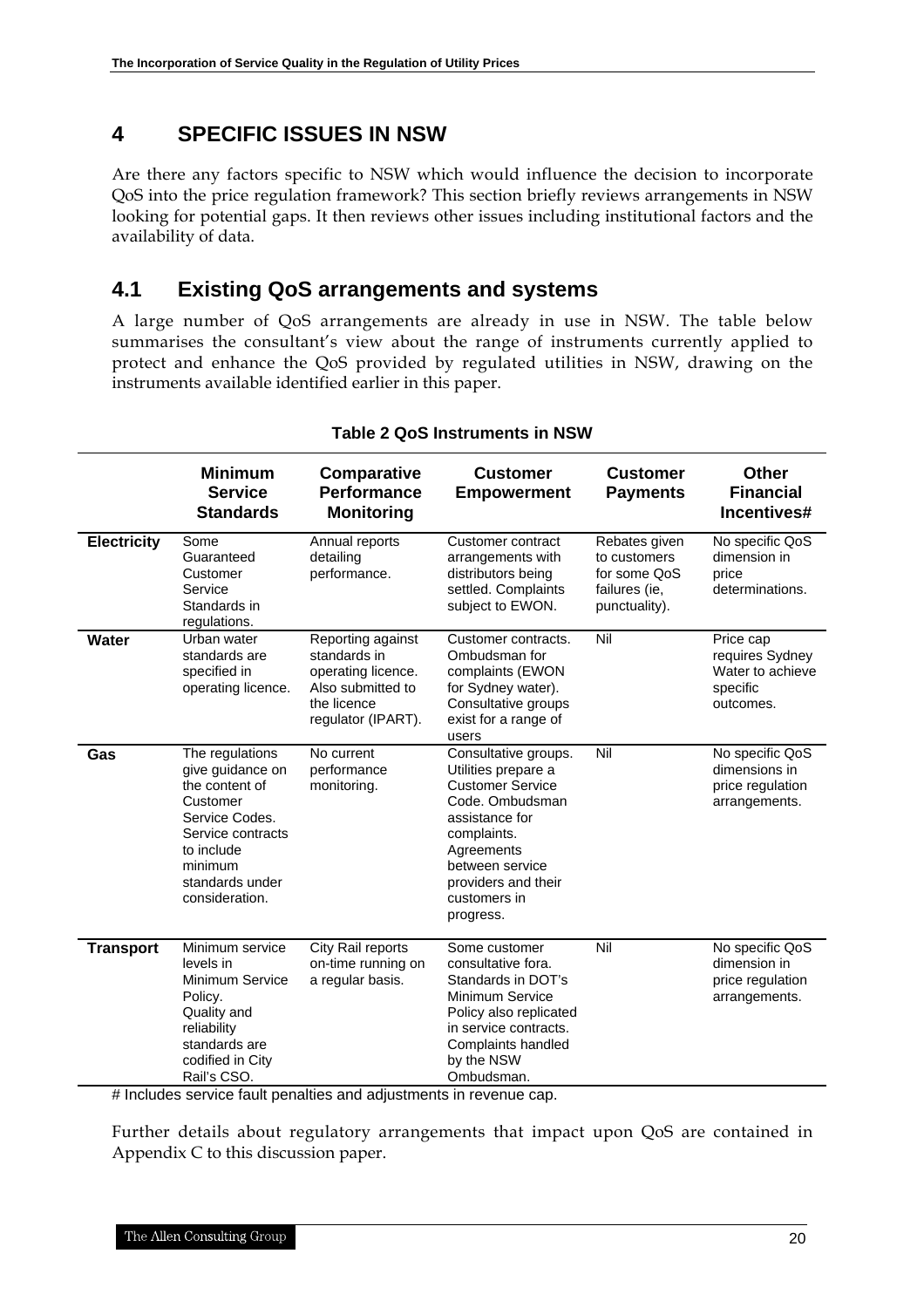In line with experience in other jurisdictions NSW tends to rely on multiple arrangements to encourage utilities to meet QoS expectations. In practice there is no single instrument that presents the definitive answer. Applying a range of measures may be a useful way of making decisions and providing helpful incentives and managing QoS risks without full information.

The main gap seems to be that NSW is not applying substantial financial QoS incentives while some approaches involve financial penalties there are no financial incentives to encourage utilities to strive for improved QoS targets.

It is notable that the scope to change financial incentives through price regulation can be limited in some cases. For the SRA, the prices set by the Tribunal recover only a small amount of the costs. Hence the impact of QoS incentives in price regulation is diminished. A substantial portion of the SRA's funds is obtained through payments from the Government. Furthermore, and (possibly reflecting the funding arrangements) the policy objectives of the Government bind the operation of the Transport utilities more tightly than other utilities.

**Discussion points**. If it is the case that using a range of measures to achieve desired QoS levels in regulated industries is generally effective, it is not clear that it is desirable to continue with the gaps and inconsistencies in the approaches applied in NSW. Why should some approaches which appear to be generally effective not be applied more widely? Should customer payment arrangements, for example, apply more generally?

### **4.2 Regulatory agencies and responsibilities**

Currently responsibility for QoS standard setting is allocated to different parties in each of the regulated industries.

The following table summarises the allocation of regulatory responsibilities for NSW utilities that have an impact upon QoS or pricing.

|                                                      | <b>Electricity</b>                                                     | Water <sup>#</sup>                                                                                                                                                                                                                                                                            | Gas          | <b>Transport</b> |  |
|------------------------------------------------------|------------------------------------------------------------------------|-----------------------------------------------------------------------------------------------------------------------------------------------------------------------------------------------------------------------------------------------------------------------------------------------|--------------|------------------|--|
| Pricing                                              | <b>IPART</b>                                                           | <b>IPART</b>                                                                                                                                                                                                                                                                                  | <b>IPART</b> | <b>IPART</b>     |  |
| Safety                                               | MoEU                                                                   | Health                                                                                                                                                                                                                                                                                        | Code, MoEU   | <b>DoT</b>       |  |
| QoS setting                                          | Measures set by<br>Industry                                            | <b>IPART</b> as<br>Licence<br>Regulator                                                                                                                                                                                                                                                       | MoEU         | DoT/ORR          |  |
| QoS monitoring                                       | MoEU<br><b>IPART</b>                                                   | <b>IPART</b>                                                                                                                                                                                                                                                                                  | <b>IPART</b> | DoT/ORR          |  |
| Other (eg<br>environment.<br>customer<br>protection) | <b>EPA</b><br>MoEU<br>MIG/MoEU<br>EPA<br>Dept of Health<br><b>DLWC</b> |                                                                                                                                                                                                                                                                                               |              |                  |  |
| $\#$<br>Abbreviations:                               |                                                                        | For Sydney Water, Hunter Water and Sydney Catchment Authority.<br>Ministry of Energy and Utilities (MoEU), Department of Transport (DoT), Office of the Rail<br>Regulator (ORR), Market Implementation Group (MIG), Environment Protection Authority<br>(EPA), Department of Health (Health). |              |                  |  |

#### **Table 3 Regulatory Responsibilities in NSW**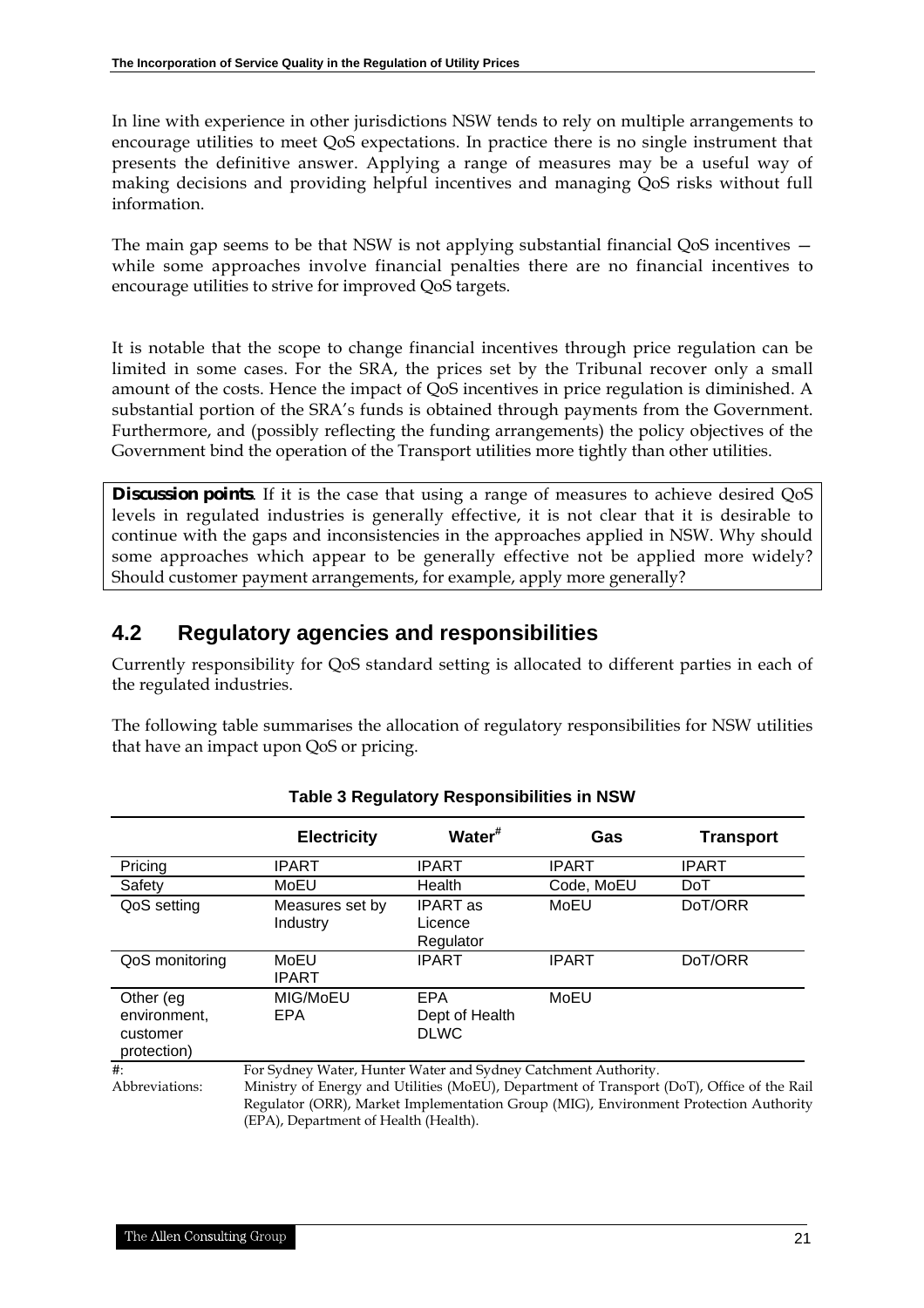Inspection of the table suggests that notwithstanding the transfer of the licensing role to IPART the allocation of responsibilities is complex. Arrangements are probably more fragmentary than in other jurisdictions such as the UK, Victoria and SA.

- In electricity and gas the Tribunal regulates prices but not the QoS. In electricity QoS standards are set by the utilities themselves while in gas the MoEU regulates the QoS requirements. However, the Tribunal could recommend licence conditions to the Minister to set performance standards.
- The transfer of licensing functions to the Tribunal will enable the Tribunal to advise the Minister on licence conditions relating to the level and reporting of QoS.
- However, the MoEU has proposed that the QoS-related licence conditions in electricity be removed and placed in a regulation on safety and network planning and operation under the Electricity Supply Act. In this case the level of QoS and reporting of performance would be a matter for the MoEU. MoEU argues that this would bring together all the criteria relating to network planning into a single consistent framework.
- Regulatory responsibilities for water are particularly fragmented in NSW. There is a profusion of agencies with a role and arrangements differ between the major water utilities (Sydney Water, Hunter Water, and Gosford and Wyong Councils).
- The proposed ORR is likely to take on the responsibility for setting safety and operational standards in rail and report on performance against these standards. Arguably safety and operational standards are closely intertwined in the rail system.

While the division of responsibilities is complex in NSW this does not necessarily suggest that it is an environment where incorporation of QoS issues into price regulation is impracticable. Instead the complex framework underlines that it is desirable to ensure that that there is effective coordination between the regulatory agencies.

# **4.3 NSW data needs and availability**

Steps to include QoS into price regulation in NSW suffer from a relatively poor starting position in terms of access to data. IPART indicated when considering whether to include a service reliability incentive in the regulatory framework for electricity distribution network service providers, that its main concern has been the 'lack of adequate, consistent and comparable data'.<sup>39</sup> There is no independent data about the QoS performance of the gas sector. There is data about some important QoS dimension in transport, but it is not verified. An initial view is that better data is available regarding QoS in the urban water utilities. If monetary rewards are to be linked with improved service quality then a starting point must be to ensure that verifiable data is available for comparison.

The main constraint for QoS regulation may be more about knowing what existing data to use more fully than establishing new data bases. In the context of other work the consultants have observed that utilities in NSW generally have access to substantial data resources, most often collected in the course of compiling their own business management information systems. This very often includes most of the key dimensions of importance when assessing QoS arrangements. This data also includes information about objectives and performance on a regional basis within the network.40

<sup>39</sup> IPART, *Regulation of New South Wales Electricity Distribution Networks: Determination and Rules Under the National Electricity Code*, IPART, December 1999.

<sup>40</sup> See for example, *Energy Australia, ES2:Electricity Supply Standards*, December 1998, Sydney.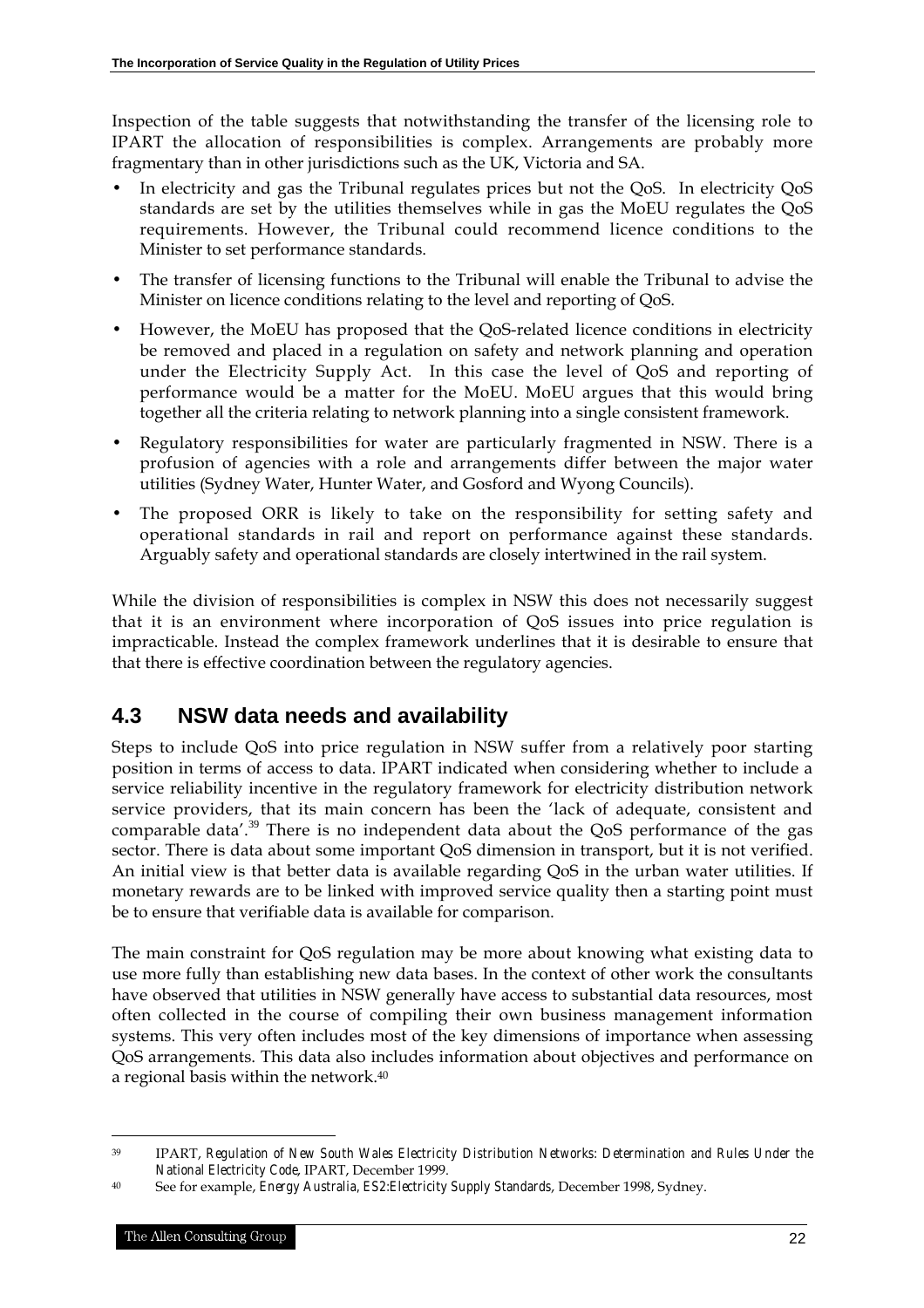As highlighted earlier it is important that service providers and regulators in NSW become more familiar with the value that NSW residents place on changes in QoS. The consultants have only been able to identify one recent study that appears to be available to the public about customers' QoS needs, their willingness to pay for different QoS outcomes and views about QoS/price trade offs for other regulated utilities in NSW. This is a study undertaken by EnergyAustralia. Results from that survey showed that consumers were particularly interested in enhanced infrastructure (ie, cable undergrounding) and greater reliability. The level of benefit and strength of preference associated with these features differed by customer demographic segments with customers with higher incomes being prepared to pay for greater QoS. EnergyAustralia interpreted these results as revealing significant latent demand for a number of enhanced offers at prices commensurate with the cost of supply.41

The EnergyAustralia study drew conclusions largely upon a survey of 1000 residential and small business customers in mid 1998. While that may be helpful in adding understanding about urban electricity customers' QoS needs, it may not be representative of the needs of other customers in the state.

There are some indirect indications that may usefully provide some insight into the value of some QoS dimensions. In electricity there are various estimates of the value of lost load (VoLL) that can be a helpful, although far from precise guide of the value placed on interruptions to reliable service. Similarly, an estimate of the value of late running in public transport could be derived through widely used parameters about travel time. It may be feasible to obtain some estimate of the value that consumers place on QoS dimensions from other related parameters in the other utilities.

**Discussion Points**. Do stakeholders know of additional sources of information about consumer preferences in NSW?

Are there additional factors that are specific to NSW to those discussed above that might impact on the incorporation of QoS into price regulation?

1

<sup>41</sup> EnergyAustralia, *Meeting Customer Requirements Under The Regulatory Framework*, EnergyAustralia discussion paper, January 1999, p4.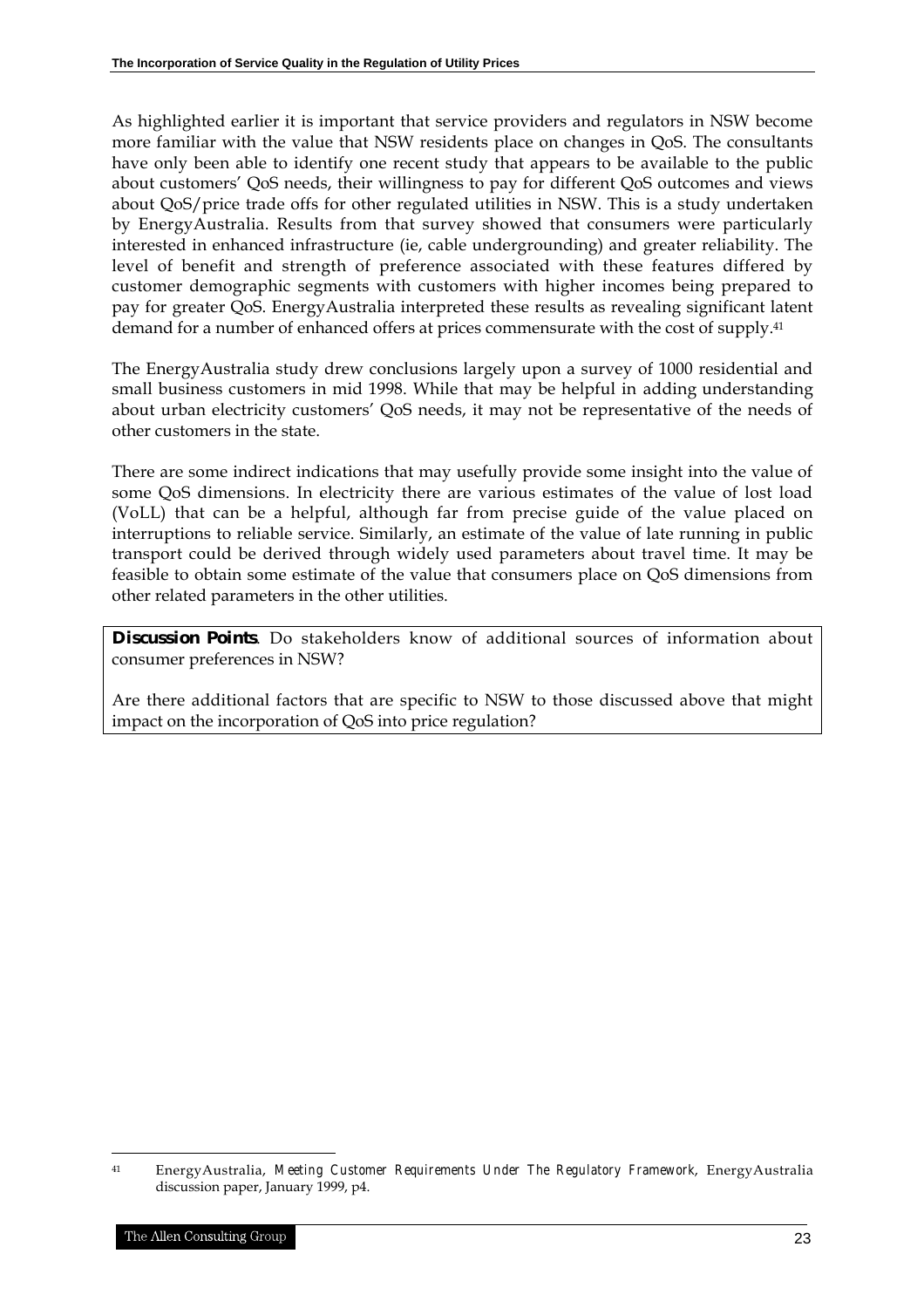# **5 PRINCIPLES AND PRACTICE**

This section proposes a framework that could be used to guide incorporation of QoS issues into price regulation within NSW. It sets out possible principles and draws together factors from the earlier analysis. The section also seeks to set out one view about how the principles and insights might be broadly applied in practice in NSW.

# **5.1 Principles**

The aims of a framework that incorporates QoS into price regulation could be to:

- take a comprehensive view of service quality, drawing on customer needs and wants and the capacity of utilities to meet these;
- provide incentives for utilities to meet QoS expectations that are efficient and enhance consumer welfare, with costs that are commensurate with benefits to consumers;
- enhance equity, providing incentives to provide a suitable level of QoS for all customers as well as customers that may be experiencing particular QoS issues at present;
- incorporate a methodology that is robust, well understood, and balances the interests of stakeholders, preferably building on the experience of others where relevant;
- ensure that the incentives for the regulated business regarding QoS performance are consistent with incentives in other aspects of the regulatory regime and do not weaken or conflict with more general protection provided at law; and
- base approaches adopted upon support obtained from stakeholders, including consumers, industry and other regulators.

**Discussion points**. Do stakeholders support these possible principles? Are there other factors that should be included? Should greater emphasis be placed on one or another of these principles?

Do stakeholders have examples of similar or different principles that have been adopted elsewhere and how issues have been managed?

# **5.2 A process to adopt QoS in price regulation in NSW**

It is not feasible or desirable at this stage to set out a concrete plan to incorporate QoS into price regulation in NSW. As discussed in sections 3 and 4 there are many specific factors that apply to particular industries that seem to prevent a 'one size fits all' approach.

It may be more helpful to think about factors and questions decision makers may address in consultation with stakeholders. Broadly, the process could be driven around five key questions:

- Is there a case for intervention (ie, regulatory involvement)?
- What ability do utilities have to provide QoS dimensions (and at what cost)?
- Do consumers exhibit a willingness to pay for QoS?
- Do the benefits exceed the costs?
- What approach is suitable?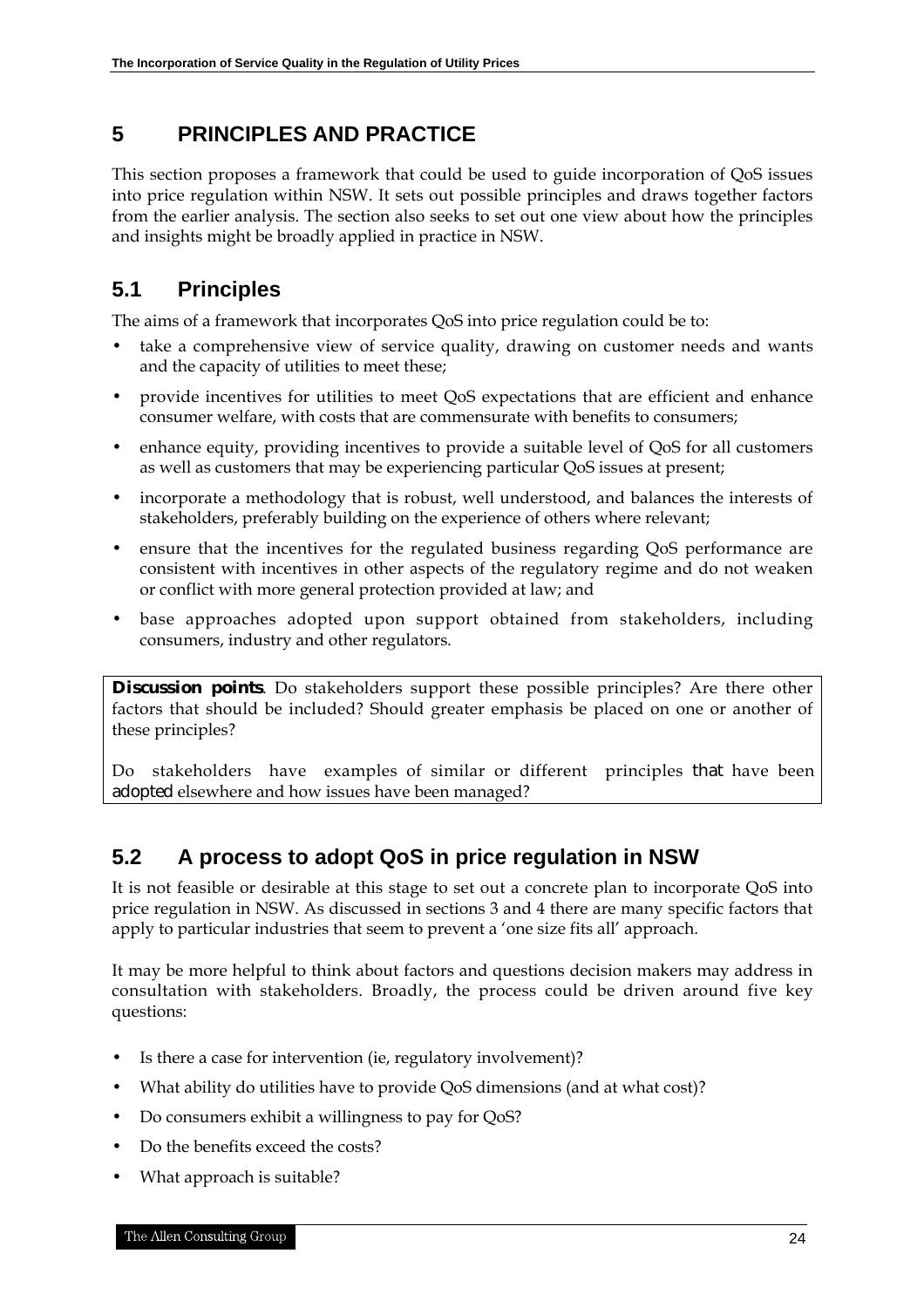At various points in the process, it may be necessary to find out more information through consultations or other techniques, or it may be decided that it is inappropriate to proceed.

There are a number of options when considering which approach is suitable.

- Combination approaches may be more effective than single measures in isolation.
- A staged approach may be more feasible.

A flow chart setting out the broad process that could be employed when considering QoS changes for each industry is provided below.

![](_page_28_Figure_6.jpeg)

#### **Figure 1: Steps to incorporate QoS into Price regulation**

The following discussion looks at issues relating to use of each of the approaches regarding how they might advance the QoS principles and how practical issues may be addressed in the case of NSW.

#### **5.2.1 Minimum service standards**

Even if more extensive financial incentives are used to encourage particular QoS outcomes it may still be useful to preserve the power of licence revocation to seek to ensure compliance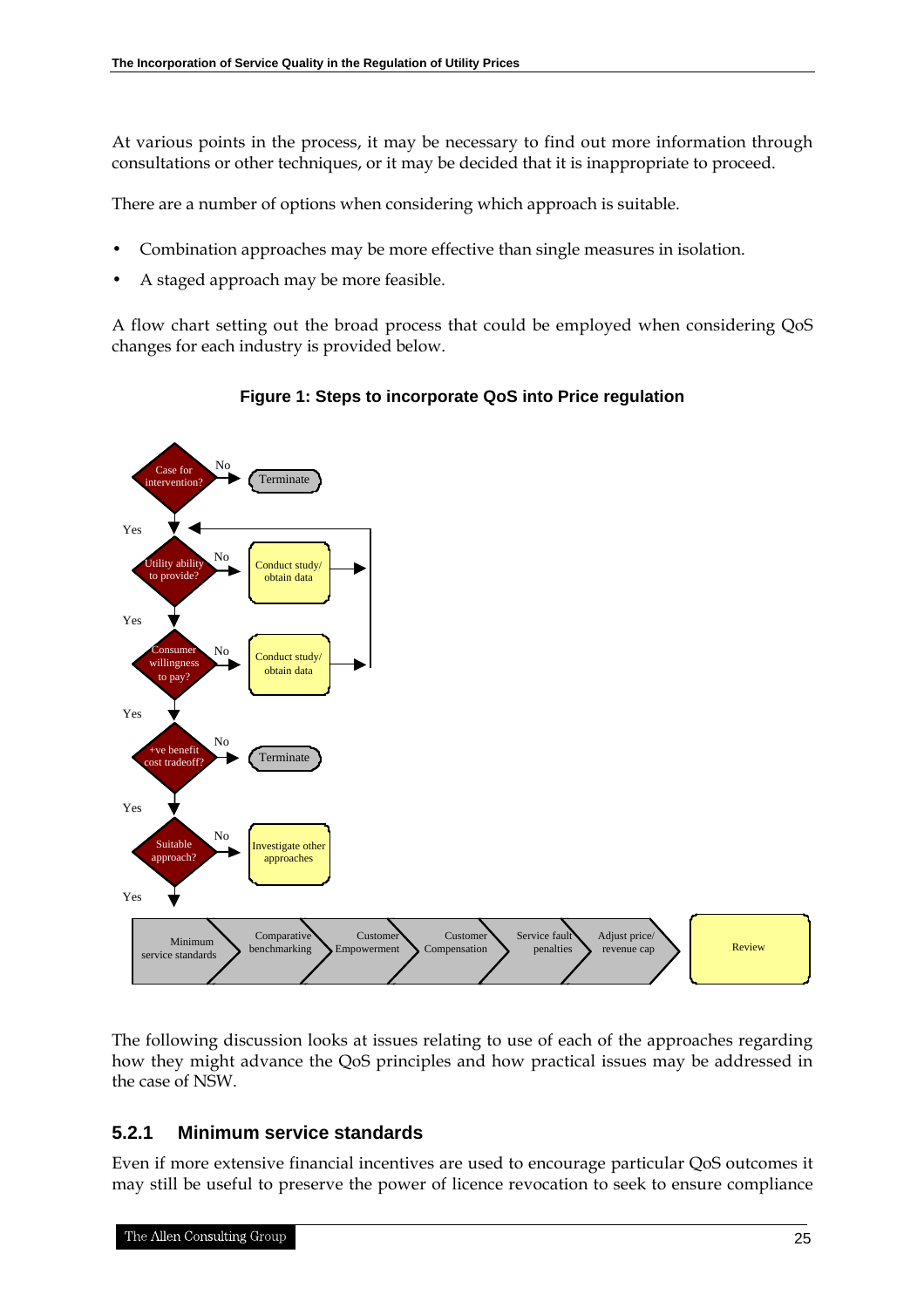with a range of guaranteed standards. The challenge is in working out which QoS aspects should entail financial incentives (or other sanctions less than revocation for less severe breaches) and which are 'core' or non–negotiable (that would be outside of the financial incentive system and involve severe penalties). Would it also be worthwhile to review and refocus the list of minimum standards that apply to in different utilities' licence arrangements to 'core' aspects of service?

What changes, if any, would need to be made to licence arrangements to better accommodate other QoS arrangements? It may be helpful to ensure that licence requirements did not clash with other approaches (ie, that minimum requirements did not extend into the range of flexibility used under financial incentives).

Alternatively, the regulator could rely mainly on financial and other regulatory approaches for day-to-day QoS regulation and preserve regulatory flexibility through generally worded licence obligations? With flexibility, however, there is additional uncertainty for regulated utilities and less sense of guaranteed performance for consumers. It is notable that Victoria recently adopted the view that it was preferable to rely on a general formulation giving the licence authorities scope to take strong enforcement action where there is a substantial failure.

### **5.2.2 Comparative performance monitoring**

Comparative performance monitoring was identified as a foundation of effective QoS regulation that is relatively inexpensive. Meanwhile, NSW suffers from data limitations in many regulated industries. Comparative benchmarking and monitoring is also not yet applied to all of the regulated industries.

**Discussion point**. In line with the principles set out above, should more demanding QoS benchmarking be adopted in NSW? If so, how should the regulator determine reliable and verifiable data requirements. How can the regulator also be sure that the information to be collected is related to dimensions of QoS valued by customers?

#### **5.2.3 Customer empowerment**

This already appears to be a fairly well developed area of QoS regulation in NSW, particularly in relation to retail activities.

**Discussion point**. Could some of these arrangements be utilised more in order to obtain more independent information about customer needs and willingness to pay for QoS?

### **5.2.4 Customer payments**

These arrangements are used already in NSW and are a feature of many other jurisdictions' approaches to QoS. In particular, as in Victoria, this may be an effective means of providing a significant incentive for utilities to address service issues for the worst served customers in a utility's network. Is there support to consider application of similar arrangements to meet specific issues of minimum standards in other industries in NSW on a consistent basis?

Key issues involve setting appropriate charge levels, increasing complexity, and increased transaction costs. Victoria simplified many of these decisions by applying a single, yet quite high price for many aspects of inadequate service in its 2000 electricity distribution price determination.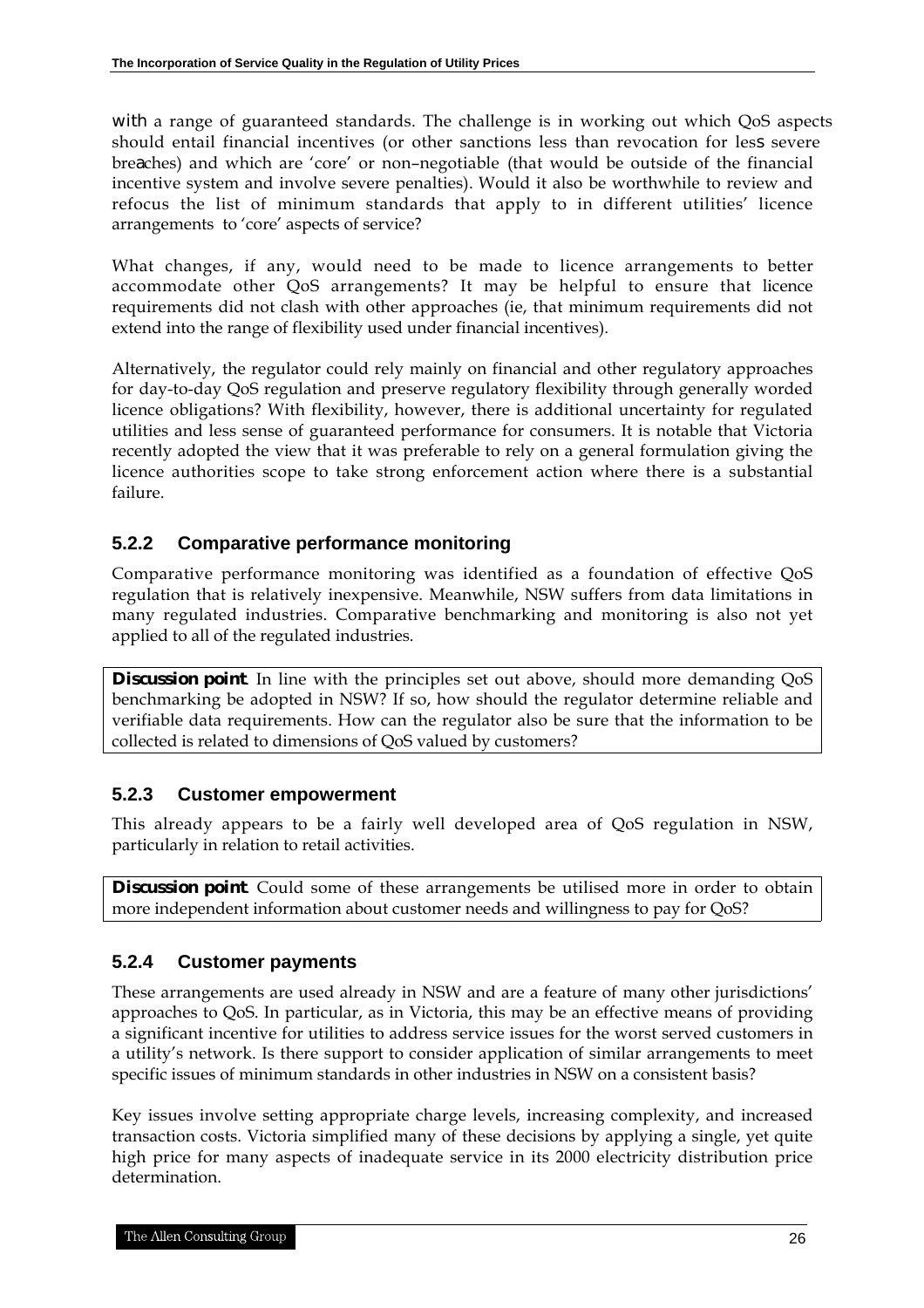Expanding the use of these arrangements has the effect of increasing commercial risk to utilities. If significant funds are placed at risk utilities could mount a compelling case that this should be taken into account in the broader context of price determinations (including, for example, adjustments in the weighted average cost of capital calculations). Would stakeholders consider this to be appropriate?

**Discussion points**. Do stakeholders view that this approach can or should be extended to regulated industries in NSW? Do they have views about how these charges should apply?

### **5.2.5 Introducing or expanding service fault penalties**

Financial incentives may be incorporated within the price regulation framework through the use of service fault penalties. These can impose similar financial penalties upon utilities for failure to meet non–critical QoS targets, but involve much lower transaction costs than customer payments.

### **5.2.6 Building on incentive regulation**

The discussion in Section 3 suggests that there are precedents to illustrate that it is feasible to fold QoS dimensions, particularly those relating to network reliability, into the incentive regulation approach similar to that now used by IPART.

A relatively straightforward approach is to adjust the CPI–X formula with an additional adjustment for QoS performance. The building block approach used by IPART sets a revenue cap derived from the sum of estimated efficient operating costs, depreciation, and a risk adjusted return on capital. A revised process including QoS issues, could involve the following stages:

- Establishing an opening position for the start of the review period rolling forward regulatory asset values, calculating the rate of return implied by current operating revenues, operating and capital costs. This phase would be expanded by the need to obtain benchmark QoS information based on reliable and verifiable measures of performance (eg output measures relating to reliability).
- Defining network drivers this phase looks at future service standards and other factors that may impact on the performance of regulated utilities. Data collected from utilities in this phase would be expanded to include 'base case' QoS targets with no additional expenditure for QoS outputs. The regulator would also obtain 'improvement cases' specifying more ambitious reliability targets with additional QoS expenditure.
- Establishing forward looking revenue components this phase incorporates benchmarks for operating and capital expenditure for base and improvement cases. Naturally, this would involve an assessment of reasonable additional QoS costs by the regulator.
- Calculating an  $X$  factor<sup>42</sup> to reflect expected efficiency gains and glide path effects<sup>43</sup>.
- Setting a QoS adjustment this could involve a revenue penalty alone, or penalty or reward, depending on information about consumer preferences. The QoS factor used can be a composite of a measured performance gap against a range of indicators with differing weights for each.

<sup>42</sup> That is, calculation of the expected efficiency gains over the regulated period.<br>
Refer to IPAPT *Pequlation of Electricity Network Service Providers Incentive* 

<sup>43</sup> Refer to IPART, *Regulation of Electricity Network Service Providers, Incentives and Principles For Regulation*, Discussion Paper DP-32, January 1999.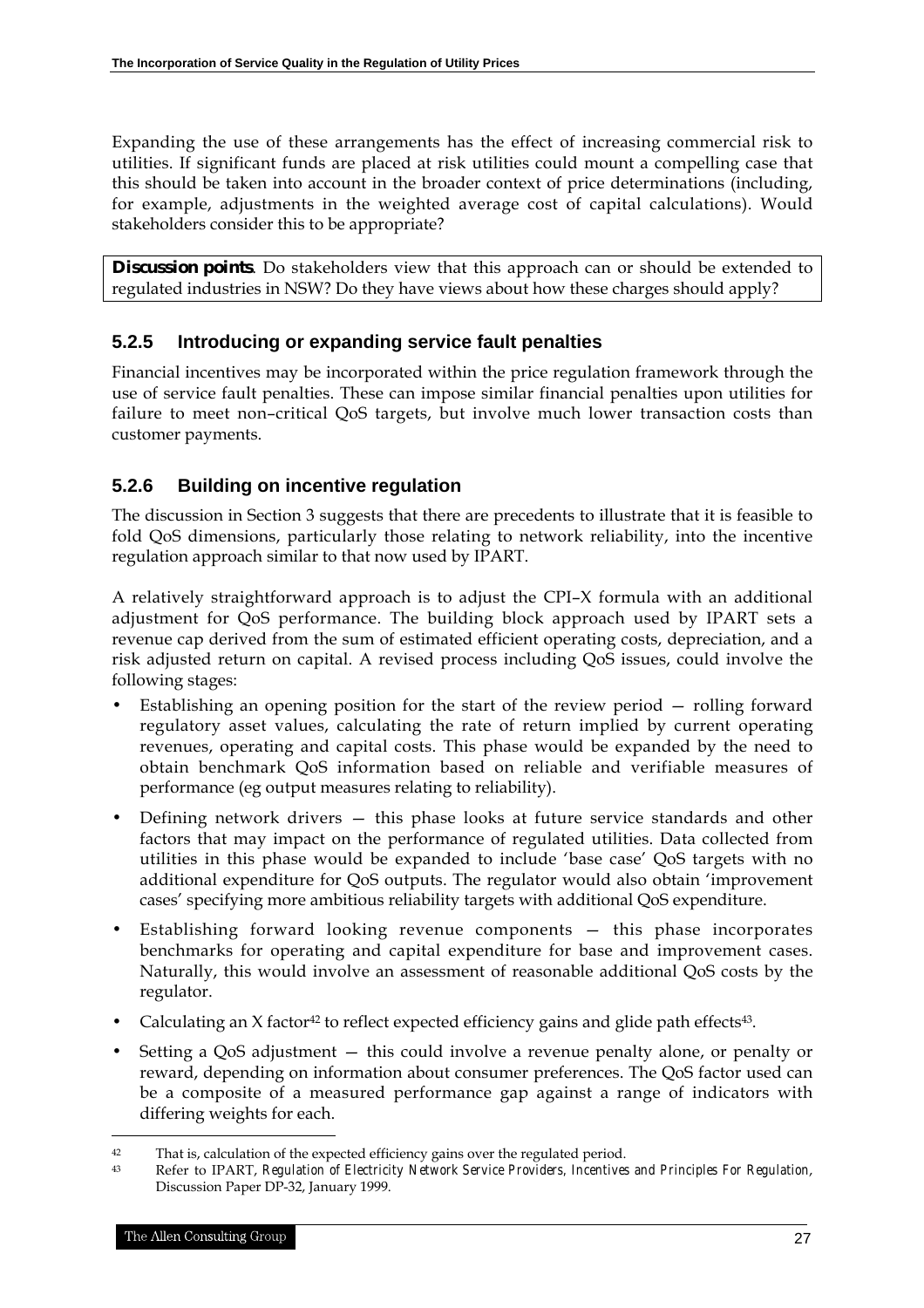• Verifying revenue streams by using an X factor to deliver the annual revenue requirements. Notably, the QoS adjustment to revenue happens during the regulatory period with periodic data about actual performance against agreed targets.

#### *Range of factors*

At least initially, it may be better to limit the number of factors included in the QoS adjustment to concentrate attention on those aspects that are likely to be important to consumers and for which there is going to be reliable and useful data. It may be helpful to draw on the use of other instruments to shape QoS where incentives are not practicable.

#### *Structure of incentive*

It is feasible to build incentives that only involve penalties (ie, provide an asymmetric incentive to avoid underperformance), or rewards and penalties (ie, a symmetric incentive). The structure is normally selected on a case by case basis reflecting consumer preferences and industry factors.

#### *The size of incentive*

Determination of how much revenue should be placed at risk to different components of QoS is complex. In practice, the goal of achieving an optimum is not likely to be obtainable. Even with additional studies about consumer preferences, valuing changes at the margin in QoS is notoriously difficult. Experience regarding QoS in electricity in Victoria and current work underway in South Australia suggests that regulators may often need to be satisfied with an approach that meets two broad criteria:

- it involves an amount of funds that is viewed as being sufficient to provide reasonably strong incentives to perform appropriately (and covers the utility's efficient costs); and
- the targeted QoS improvements come at a cost that is at least below the likely value that consumers place on improvements.

Essentially, the regulator enters into an undertaking where they 'buy' QoS improvements in exchange for agreed incentives. Admittedly, this is a cost based approach, but that is also in line with the fact that current price regulation is essentially cost based.

Thus, in the short term at least the focus is on smaller, welfare improving steps.

**Discussion points**. While there appears to be scope to incorporate QoS dimensions within the existing price regulatory approach, is this in fact practical and desirable in NSW? It is likely that only a few key QoS dimensions could be captured within this system, at least at first. Is this appropriate? Some choices would need to be made on an industry by industry basis. What factors would stakeholders view as being important in shaping those choices?

Are there obstacles that are not identified above?

What matters do stakeholders view as being the major priorities for the Tribunal to consider?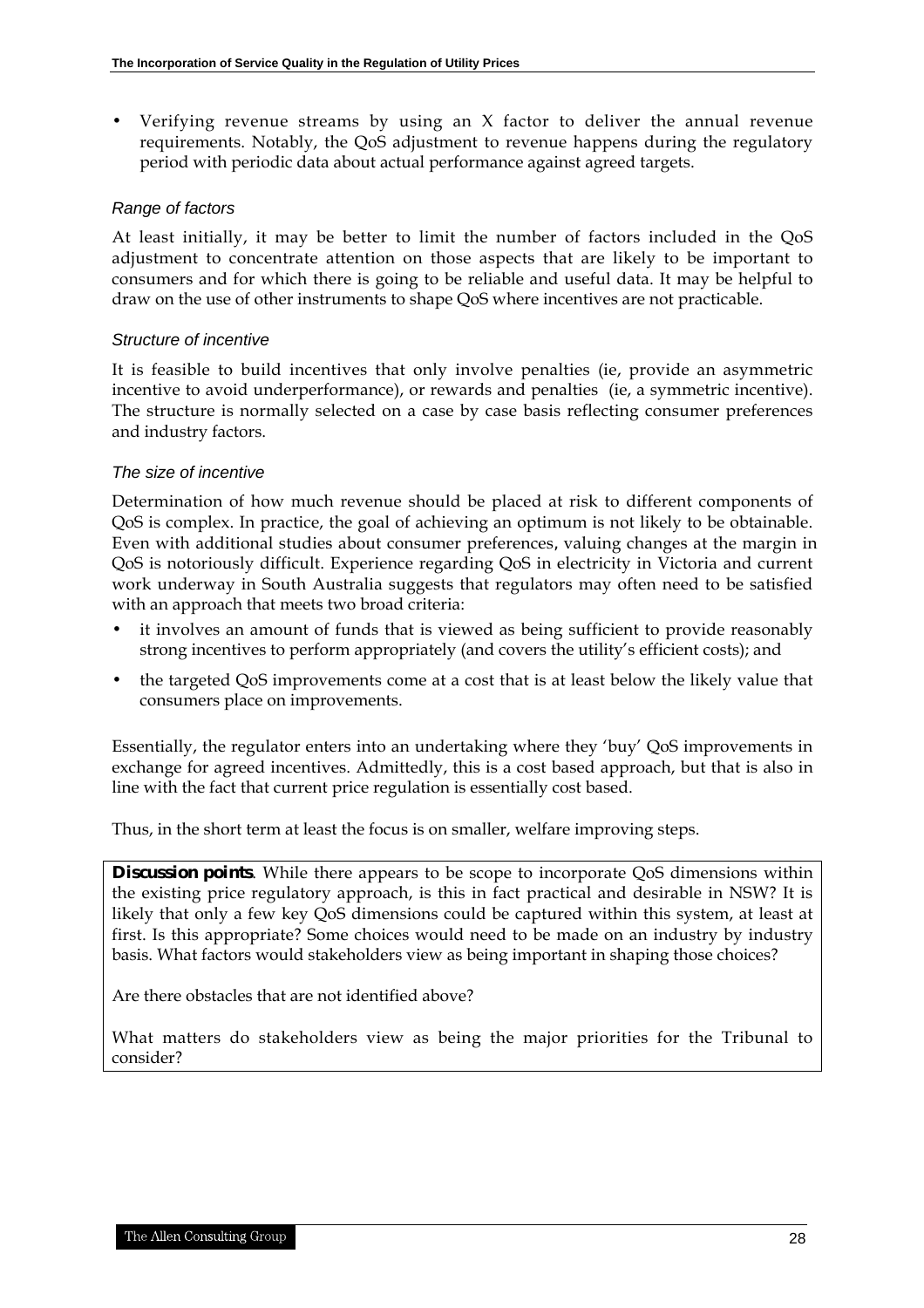# **APPENDIX A: CUSTOMER PREFERENCE STUDIES**

A number of utilities and stakeholders have conducted customer surveys to provide guidance on customer preferences. Studies that the consultants have been able to identify that hold some relevance for NSW are summarised in the table below.

|                                                                    | <b>Key Features and Messages</b>                                                                                                                                                                                                                                                                                                                                                                                                                                                                                                                                                                                                                                                                                                                                                                                                              |
|--------------------------------------------------------------------|-----------------------------------------------------------------------------------------------------------------------------------------------------------------------------------------------------------------------------------------------------------------------------------------------------------------------------------------------------------------------------------------------------------------------------------------------------------------------------------------------------------------------------------------------------------------------------------------------------------------------------------------------------------------------------------------------------------------------------------------------------------------------------------------------------------------------------------------------|
| Shires of Buloke,<br>Hindmarsh, West<br>Wimmera and<br>Yarriambiak | Results from a questionnaire circulated at 4 public meetings indicated that<br>the major issue is reliability of supply, both frequency and duration of<br>interruptions. From the responses received, customers place a high<br>priority on:<br>reducing the number of interruptions;<br>reducing the frequency of interruptions;<br>$\bullet$<br>improved fault response times;<br>٠<br>reduced durations of interruptions;<br>٠<br>improved telephone service;<br>٠<br>lower electricity prices; and<br>٠<br>increased network capacity.                                                                                                                                                                                                                                                                                                   |
|                                                                    | There was a general consensus that customers would be prepared to<br>forego some part of the planned price reduction to see greatly improved<br>reliability.<br>Further concerns were raised over the number and frequency of pole fires<br>and the potential for these to destroy crops, buildings, and the livelihood of<br>residents and the delivery of works program within specific time frames. It<br>was suggested that the distributor should be held accountable for delivery<br>of the works program as part of its Distribution Licence conditions.                                                                                                                                                                                                                                                                               |
| Energy Australia                                                   | The results from a survey of 1000 customers in May and June 1998 found<br>that the principal drivers of customer utility were:<br>network infrastructure - there was significant demand for<br>$\bullet$<br>undergrounding of electricity supply infrastructure, at cost reflective<br>prices. Between 15% and 30% of all respondents favoured an<br>undergrounding option at a price rise in the fixed quarterly charge of<br>between \$105 and \$140 per quarter;<br>reliability of supply - there was significant demand for infrastructure<br>$\bullet$<br>with increased reliability levels. Over 50% of respondents were<br>prepared to pay a higher variable charge to improve or maintain their<br>level of reliability. Small business customers showed a stronger<br>preference for a more reliable supply; and<br>price of supply. |
| Citipower                                                          | Customers place a strong emphasis on reliability of supply. Approximately<br>40 percent of residential and business customers preferred fewer<br>interruptions of longer duration. 21 percent of residential customers and<br>26 percent of business customers preferred more interruptions of shorter<br>duration.                                                                                                                                                                                                                                                                                                                                                                                                                                                                                                                           |
| Eastern Energy                                                     | Customers are looking for an improvement in the current levels of<br>reliability performance and a reduction in the frequency of both short<br>duration and long duration interruptions. Improvements in interruption<br>duration are valued more than the frequency of flickers.<br>More than 50 percent of respondents were prepared to pay a higher<br>charge to improve or maintain their current level of supply reliability (some<br>a significant premium.                                                                                                                                                                                                                                                                                                                                                                             |
| Powercor                                                           | 50 percent of respondents were prepared to pay more for enhanced<br>reliability, with business customers and farmers more willing to pay a<br>premium for improved reliability.                                                                                                                                                                                                                                                                                                                                                                                                                                                                                                                                                                                                                                                               |

#### **Table 4 Key Messages Arising from Customer Surveys and Interactions**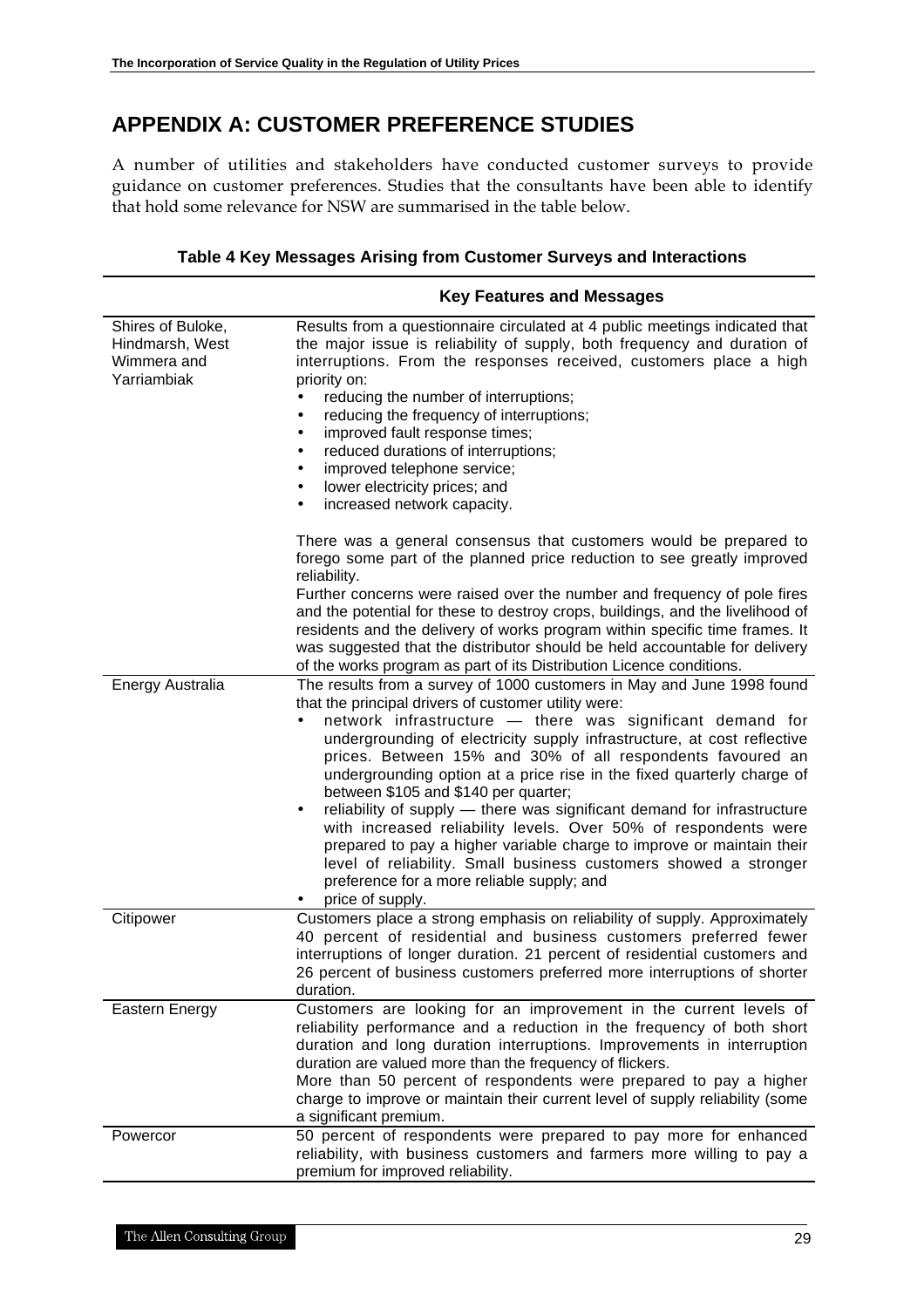|                         | Most customers were concerned about momentary interruptions,                |  |  |  |  |
|-------------------------|-----------------------------------------------------------------------------|--|--|--|--|
|                         | particularly dairy farmers.                                                 |  |  |  |  |
|                         | Majority would accept a higher incidence of momentary interruptions to      |  |  |  |  |
|                         | reduce total minutes off supply.                                            |  |  |  |  |
| <b>United Energy</b>    | 78 percent of respondents indicated that they are more concerned about      |  |  |  |  |
|                         | supply reliability than saving \$20 to \$30 per year on their bill.         |  |  |  |  |
|                         | 59 percent disagree that price reductions are more important than           |  |  |  |  |
|                         | reducing the number of outages and times without electricity.               |  |  |  |  |
|                         | Also referred to more specific questions addressing customer preferences    |  |  |  |  |
|                         | for the various proposed price-service offering put forward by United       |  |  |  |  |
|                         | Energy in its December 1999 proposals.                                      |  |  |  |  |
| <b>Energy and Water</b> | To date the enquiries received by EWON include:                             |  |  |  |  |
| Ombudsman NSW           | bill enquiries;                                                             |  |  |  |  |
|                         | disconnection and restriction of supply;<br>$\bullet$                       |  |  |  |  |
|                         | water pressure complaints;<br>$\bullet$                                     |  |  |  |  |
|                         | mains leakages;<br>٠                                                        |  |  |  |  |
|                         | service disruptions;<br>$\bullet$                                           |  |  |  |  |
|                         | sewerage surcharges; and                                                    |  |  |  |  |
|                         | developer charges and access fees.                                          |  |  |  |  |
| Lower Murray Water      | Lower Murray Water established Customer Consultative Committee in           |  |  |  |  |
|                         | 1997 to facilitate information flows between Lower Murray Water and its     |  |  |  |  |
|                         | customers. With two large capital expenditures to be undertaken in order    |  |  |  |  |
|                         | to maintain quality of supply the Committee recently undertook a survey of  |  |  |  |  |
|                         | customers to determine consumer attitudes to a potential increase in price  |  |  |  |  |
|                         | (tariffs are currently relatively low). Consumers confirmed that they would |  |  |  |  |
|                         | accept an increase in price to maintain current quality of service.         |  |  |  |  |
| Infrastructure Victoria | The Victorian Government's quarterly publication of "Track Record" sets     |  |  |  |  |
|                         | out the service delivery performance for the train and tram franchises.     |  |  |  |  |
|                         | Service delivery (which includes the timeliness of services, frequency of   |  |  |  |  |
|                         | service and number of cancellations) is the main driver of overall          |  |  |  |  |
|                         | satisfaction with public transport. Other key drivers include:              |  |  |  |  |
|                         | value for money;                                                            |  |  |  |  |
|                         | the standards of service information services, ticketing and<br>$\bullet$   |  |  |  |  |
|                         | stations/stops;                                                             |  |  |  |  |
|                         | cleanliness of trains and trams;                                            |  |  |  |  |
|                         | passenger comfort (overcrowding);                                           |  |  |  |  |
|                         | value for money;                                                            |  |  |  |  |
|                         | service by staff; and                                                       |  |  |  |  |
|                         | personal safety.<br>$\bullet$                                               |  |  |  |  |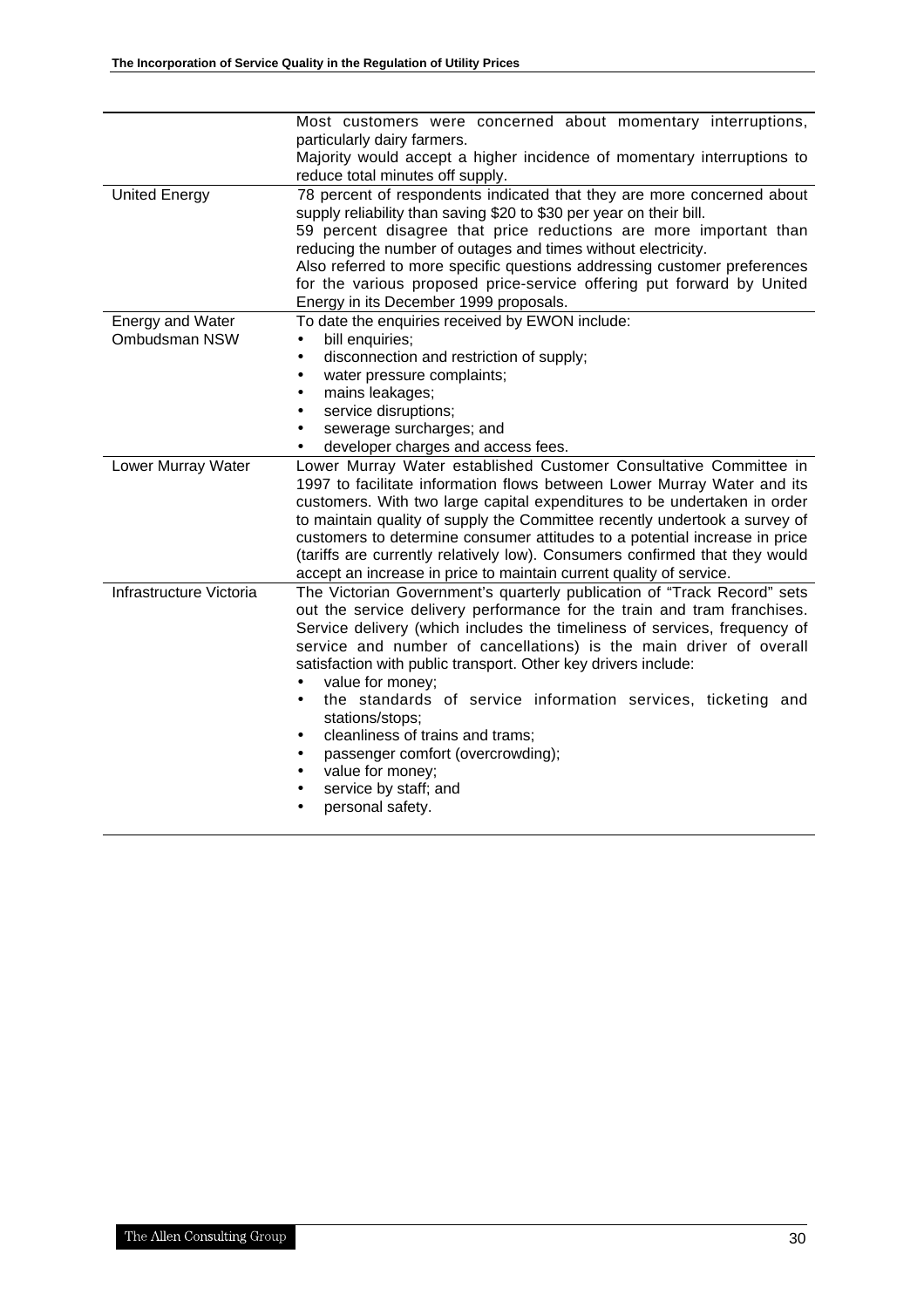# **APPENDIX B: APPROACHES TO INCORPORATING QOS REGULATION**

This section reviews a range of approaches that can be used in QoS regulation.

### **Minimum service standards**

Most regulated utilities in NSW have operated under licensing arrangements that require the utility to provide appropriate levels of service.44 Requirements can take the form of standards, guidelines, targets or an industry code of practice. In some cases a general performance requirement is included in underlying legislation. NSW public transport authorities, for example, are required to offer an "efficient, safe and reliable" service.45 Some times the linkage is less direct. The legislative regime that applies to electricity distributors does not impose standards, but requires licensees (DNSPs) to establish service standards and report performance against them. Basically, under this approach utilities are penalised for failure to comply through fines or through the loss of the licence to operate.

This approach has the disadvantage that if both the price/revenue cap and minimum QoS standards are binding then the utility has very little scope to make decisions (generating a compliance mentality and limiting innovation). In order to determine the efficient level of QoS the regulator must have information about the utility's production costs as well as detailed data about consumer preferences. Further problems arise in fixing the amount of fines. In the absence of redistribution this approach does not compensate those who have experienced poor service. The approach appears to be attractive where it gives a sense that it guarantees a particular level of quality.46

Licensing arrangements have been subject to criticism in practice where they are too complex with obligations set out in too many Acts, regulations, or guidelines.<sup>47</sup>

Removal of a licence to operate a regulated business that fails to comply with licence requirements has not provided particularly strong incentives to deliver high QoS levels. It is particularly problematic in the case of utilities that are owned by government. In its benchmarking study regarding water standards the Productivity Commission noted that 'it is questionable how much of a credible threat the imposition of fines or even the possibility of licence cancellation is where the water supplier is providing an essential service and is government–owned.'48

# **Comparative performance monitoring**

An effective monitoring program involves among other things:49

• Monitoring and reporting of defined quality of service indicators which are comparable across service providers in the relevant industry and are verifiable.

<sup>44</sup> The electricity regime does not directly impose standards but requires DNSP's to establish service standards and report performance against these.

<sup>45</sup> *Transport Administration Act, 1988*.

<sup>46</sup> Rovizzi L, and Thompson D, "The regulation of Product Quality in the Public Utilities" in Kay J, Mayer C.P, eds, *The Regulatory Challenge*, Oxford and New York, Oxford University Press, 1995, pp336-357.

<sup>&</sup>lt;sup>47</sup> See, for example, the annual reports of the Licence Compliance Advisory Board, that used to apply to the electricity distribution network service providers in NSW.

<sup>48</sup> Productivity Commission, *Arrangements for Setting Drinking Water Standards*, International Benchmarking, AusInfo, Canberra, 2000, p121.

<sup>49</sup> See Arblaster M., *Quality of Service Monitoring*, Utility Regulators Forum discussion paper, October 1999.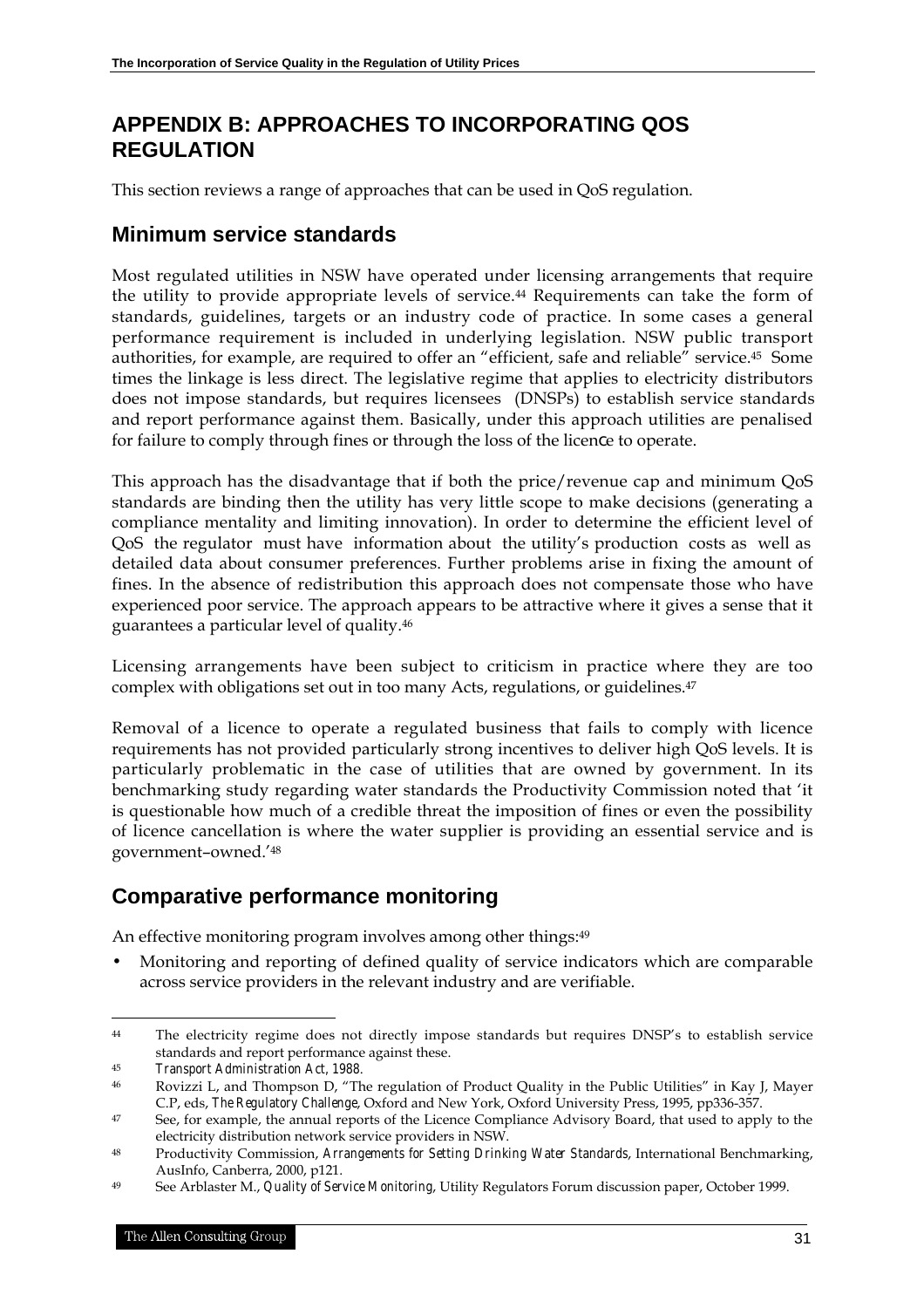- Publication of performance reports, possibly together with a comparative assessment prepared by the regulator or another independent agency.
- Explanations and justifications by service providers of their performance.
- Measures selected should reflect aspects that customers view as important.

This approach is comparatively simple to apply since no decisions need to be made on quality standards. Depending upon what data is collected, costs may be relatively modest. Comparative performance monitoring can be effective in isolating under performers and can help in brow beating utilities to make improvements.<sup>50</sup> The mechanism provides no financial incentives for utilities that are not subject to competition. As a result, while this approach can produce gains in the early stages of QoS regulation, its effectiveness may be limited in the longer term where correcting the root cause of QoS faults involves major investment.

Performance monitoring is often seen as the foundation of effective QoS arrangements. The data collected can form a useful foundation if it is decided to move to higher levels of intervention.

### **Customer empowerment**

Customer empowerment measures include approaches that aim to boost the position of consumers when dealing with large utilities. These approaches seem to be most effective when concentrating upon process issues, especially customer relations matters. These are matters that are relevant to almost every utility.

One approach seen in the US and the UK is to establish a bill of rights for consumers. In Australia it is more common for governments to set down standard contractual arrangements that form a template for individual utilities to follow in setting their own policies. Governments in Australia have also applied penalty schemes for specific non–performance, typically concentrating on customer service process issues. A further aspect is the use of customer education to make sure that customers have better information about the standards expected of utilities and what they are able to do to obtain a remedy.

Another important aspect of customer empowerment is the use of an industry funded ombudsman scheme. The role of an ombudsman is normally to investigate complaints about Government departments' and agencies' actions to see if they are unlawful, wrong, unjust or discriminatory. Ombudsmen have been introduced to investigate, and sometimes to arbitrate, customer complaints and disputes in industries where the customers confront large, complex and powerful businesses.

A further form of customer empowerment is the inclusion of customers in advisory boards or customer councils. These are normally formed from community leaders who are considered able to speak on behalf of a range of customer interests. Utilities' customer councils generally including residential and business customers, as well as representatives of other interests. They can provide utilities with valuable feedback about QoS issues from customer perspectives.

<sup>1</sup> 50 Evidence of this effect can be found in improved performance of some of Melbourne's retail water and sewerage companies following public reports.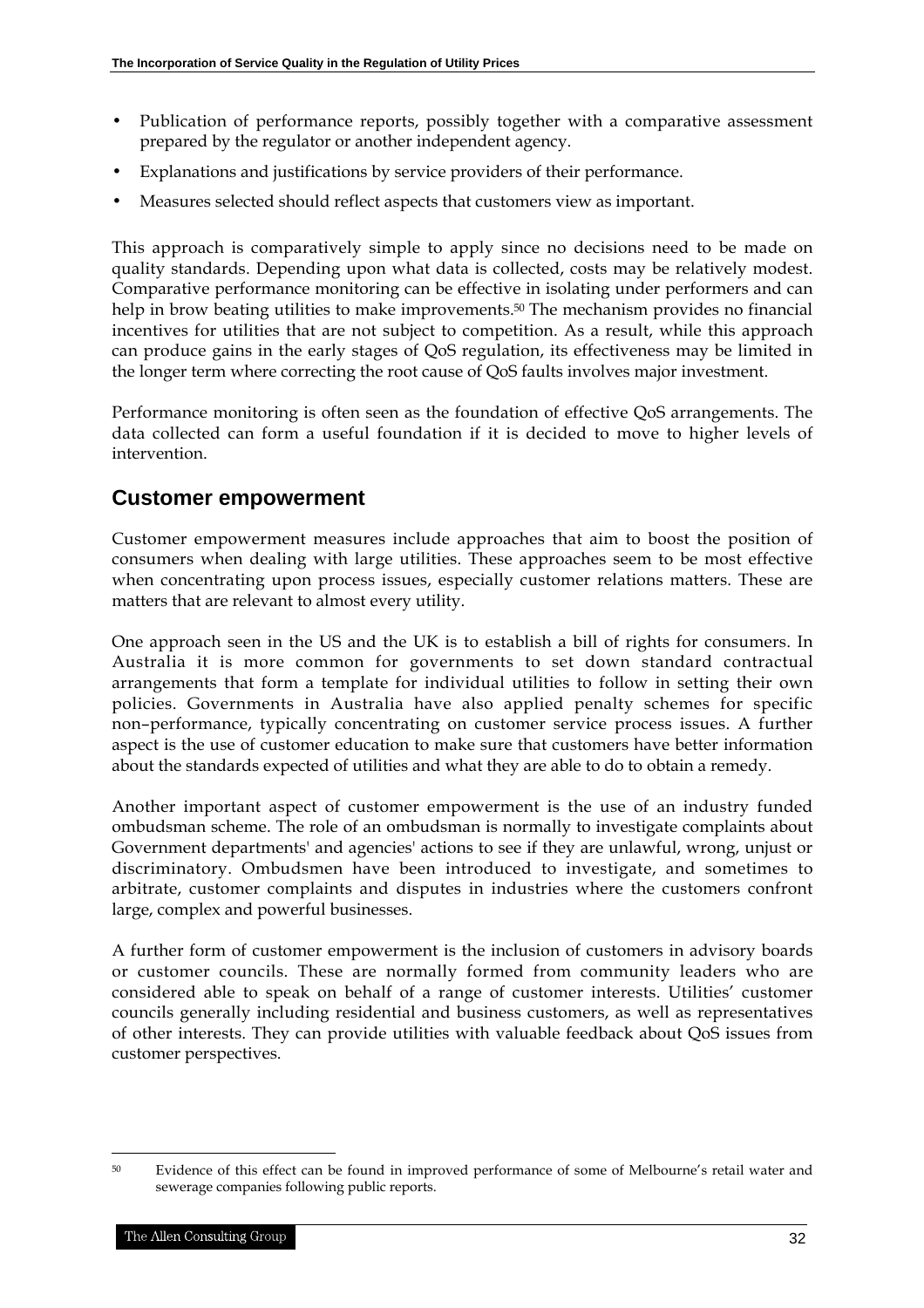This approach can help guide utilities to achieve better QoS outcomes, but the incentive effect is modest and there is no certainty that utilities with substantial market power will in fact alter their behaviour.

### **Customer compensation**

Under this approach, when a certain standard is not met the customer becomes entitled to obtain a specified amount in compensation. This ensures that the individual that experienced the QoS failure obtains something in return. The utility can gain where it develops a precise management information system about its own performance. The utility is also allowed to trade off changes in quality against the incremental cost of achieving these. While it is not clear that penalty systems are set with reference to the actual value that customers place upon the utility fault<sup>51</sup>, this approaches may still be effective influencing and improving utility behaviour because the penalties can add up to substantial amounts. The approach only works where it is feasible to identify and verify failures for specific customers.52 The approach also involves high costs in obtaining specific customer information and potentially providing many payments.

Similar incentives and results could be obtained through penalty arrangements factored into price/revenue cap arrangements. This would involve lower transaction costs while still making the utility face a similar overall penalty for poor performance although, under this approach, the penalty is essentially shared among the consumer base through lower prices.<sup>53</sup>

In general, customer empowerment is probably most useful when the issue is encouraging operation in compliance with clear–cut and stable expected performance. The approach would not generally be effective in providing an incentive to mobilise resources where a substantial investment is required to realise major QoS improvements.

# **Service fault penalties**

This approach can be employed where it is considered that consumers are averse to QoS under–achievement, but there isn't a strong sense that they value or desire over–achievement. The main features of this approach are:

- Target levels of the QoS included in the scheme are determined and set. These need not be static.
- Penalties are set for under–achievement (with no financial incentive for over–achievement). These may involve a sliding scale or a series of progressively higher penalties as performance falls short of the target.

 $\overline{a}$ <sup>51</sup> It is often the case that penalty payments are set arbitrarily and at levels that seem significant to householders. It is also generally the case that some customers, particularly businesses, including small businesses and farmers, would find that the cost to them of disruptions are many times the value of the arbitrary penalty payment they may receive.

<sup>52</sup> It is notable that this is a complicating factor for some network utilities that have a tenuous relationship with the customer. Electricity distributors in NSW can have a rather attenuated relationships with customers which does not, for example, include a billing relationship with non-franchise customers that use a retailer who is not also the distributor.

<sup>&</sup>lt;sup>53</sup> It is notable that public ownership complicates the net impact of penalty payments. Community wellbeing may not be increased with penalty payments where consumers (and taxpayers) are the ultimate owners of public utilities where they essentially fund their own penalty payments (through higher utility costs and lower utility dividends). This suggests that wellbeing is more likely to be improved where emphasis is placed upon setting an effective incentive structure for the utility to achieve desired QoS performance rather than dwelling on compensation.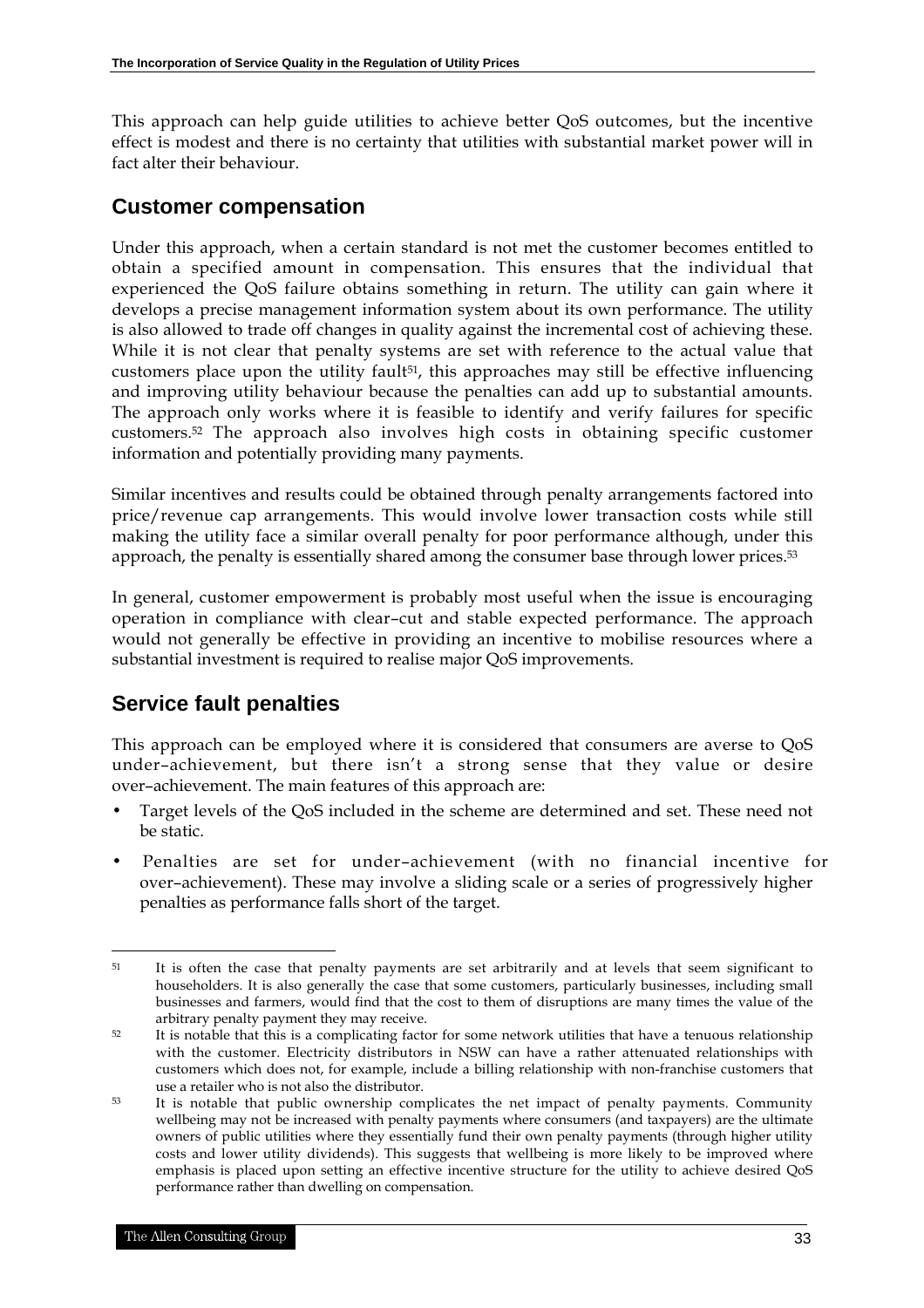- Full compliance of other aspects of performance may be required depending on consumers' preferences and practical considerations.
- Prices for penalties can be set according to the value on average of a fault to customers or the cost to achieve standards.

The aim of the measure is broadly to impose a cost of poor QoS performance upon the owners of utilities (ie, shareholders). The cost of penalties should not be able to be passed through to other consumers.54 The approach gives utilities some flexibility and may not involve high costs if widely accepted performance measures are used. Of course, utilities have no incentive to innovate and try to outperform targets.

# **Adjusting the price or revenue cap**

This approach can be employed where it is determined that customers are comfortable with a price/QoS trade off. This involves incorporating a quality sensitive factor in the existing revenue cap. Essentially the CPI–X formula becomes CPI–X+Q. This is frequently viewed as the most straightforward way to regulate quality in the absence of competition.55

This approach has many advantages. It allows utilities to select one of a range of quality/price trade offs enabling the regulator to take a light handed approach. A range of QoS dimensions can be targeted and factored in to the Q factor, although their relative importance declines as more are included. It is an automatic incentive mechanism. Once set up it should not need further intervention, reducing transaction costs for consumers and firms, at least in periods between regulatory determinations.

The approach has disadvantages. The actual QoS delivered is not certain, although it should be within a targeted range. A major disadvantage is in the regulatory costs in establishing the approach. This involves:

- Determination of a quality index which implies identifying quality dimensions that are important and their relative weight.
- A judgement about the appropriate relationship between price and quality in the regulatory formula.
- Identifying benchmark QoS outcomes and targets expected to be obtained drawing on services that customers value. The benchmarks and targets can be dynamic (ie, change over time). For convenience, a basket of measures is often employed, weighted according to consumer preferences.
- Independent monitoring of quality performance.
- Imposition of penalties for underperformance and/or rewards for outperformance drawing on the cost of providing targeted improvements and/or the value customers place on changes in QoS attributes measured.

<sup>54</sup> See earlier footnote about complex wellbeing implications under public ownership of utilities. The emphasis here, however, is upon making sure that the utility is accountable for the cost of any penalties incurred and cannot pass them on to others. This should be reflected in an underachievement of financial performance, which may in turn lead to action by shareholders (that is, the responsible Ministers in the case of public utilities).

<sup>55</sup> See Vickers J. and Yarrow G., *Privatisation: An Economic Analysis*, Cambridge, MIT Press, 1988 and Forsyth P, "Environmental Externalities, Congestion and Quality Under Regulation", Mimeo, Monash University.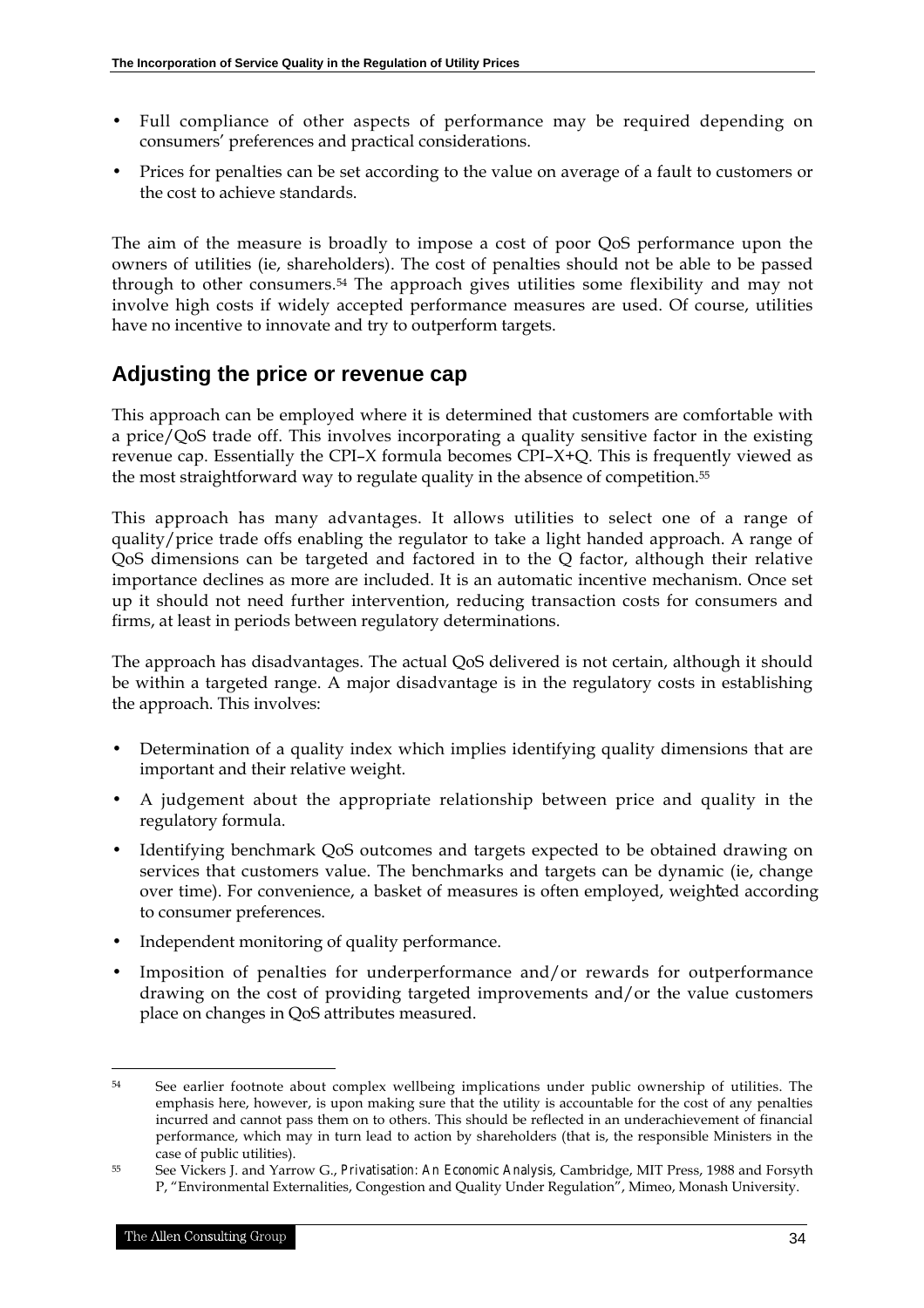None of these requirements are straightforward to obtain or easily agreed by utilities, consumers the regulator and other stakeholders.

Broadly, the effect of this approach is to share benefits and costs of changes in QoS provision over the customer base and with owners of the utility (ie, shareholders). It may still be necessary to require full compliance with some aspects of performance depending upon consumer preferences.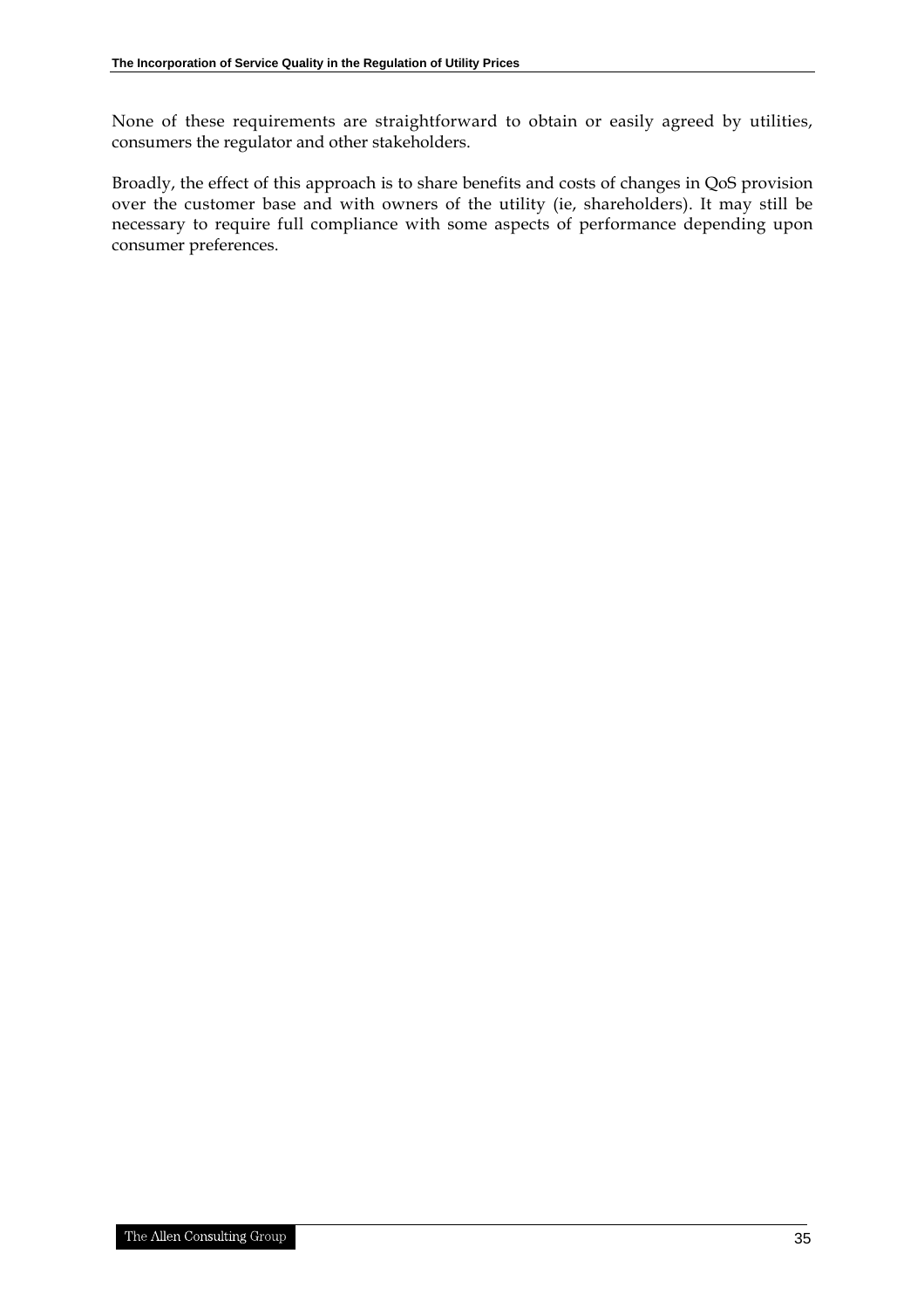# **APPENDIX C: NSW REGULATORY FRAMEWORKS WHICH IMPACT UPON QUALITY OF SERVICE**

This Appendix provides background information about the regulatory framework that relates to quality of services (QoS) issues in NSW in the Electricity, Gas, Water and Transport Industries.

Overall, there is already a substantial regulatory framework in place to protect customers in terms of the level of both price and service. The Independent Pricing and Regulatory Tribunal (IPART) regulates pricing of NSW energy distributors and retailers, water suppliers and passenger transport services and is responsible for monitoring and reporting on licence compliance (a mechanism for ensuring quality of service) for the electricity, gas and water industries. The Australian Consumer and Competition Commission (ACCC) regulates consumer protection requirements of corporations, and the electricity retailers, Sydney Water and AGL have agreed to be bound by decisions of the Energy and Water Ombudsman NSW in cases of disputes with customers. Other disputes can be referred to the NSW Ombudsman.

This Appendix outlines the current context for industry  $-$  where private and publicly owned companies operate within a regulatory structure designed to ensure certain monopoly services are provided and the excesses of monopolistic aspects of the industry are mitigated.

# **Cross-Industry Developments**

### **Expanded Role for IPART**

IPART has recently become responsible for licensing and auditing functions for the NSW electricity, gas and water industries.

IPART will make recommendations to the relevant Minister about:

- granting, transferring or cancelling licences;
- imposing, varying or cancelling licence conditions;
- monitoring and reporting on licence compliance;
- proposing remedial action to provide redress for a contravention; and
- proposing possible sanctions to be applied following a contravention.

Section 24FD of the *IPART Act* establishes an independent Utilities Licence Auditing Advisory Committee whose primary function is to provide the Tribunal with any advice the Tribunal seeks on the scope and methodology of audits considered under the licence auditing functions of the Tribunal. The advice is to be furnished at the request of the Tribunal and the Tribunal is not bound by any of the advice of the Committee.

The Committee is to comprise six part-time members appointed by the Minister following nominations from a range of interest groups.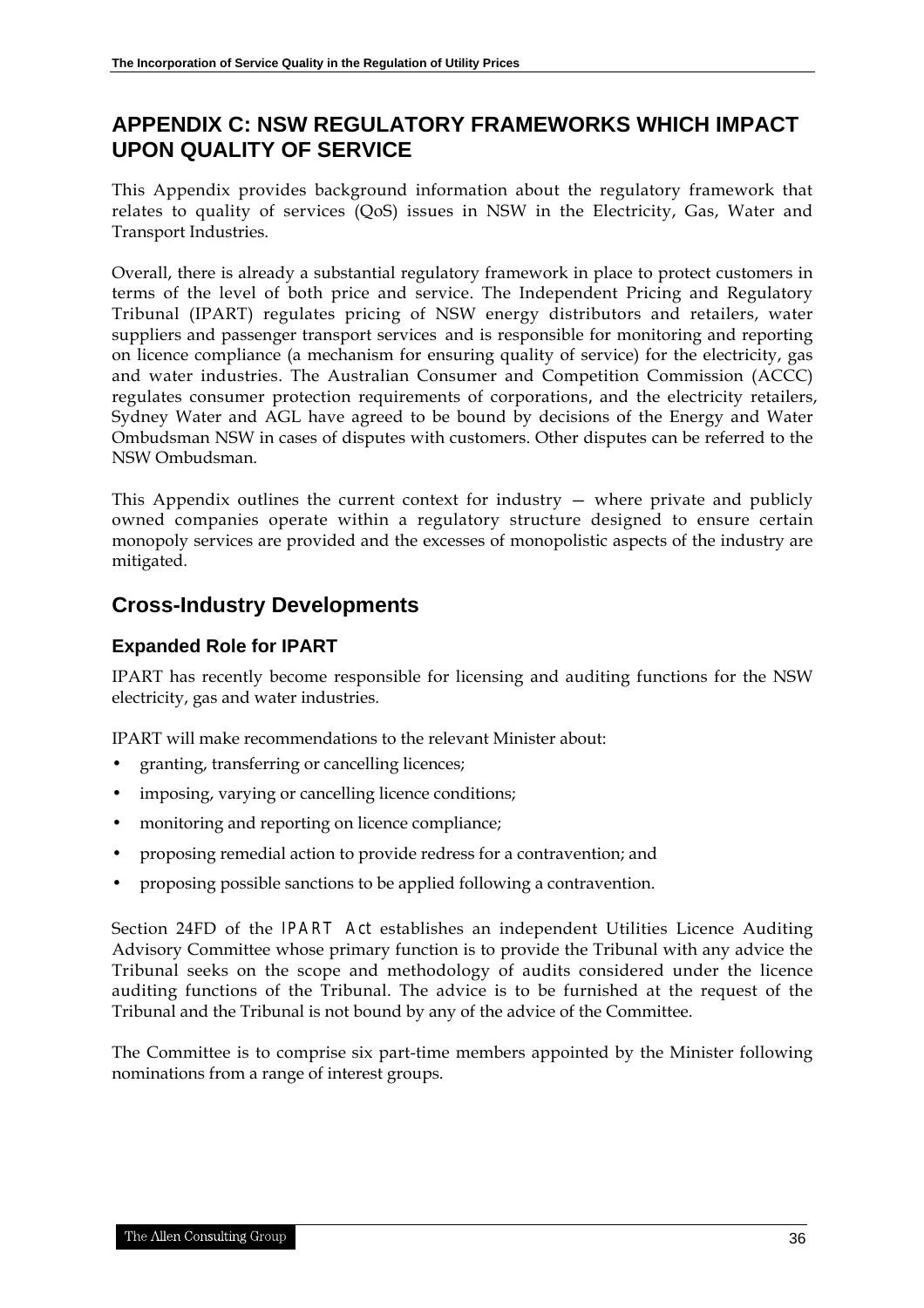## **Regulatory Arrangements in the Electricity Industry**

Figure 1 shows the authorities with which the electricity retailers must comply. The regulatory framework includes a range of key instruments that affect the quality of service in the electricity retail sector:

- consumer protection provisions of the Trade Practices Act 1974 and the Fair Trading Act 1987 (New South Wales);
- the Independent Pricing and Regulatory Tribunal Act 1992;
- the Electricity Supply Act 1995;
- regulations made under the Electricity Supply Act 1995, including:
	- the *Electricity Supply (General) Regulation 1996*;
- the National Electricity Code;
- the National Electricity (New South Wales) Act 1997;
- retail licences issued pursuant to section 33 of the Electricity Supply Act 1995;
- codes and market rules which the licences require licensees to observe; and
- investigations, reports and determinations made by the Tribunal under Part 3 of the IPART Act.

![](_page_40_Figure_13.jpeg)

#### **Figure 1 Hierarchy of Authorities: The Electricity Sector**

Source: The Allen Consulting Group

In addition the previous licence conditions required licence holders to have strategies for contributing to and participating in the development of industry standards, guidelines and codes of practice, and for determining the extent to which it will adopt such standards, guidelines and codes. The Ministerial Guidelines and Requirements to the licence conditions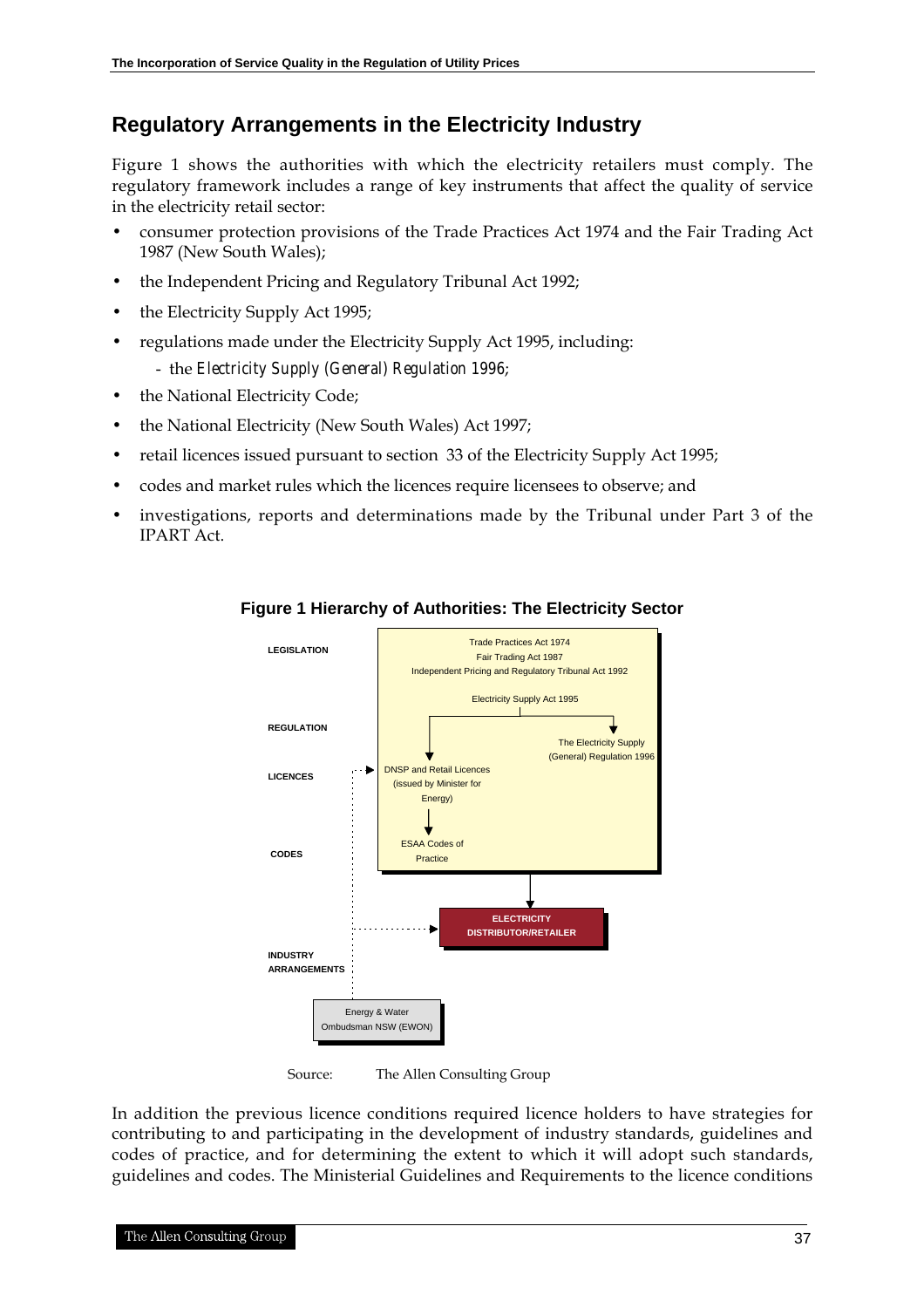require codes of practice to be developed as nominated by the Director of the Ministry of Energy and Utilities. More specifically:

- section 4.2.1 of the Guidelines and Requirements Policy requires retail suppliers to prepare and implement plans addressing criteria for standards of service, enquiries and complaints management, licence compliance management and development of industry codes;
- section 4.2.13 of the Guidelines and Requirements Policy requires all licensees to develop and implement plans for setting, achieving and reviewing cost effective standards of service delivered to customers; and
- the retail suppliers' licence Clause 3.1 requires, amongst other things, the retailer to report annually on its performance in meeting the minimum standards of service required under its standard form customer supply contracts.

### **The Electricity Supply Act and Associated Regulations**

The *Electricity Supply Act* is the principal statute governing electricity distribution and retailing in NSW. This Act deals with such matters as:

- enabling customers to choose a retail supplier or connection service provider;
- customer contracts (both negotiated and standard form);
- licensing electricity distribution network service providers and retail suppliers;
- licensees' powers and duties;
- licence compliance;
- electricity distribution network service providers' districts;
- obligations to supply;
- customer consultative groups; and
- resolving disputes.

The *Electricity Supply (General) Regulation 1996* sets out *'*Guaranteed Customer Service Standards', in turn expanding upon a number of provisions in the Act with regard to:

- resupply of electricity;
- exemptions from licensing;
- accrediting providers of contestable connection services for customers;
- customers' rights in regard to connection services;
- preparing standard form customer contracts and the matters they must provide for (eg, consumer protection measures and guaranteed customer service standards); and
- ministerial approval for an electricity industry ombudsman scheme.

The *Electricity Supply Amendment Act 2000* amends the *Electricity Supply Act 1995* and other Acts in order to provide the necessary framework in the electricity industry for the introduction of full retail competition and other consequential amendments. In particular the Act:

- recognises small customers of retail suppliers and confers on them rights and protections;
- extends the operation and application of the electricity industry ombudsman scheme;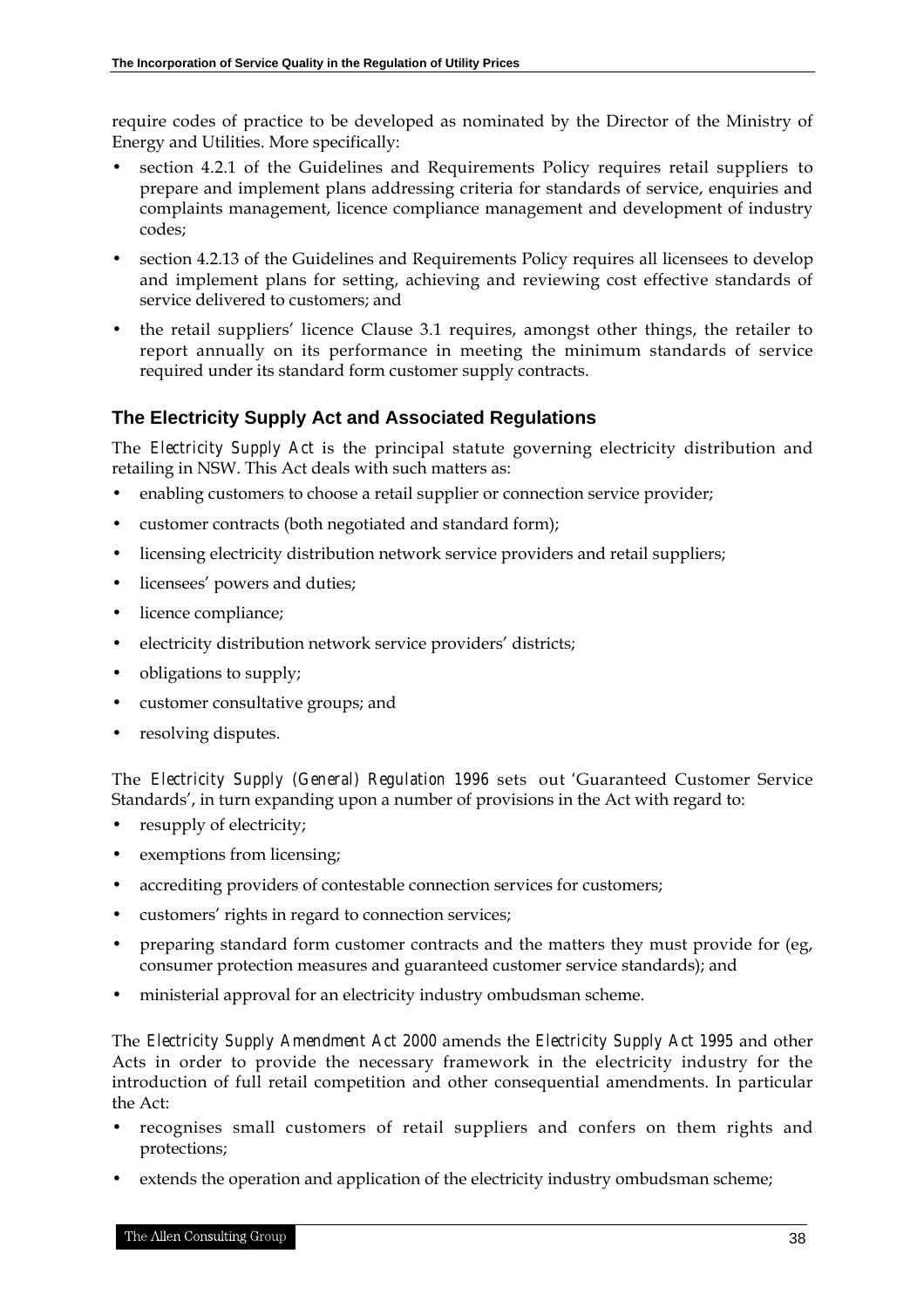- contains transitional arrangements for the staged implementation of full retail competition and contains other provisions of a savings and transitional nature;
- makes other amendments of a consequential and ancillary nature;
- codes and pool rules which the licences require licensees to observe; and
- investigations, reports and determinations made by the Tribunal under Part 3 of the IPART Act.

#### **The Energy and Water Ombudsman NSW**

The Ombudsman scheme was originally established by the electricity industry in August 1997 (as the Energy Industry Ombudsman) to ensure an accessible and independent complaint handling mechanism for NSW energy consumers. In 1999 Sydney Water joined the scheme, resulting in a change of name to the Energy and Water Ombudsman NSW (EWON). AGL applied to join the EWON from July 1, 2000.

In the few cases where negotiation is not successful and a matter is escalated to a dispute, the Ombudsman has the power to direct the company to make restitution on a complaint, to provide an energy or water service, to amend or not impose a charge for a service, and direct a member to do, not do, or cease doing an act.

The Ombudsman can make determinations of up to a value of \$20,000, or up to \$50,000 with the consent of the member company.

### **Regulatory Arrangements in the Water Industry**

Figure 2 shows the authorities with which the water suppliers must comply.

![](_page_42_Figure_11.jpeg)

#### **Figure 2 Hierarchy of Authorities: The Water Supply Sector**

Source: The Allen Consulting Group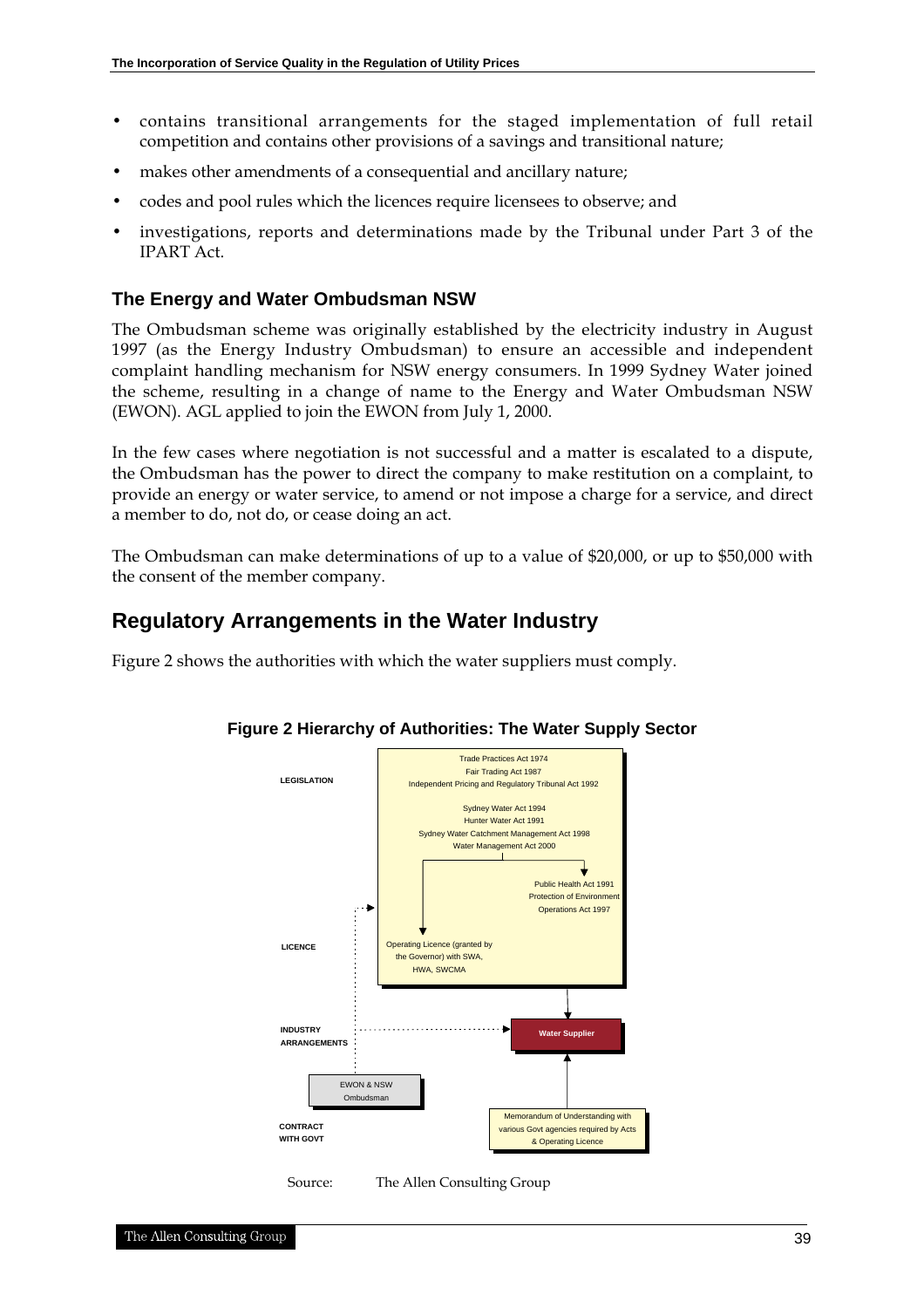The regulatory framework includes a range of key instruments that directly affect the quality of service in the water supply sector:

- consumer protection provisions of the Trade Practices Act 1974 and the Fair Trading Act 1987 (New South Wales);
- the Independent Pricing and Regulatory Tribunal Act 1992 (as amended);
- Water authorities legislation such as:
	- the *Sydney Water Act 1994;*
	- the *Hunter Water Act 1991*; and
	- the *Sydney Water Catchment Management Act 1998.*
- the Water Management Act 2000;
- the Water Act 1912 (as amended);
- the Public Health Act 1991;
- the Protection of the Environment Operations Act 1997;
- regulations and Orders in council made pursuant to those Acts, including:
	- the Independent Pricing and Regulatory Tribunal (Water, Sewerage and Drainage Services) Order 1997; and
	- the Independent Pricing and Regulatory Tribunal (Water Supply Services) Order 2000;
- investigations, reports and determinations made by the Tribunal under Part 3 of the IPART Act.

#### **Operating Licences**

The Governor grants operating licences to water suppliers for terms of five years.

- Sydney Water's first licence commenced in 1995 and was renewed in 2000, allowing it to continue to provide water, wastewater and stormwater services until the end of 2004;
- Hunter Water's first licence commenced in 1995 and is to be reviewed for commencement on 1 July 2002;
- Sydney Catchment Authority's licence commenced in April 2000 and will expire 31 December 2004.

The operating licence is the major consumer protection instrument within the regulatory regime. It prescribes standards of service which the Corporations must meet in relation to the following:

- drinking water quality  $-$  the requirement to meet the health related aspects of the National Health and Medical Research Council (NHMRC) and Agricultural and Resource Management council of Australia and New Zealand (ARMCANZ) Australian Drinking Water Guidelines 1996;
- water continuity and pressure the Operating Licences requires that system performance standards, standards for water pressure and discontinuity of water services, and reliability are reviewed in 2001. IPART has commenced this review.
- water pressure the Operating Licence requires that system performance standards and water suppliers to develop a minimum level of water pressure for their low pressure geographic areas;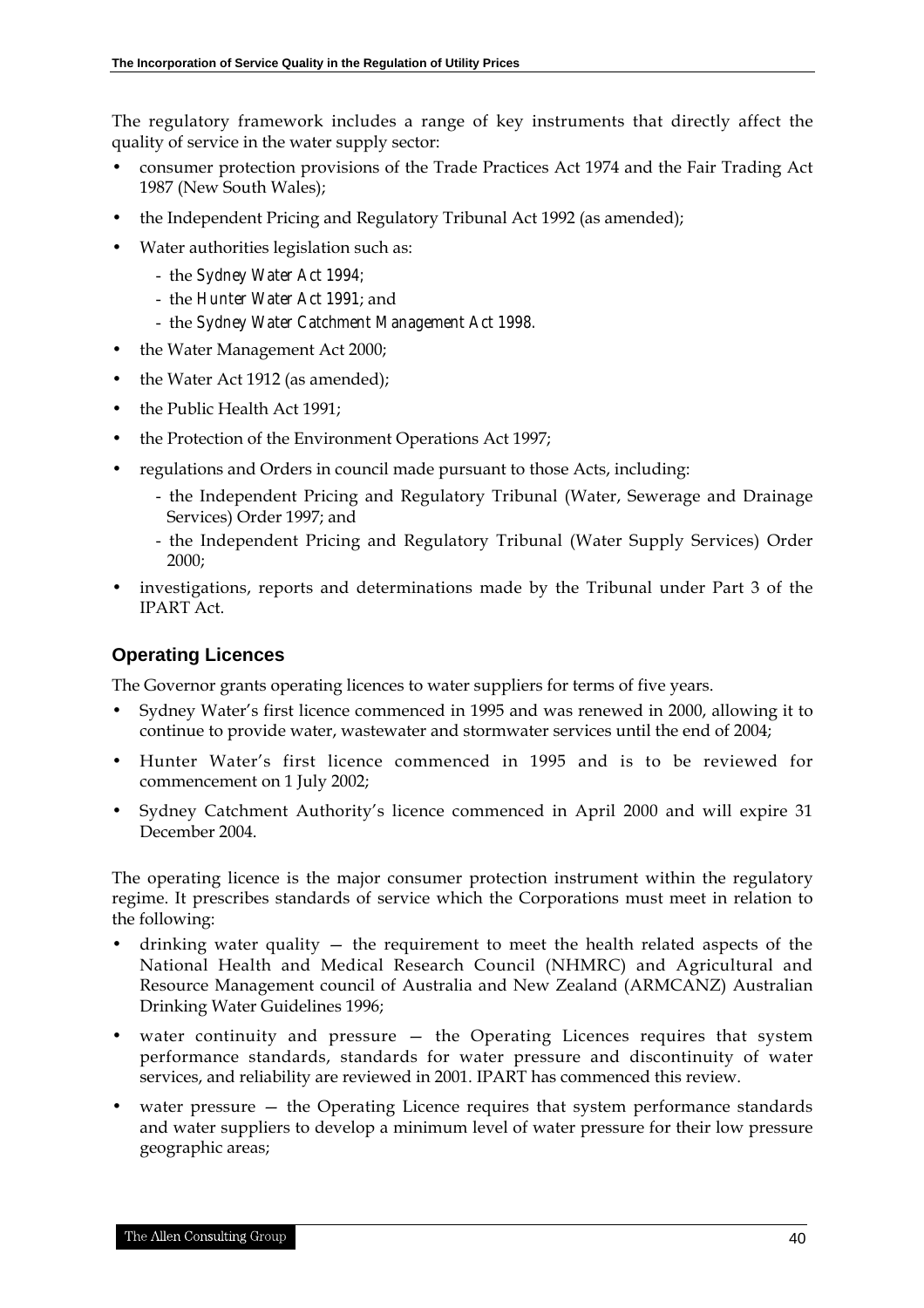- wastewater treatment effective treatment of wastewater with environmentally acceptable effluent discharge; and
- wastewater transport reliable transport of sewerage.

#### **Memorandum of Understanding**

Sydney Water, Hunter Water and the Sydney Catchment Authority are required maintain a Memorandum of Understanding with the relevant regulators for the term of the licence the Water Administration Ministerial Corporation, NSW Health and the Environmental Protection Authority (EPA). The Sydney Catchment Authority must also maintain a Memorandum of Understanding with NSW Agriculture, National Parks and Wildlife, councils and any persons, bodies or agencies nominated by the Minister.

The Memorandum with NSW Health is to recognise the role of NSW Health in providing advice to the Government of NSW in relation to drinking water quality standards and the supply of water which is safe to drink. The Department of Health's roles and responsibilities as outlined in Sydney Water's, Hunter Water's and the Sydney Catchment Authority's Memorandums are in addition to any functions conferred upon the Department, the Director-General of the Department or the Minister for Health under the *Public Health Act l99l*.

The memorandum with the EPA is to recognise the EPA as the NSW environmental regulator and to commit to environmental improvements.

#### **The Energy and Water Ombudsman NSW and the NSW Ombudsman**

With Sydney Water joining the Energy Industry Ombudsman scheme in 1999 EWON now has responsibility for investigating complaints from customers about Sydney Water.

At the present time the NSW Ombudsman handles customer complaints about other water suppliers. The NSW Ombudsman's principal role is to handle complaints about NSW public authorities and officials, including government departments, statutory authorities, public servants, policy, correctional services, and local councils.

# **Regulatory Arrangements in the Gas Industry**

Figure 3 shows the authorities with which the gas retailers must comply: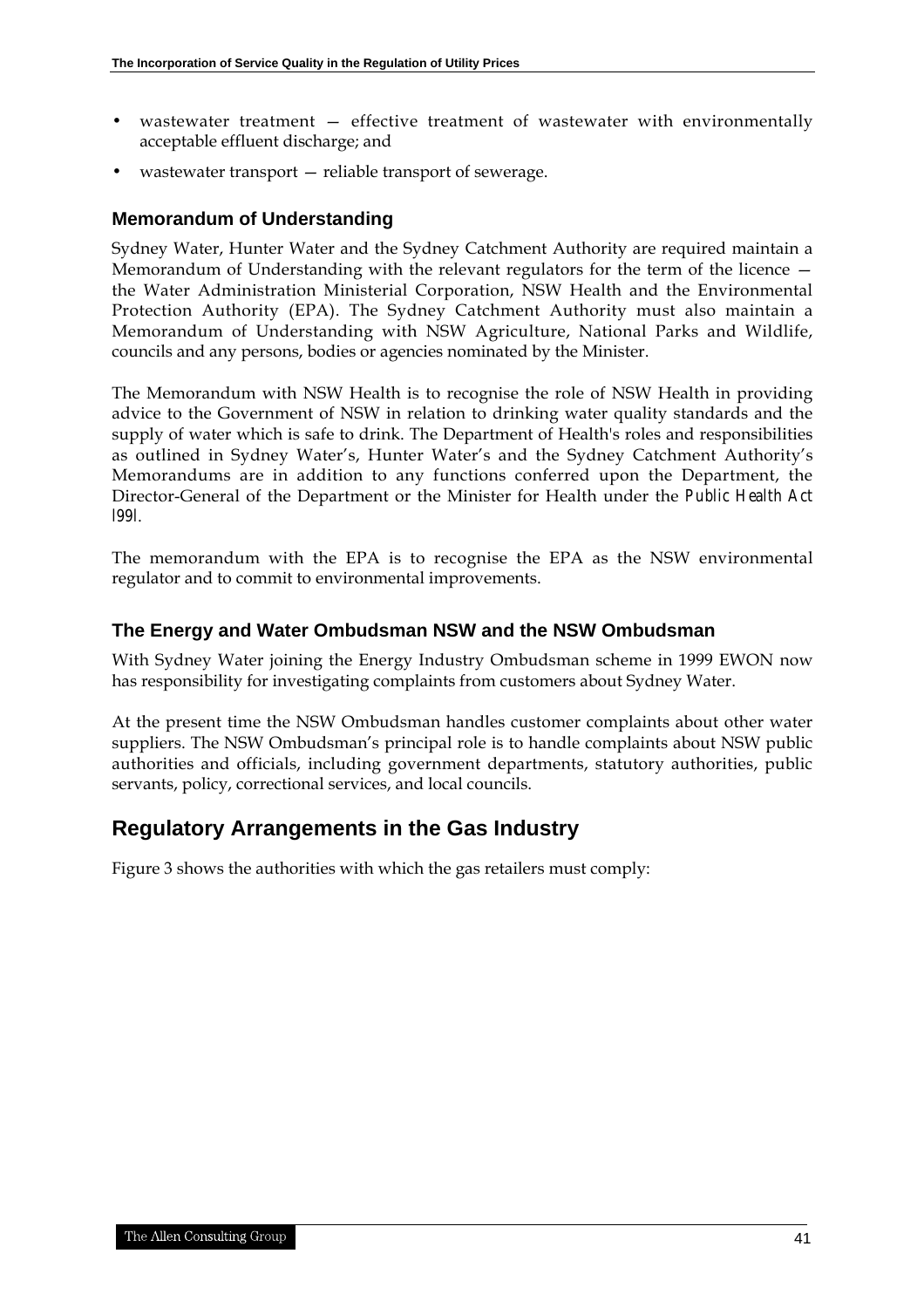![](_page_45_Figure_1.jpeg)

**Figure 3 Hierarchy of Authorities: The Gas Sector**

Source: The Allen Consulting Group

The regulatory framework includes a range of key instruments that directly affect the quality of service in the gas retail sector:

- consumer protection provisions of the *Trade Practices Act 1974* and the *Fair Trading Act 1987* (New South Wales);
- the *Independent Pricing and Regulatory Tribunal Act 1992* (as amended);
- the *Gas Supply Act 1996* and associated regulations including:
	- the Gas Supply (Customer Protection) Regulation 1997; and
	- the Gas Supply (General) Regulation 1997.
- the *Gas Pipelines Access (NSW) Act 1998* and associated regulations;
- codes and pool rules which the licences require licensees to observe; and
- investigations, reports and determinations made by the Tribunal under Part 3 of the *IPART Act*.

#### **Customer Service Standards**

Part 3 of the *Gas Supply (Customer Protection) Regulation 1997* requires all suppliers and distributors to prepare a Customer Service Code which sets out the standards of service to be provided to customers. The Customer Service Code must provide for:

- the form and content of standard form contracts;
- standards of service:
- the form and content of bills, receipts and statements rendered to customers;
- procedures for calculating charges, reading meters and adjustment of bills;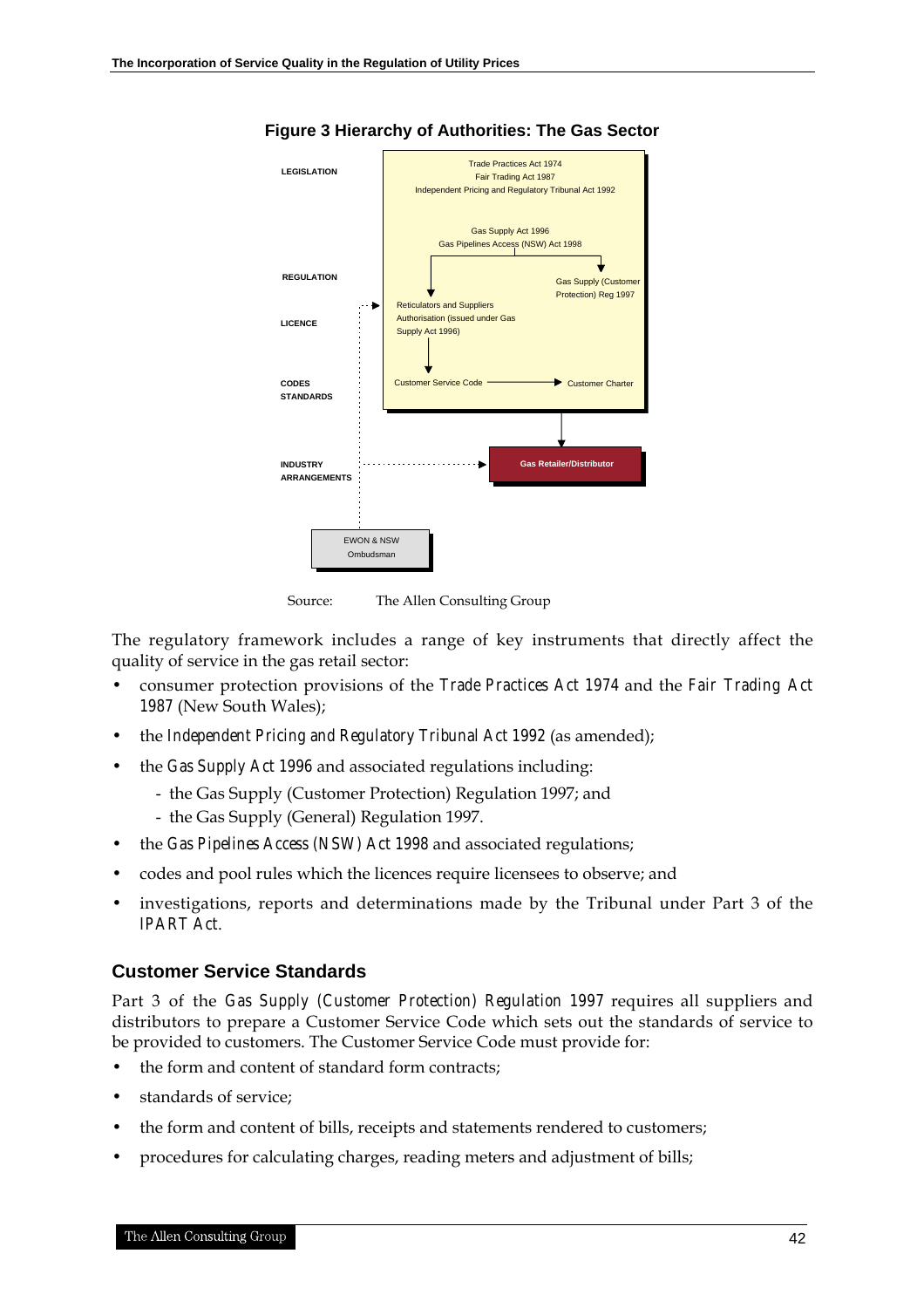- debt collection procedures;
- dispute resolution procedures; and
- any other matter that is appropriate.

In order to protect customers who do not have a choice of retailer, or who do not consciously exercise a choice of retailer, from a potential deterioration in service standards, the Government, under its Policy Framework to Support Full Retail Competition, will require retailers to include certain core contract provisions in all customer supply contracts for residential and small business customers. For a transitional period, the Government will ensure that residential and business customers, using less than 1 TJ annually and whose premises are already physically connected, will be able to be supplied with gas under a default contract. This will also promote competition by giving customers confidence to "test the water." Customers will be able to purchase a non-default service from the incumbent or a new retailer in the knowledge that, subject to the terms of the non-default contract, they could return to a default contract.

The default contract will specify customer service standards in relation to the following matters:

- gas quality,
- the level of reliability of supply to be provided by the retailer's network operator,
- the response to customer enquiries (including the time taken to respond to such enquiries),
- punctuality in keeping appointments,
- the period within which services will be commenced in response to a customer enquiry,
- the standards set by the retailer's network operator for the period within which services or work will be commenced to remedy a disruption to supply,
- the standards set by the retailer's network operator for the period or notice required to be given when the network operator carries out work (other than emergency work) that will disrupt supply, and
- the remedy available to a customer if the retailer fails to meet standards of service.

The Ministry of Energy and Utilities is currently in the process of reforming customer service regulation. Proposed measures include amending the *Gas Supply Act 1995* and regulations such as the *Gas Supply (Customer Protection) Regulation 1997* to:

- impose specific licence conditions;
- impose various standards of customer service; and
- develop legally binding agreements between the retail and network businesses and their customers.

#### **The Energy and Water Ombudsman NSW and the NSW Ombudsman**

With AGL joining the Energy Industry Ombudsman scheme from 1 July 2000, EWON now has responsibility for investigating complaints from gas customers about AGL and Great Southern Energy.

At the present time customer complaints about other gas retailers are handled by the NSW Ombudsman. The NSW Ombudsman's principal role is to handle complaints about NSW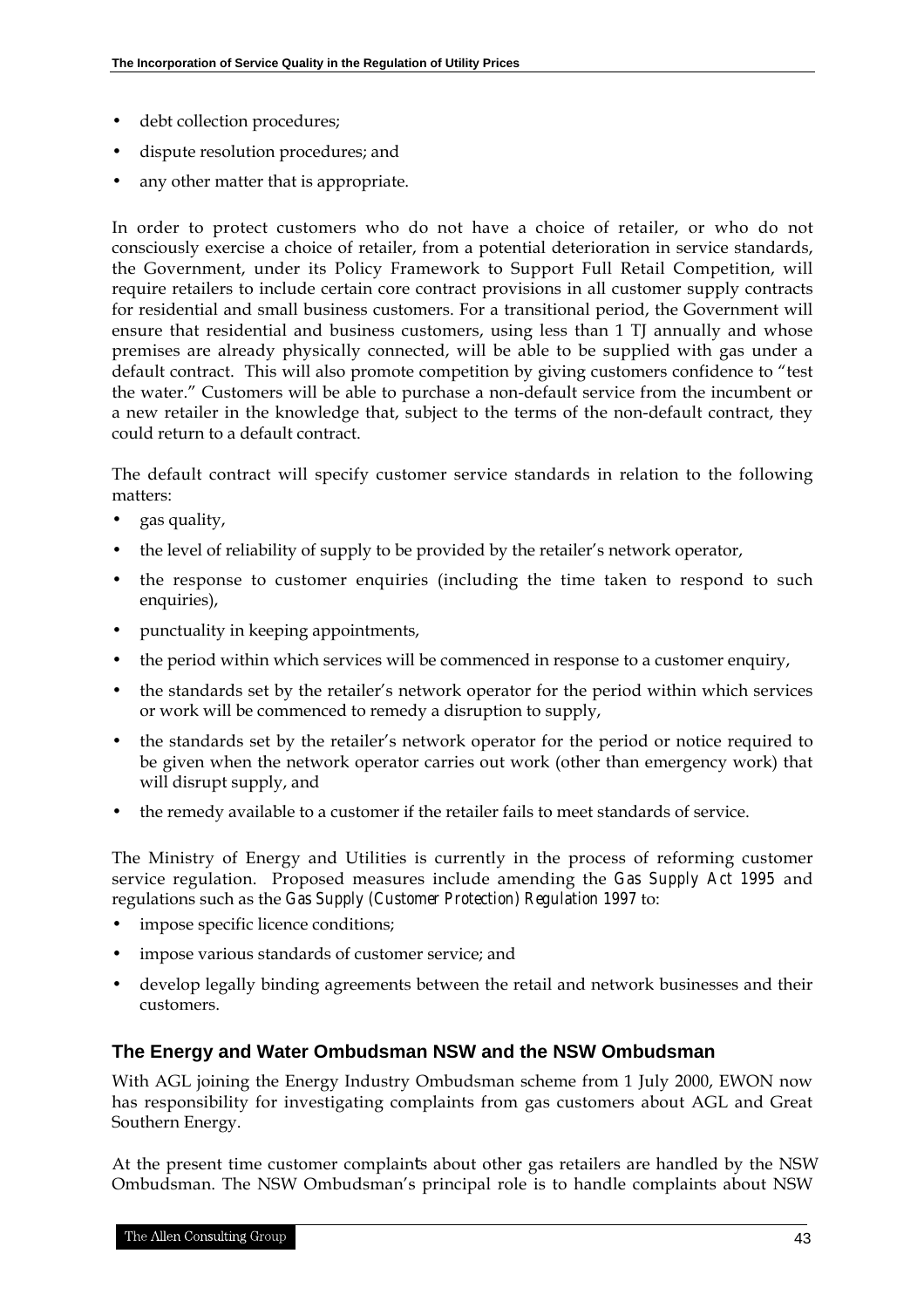public authorities and officials, including government departments, statutory authorities, public servants, policy, correctional services, and local councils.

### **Regulatory Arrangements in the Transport Industry**

According to the *Independent Pricing and Regulatory Tribunal (Passenger Transport Services) Order 1998* the following services are declared to be government monopoly services under section 4 of the Act:

- regular passenger services supplied by the State Transit Authority (including Sydney Buses, Sydney Ferries and Newcastle bus and ferry services); and
- City Rail services supplied by the State Rail Authority.

![](_page_47_Figure_6.jpeg)

#### **Figure 4 Hierarchy of Authorities: The Transport Sector**

Source: The Allen Consulting Group

Figure 4 shows the authorities with which government monopoly passenger transport services must comply. The regulatory framework includes a range of key instruments that directly affect the quality of service in the transport sector:

- consumer protection provisions of the *Trade Practices Act 1974* and the *Fair Trading Act 1987* (New South Wales);
- the *Independent Pricing and Regulatory Tribunal Act 1992* (as amended);
- the *Transport Administration Act 1988* (as amended) and associated regulations;
- the *Passenger Transport Act 1990* (as amended) and associated regulations;

#### **Regular Passenger Services**

The act of accrediting regular passenger service operators under the *Passenger Transport Act* is more of a form of quality assurance rather than a form of licensing. It is generally used as a checking mechanism to ensure that potential operators have the appropriate expertise and knowledge to become accredited suppliers of the services.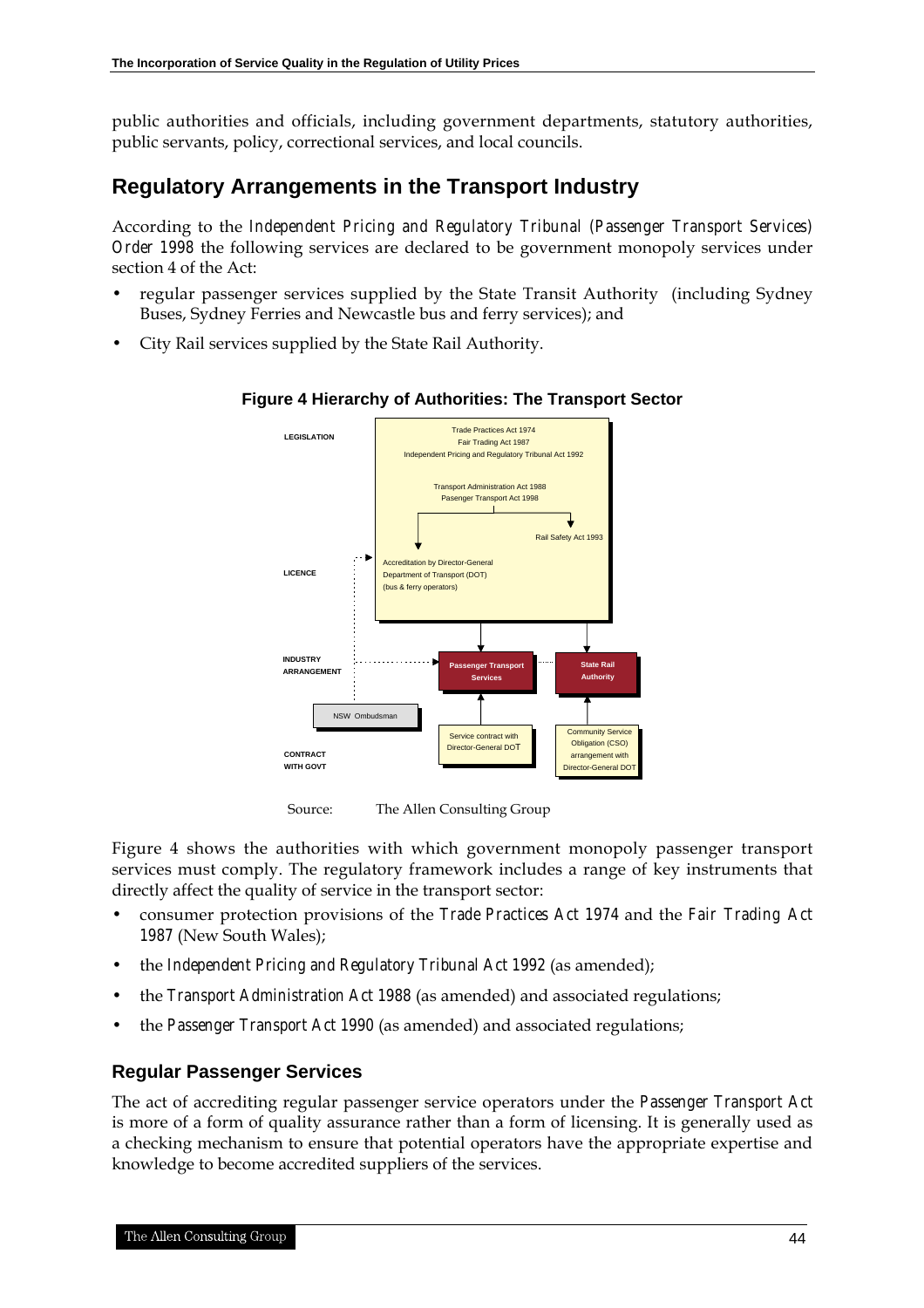The terms and conditions for the supply of regular passenger services are set out in a service contract<sup>56</sup> between the accredited operator and the Director General, Department of Transport. This service contract must fix a scale of minimum service levels. These minimum service levels are contained in the Department of Transport's Minimum Service Level Policy.

#### **City Rail Services**

The State Rail Authority operates City Rail services subject to a range of quality and reliability standards codified in its community service obligation (CSO) funding contract with the Department of Transport. The contract specifies minimum and target performance levels which must be maintained to ensure community service obligation funding.

<sup>56</sup> Under the Savings and Transitional Provisions of the *Passenger Transport Act 1990* exemptions are made for some accredited regular passenger service operators. These operators are not required to enter into a service contract.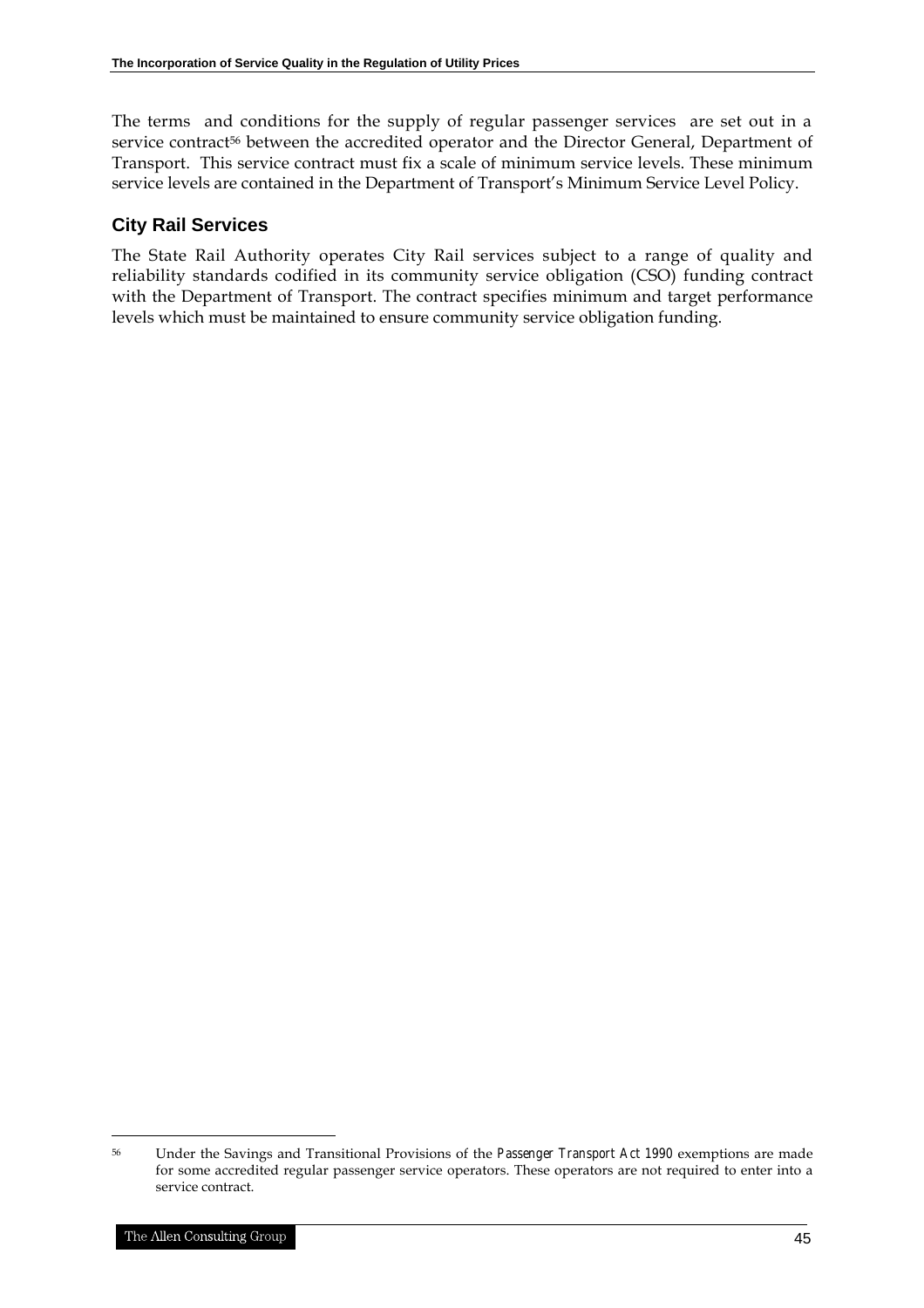# **APPENDIX D: COMMON QOS PERFORMANCE MEASURES**

| <b>Instrument</b> | <b>Electricity</b>                                                                                                                                                                                                                                                                                                                                                                                                                                                                                                                        | Gas                                                                                                                                                                                                                                                                                                                                                                                                                                                                                                            | <b>Urban Water</b>                                                                                                                                                                                                                                                                                                                                                                                                                                                                                                            | <b>Urban Public</b><br><b>Transport</b>                                                                                                                                                                                                                                                                                                                                                                                                                                                                                                                                                                                            |
|-------------------|-------------------------------------------------------------------------------------------------------------------------------------------------------------------------------------------------------------------------------------------------------------------------------------------------------------------------------------------------------------------------------------------------------------------------------------------------------------------------------------------------------------------------------------------|----------------------------------------------------------------------------------------------------------------------------------------------------------------------------------------------------------------------------------------------------------------------------------------------------------------------------------------------------------------------------------------------------------------------------------------------------------------------------------------------------------------|-------------------------------------------------------------------------------------------------------------------------------------------------------------------------------------------------------------------------------------------------------------------------------------------------------------------------------------------------------------------------------------------------------------------------------------------------------------------------------------------------------------------------------|------------------------------------------------------------------------------------------------------------------------------------------------------------------------------------------------------------------------------------------------------------------------------------------------------------------------------------------------------------------------------------------------------------------------------------------------------------------------------------------------------------------------------------------------------------------------------------------------------------------------------------|
| Outputs           | Reliability:<br>- Outage Frequency<br>(eg, SAIFI)<br>- Outage Duration<br>(eg, SAIDI)<br>- Outage Time (eg,<br>CAIDI)<br>- Momentary Outages<br>(eg, MAIFI)<br>Supply Voltage<br>- Range of supply<br>voltage<br>- Voltage fluctuations<br>- Voltage dips<br>- Switching transients<br><b>Customer Satisfaction</b><br>- Affordability<br>- Range of products<br>available<br>- Meter reading<br>performance                                                                                                                              | Reliability:<br>- No of unplanned<br>interruptions per 1000<br>customers<br>-Average no of seconds<br>per customer<br>interruptions<br><b>Gas Pressure</b><br><b>Customer Satisfaction</b><br>- Meter reading<br>performance<br>- Affordability<br>- Timely response to<br>gas emergencies<br>- Availability of<br>alternative heating and<br>cooking facilities for<br>customers who are<br>disabled, chronically<br>sick, etc)                                                                               | Standards:<br>- Water Quality<br>- Sewerage Quality<br>- Water Main Breaks (per<br>100 kms)<br>- Sewer Chokes (per 100<br>kms)<br><b>Water Supply</b><br>- Unplanned Interruptions<br>- Water Continuity<br>- Water Pressure<br><i><u><b>Incidents</b></u></i><br>- Sewer flooding incidents<br>due to overloaded sewers<br>- Sewer flooding incidents<br>with causes other than<br>capacity<br>- Properties at risk of sewer<br>flooding                                                                                     | Reliability:<br>- On-time running<br>- Service cancellations<br>- Skipped stops<br><b>Passenger Satisfaction</b><br>- Up-Keep and repair of<br>trains/buses/trams<br>- Comfort<br>- Frequency<br>- Journey Times<br>- Personal<br>safety/security<br>- Passenger<br>Information (eg,<br>timetables, stops and<br>operations)<br>- Helpfulness of staff<br>- Incidents involving<br>safety (eg, collisions,<br>derailments, falls,<br>strikes, and fires and<br>explosions)<br>- Availability of<br>Ticketing<br>- Services (eg, disabled<br>facilities, toilets, car<br>parking, payphones<br>etc)<br>- Overall value for<br>money |
| Inputs            | Supply Voltage<br>- Operators must be<br>appropriately qualified<br>(eg, assured through<br>licensing)                                                                                                                                                                                                                                                                                                                                                                                                                                    | - Gas Pressure<br>- Operators must be<br>appropriately qualified<br>(eg, assured through<br>licensing)                                                                                                                                                                                                                                                                                                                                                                                                         | - Water Quality<br>- Water Pressure<br>- Operators must be<br>appropriately qualified (eg,<br>assured through licensing)                                                                                                                                                                                                                                                                                                                                                                                                      | - Infrastructure (ie,<br>vehicles) is in a safe<br>operating condition<br>- Operators must be<br>appropriately qualified                                                                                                                                                                                                                                                                                                                                                                                                                                                                                                           |
| Processes         | - Notification of<br>planned interruptions<br>to supply<br>- Punctuality in<br>keeping appointments<br>- Meter reading<br>performance<br>- Appropriate facilities<br>for customer<br>communication (eg,<br>multi-lingual, flexible<br>hours etc)<br>- Timely response to<br>customer complaints,<br>inquiries and calls<br>- Timely connections,<br>disconnections and<br>fault repair<br>- Compensation for<br>Poor Service<br>- For customers<br>experiencing payment<br>difficulties (eg,<br>extensions,<br>instalment options<br>etc) | - Notification of planned<br>interruptions to supply<br>- Meter reading<br>performance<br>- Timely response to<br>telephone calls, written<br>enquiries and customer<br>appointments<br>- Timely connections,<br>disconnections and<br>fault repair<br>- Appropriate facilities<br>for customer<br>communication (eg,<br>multi-lingual, flexible<br>hours etc)<br>- Compensation for<br>Poor Service<br>- For customers<br>experiencing payment<br>difficulties (eg,<br>extensions, instalment<br>options etc) | - Timely response to<br>customer complaints,<br>inquiries and calls<br>- Meter reading performance<br>- Appropriate facilities for<br>customer communication<br>(eg, multi-lingual, flexible<br>hours etc)<br>- Payment options available<br>to customers<br>- Compensation for Poor<br>Service<br>- Notification of planned<br>interruptions to supply<br>- Timely connections,<br>disconnections and fault<br>repair<br>- For customers experiencing<br>payment difficulties (eg,<br>extensions, instalment<br>options etc) | - Timely response to<br>customer complaints,<br>inquiries and calls<br>- Customer information<br>systems<br>- Appropriate facilities<br>for customer<br>communication (eg,<br>multi-lingual, flexible<br>hours etc)                                                                                                                                                                                                                                                                                                                                                                                                                |